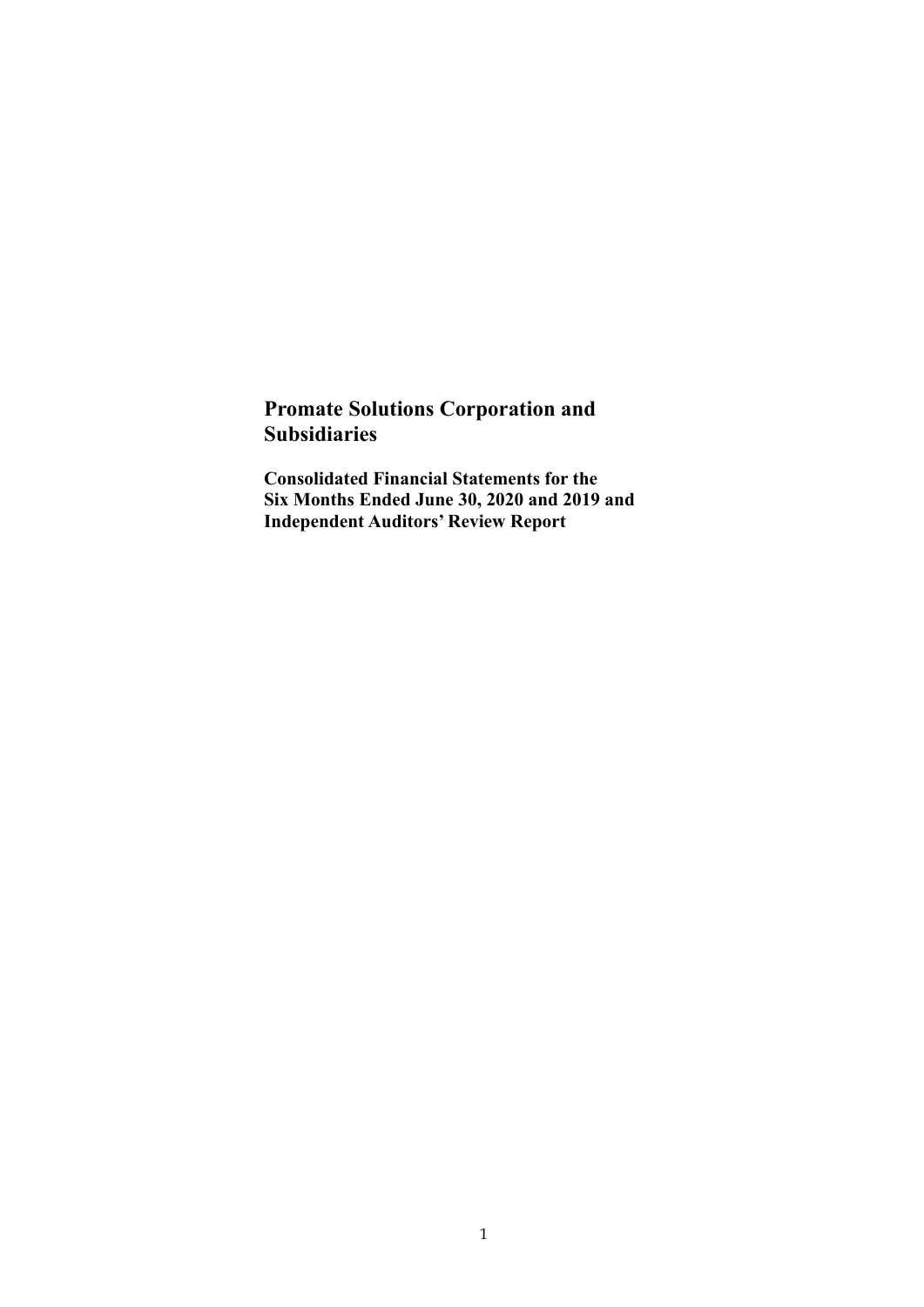### TABLE OF CONTENTS

|                |                                                         |                | <b>FINANCIAL</b><br><b>REPORT</b> |
|----------------|---------------------------------------------------------|----------------|-----------------------------------|
|                | <b>ITEMS</b>                                            | PAGE           | NOTE NO.                          |
| $\mathbf{I}$ . | Cover                                                   | $\mathbf{1}$   |                                   |
| II.            | Table of Contents                                       | $\overline{2}$ |                                   |
| III.           | Independent Auditor's Review Report                     | $3\sim4$       |                                   |
| IV.            | <b>Consolidated Balance Sheet</b>                       | 5              |                                   |
| V.             | Consolidated Statement of Comprehensive                 | 6              |                                   |
|                | Income                                                  |                |                                   |
| VI.            | Consolidated Statement of Changes in Equity             | $\overline{7}$ |                                   |
| VII.           | <b>Consolidated Statement of Cash Flow</b>              | $8 - 9$        |                                   |
| VIII.          | Notes to Consolidated Financial Statements              |                |                                   |
|                | General Information<br>1.                               | 10             | $\mathbf{1}$                      |
|                | 2.<br>Approval of Financial Statements                  | 10             | $\overline{2}$                    |
|                | Application of New, Amended, and Revised<br>3.          | $10 \sim 13$   | $\overline{3}$                    |
|                | Standards and Interpretation                            |                |                                   |
|                | <b>Summary of Significant Accounting Policies</b><br>4. | $13 - 14$      | $\overline{\mathcal{L}}$          |
|                | Critical Accounting Judgments and Key<br>5.             | 14             | 5                                 |
|                | Sources of Estimation Uncertainty                       |                |                                   |
|                | Descriptions of Significant Accounting Items<br>6.      | $15 - 40$      | $6 - 29$                          |
|                | <b>Transaction with Related Parties</b><br>7.           | $40 - 43$      | 30                                |
|                | Significant Contingent Liabilities and<br>8.            | 43             | 31                                |
|                | <b>Unrecognized Commitments</b>                         |                |                                   |
|                | Significant Events After the Balance Sheet<br>9.        |                |                                   |
|                | Date                                                    |                |                                   |
|                | 10. SIGNIFICANT ASSETS AND LIABILITIES                  | $43 - 44$      | 32                                |
|                | DENOMINATED IN FOREIGN                                  |                |                                   |
|                | <b>CURRENCIES</b>                                       |                |                                   |
|                |                                                         |                |                                   |
|                | 11. Supplementary Disclosures                           | $45 - 50$      | 33                                |
|                | 1). Information Related to Material                     |                |                                   |
|                | Transactions                                            |                |                                   |
|                | 2). Intercompany Relationships and                      |                |                                   |
|                | <b>Significant Transactions</b>                         |                |                                   |
|                | 3). Investments in Mainland China                       |                |                                   |
|                | 4). Information of Major Shareholders                   | 45             | 34                                |
|                | 12. Segment Information                                 |                |                                   |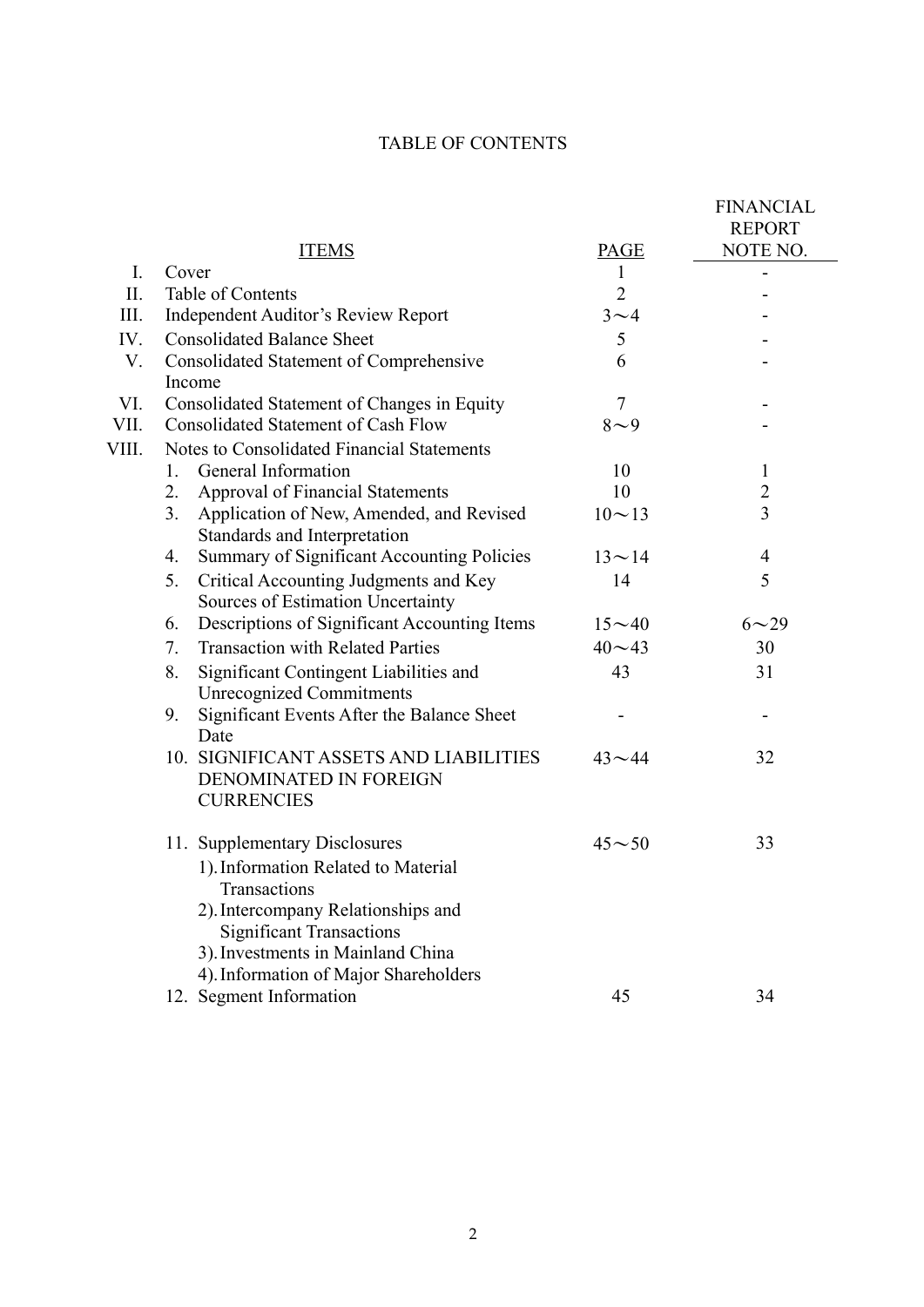### **INDEPENDENT AUDITORS' REVIEW REPORT**

The Board of Directors and Shareholders Promate Solutions Corporation

#### **Introduction**

We have reviewed the accompanying consolidated balance sheets of Promate Solutions Corporation and its subsidiaries (collectively, the "Group") as of June 30, 2020 and 2019, the related consolidated statements of comprehensive income for the three months ended June 30, 2020 and 2019 and for the six months ended June 30, 2020 and 2019, the consolidated statements of changes in equity and cash flows for the six months periods then ended, and the related notes to the consolidated financial statements, including a summary of significant accounting policies (collectively referred to as the "consolidated financial statements"). Management is responsible for the preparation and fair presentation of the consolidated financial statements in accordance with the Regulations Governing the Preparation of Financial Reports by Securities Issuers and International Accounting Standard 34 "Interim Financial Reporting" endorsed and issued into effect by the Financial Supervisory Commission of the Republic of China. Our responsibility is to express a conclusion on the consolidated financial statements based on our reviews.

#### **Scope of Review**

Except as explained in the following paragraph, we conducted our reviews in accordance with Statement of Auditing Standards No. 65 "Review of Financial Information Performed by the Independent Auditor of the Entity". A review of consolidated financial statements consists of making inquiries, primarily of persons responsible for financial and accounting matters, and applying analytical and other review procedures. A review is substantially less in scope than an audit and consequently does not enable us to obtain assurance that we would become aware of all significant matters that might be identified in an audit. Accordingly, we do not express an audit opinion.

#### **Basis for Qualified Conclusion**

As disclosed in Note 13 to the consolidated financial statements, the financial statements of some non-significant subsidiaries included in the consolidated financial statements referred to in the first paragraph were not reviewed. As of June 30, 2020 and 2019, the combined total assets of these non-significant subsidiaries were NT\$3,883 thousand and NT\$4,260 thousand, respectively, representing 0.22% and 0.26%, respectively, of the consolidated total assets, and the combined total liabilities of these subsidiaries were NT\$1,724 thousand and NT\$2,018 thousand, respectively, representing 0.23% and 0.30%, respectively, of the consolidated total liabilities; for the three months ended June 30, 2020 and 2019 and for the six months ended June 30, 2020 and 2019, the amounts of combined comprehensive income (loss) of these subsidiaries were NT\$(453) thousand, NT\$240 thousand, NT\$(418) thousand, and NT\$131 thousand, respectively, representing 0.63%, 0.56%, 0.33% and 0.13%, respectively, of the consolidated total comprehensive income**.**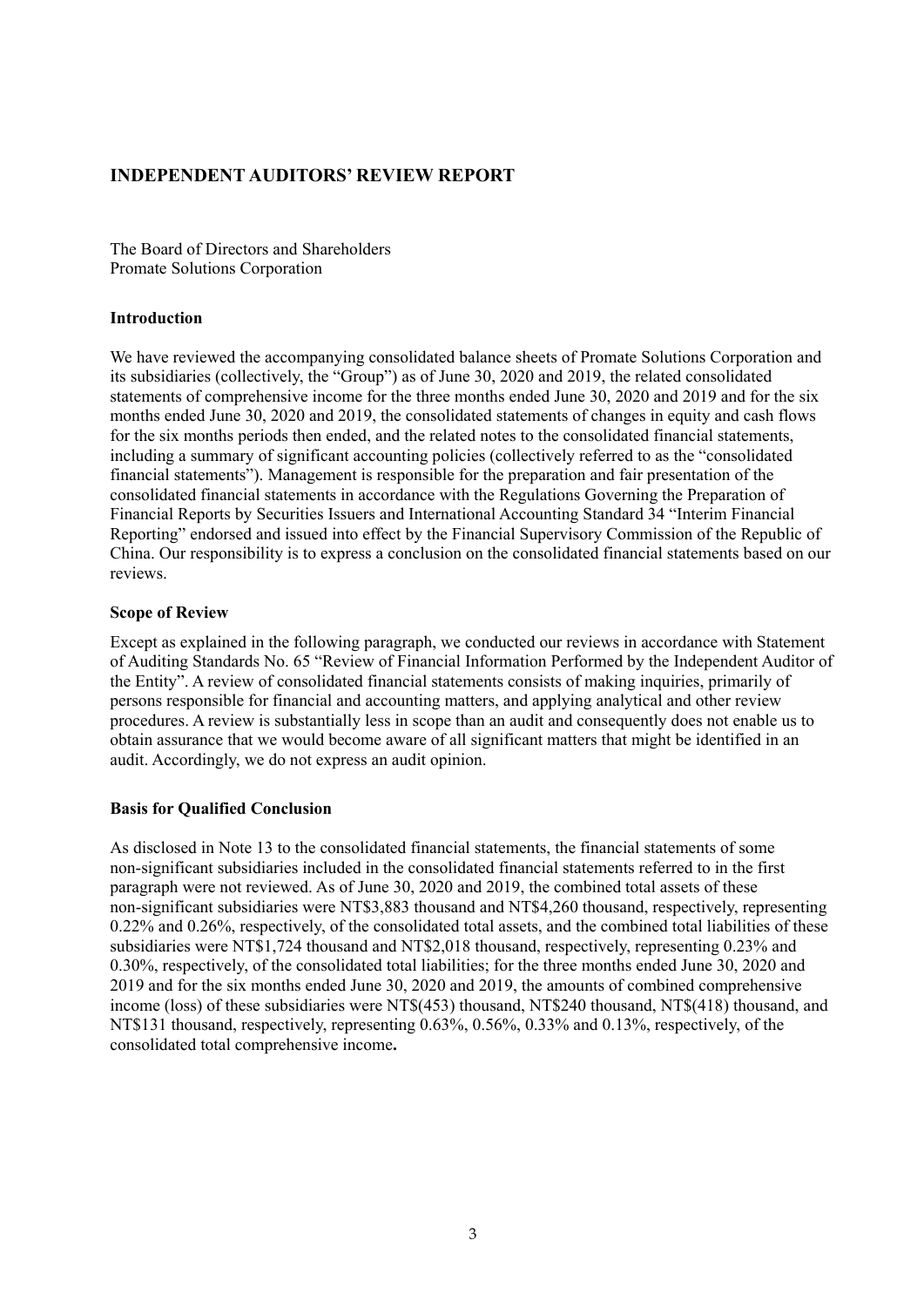#### **Qualified Conclusion**

Based on our reviews, except for the adjustments, if any, as might have been determined to be necessary had the financial statements of the non-significant subsidiaries as described in the preceding paragraph been reviewed, nothing has come to our attention that caused us to believe that the accompanying consolidated financial statements do not give a true and fair view of the consolidated financial position of the Group as of June 30, 2020 and 2019, and its consolidated financial performance and its consolidated cash flows for the six months then ended June 30, 2020 and 2019 in accordance with the Regulations Governing the Preparation of Financial Reports by Securities Issuers and International Accounting Standard 34 "Interim Financial Reporting" endorsed and issued into effect by the Financial Supervisory Commission of the Republic of China.

The engagement partners on the reviews resulting in this independent auditors' review report are Li Huang Lee and Po Jen Weng.

Deloitte & Touche Taipei, Taiwan Republic of China

August 11, 2020

#### *Notice to Readers*

*The accompanying consolidated financial statements are intended only to present the consolidated financial position, financial performance and cash flows in accordance with accounting principles and practices generally accepted in the Republic of China and not those of any other jurisdictions. The standards, procedures and practices to audit such consolidated financial statements are those generally applied in the Republic of China.* 

*For the convenience of readers, the independent auditors' report and the accompanying consolidated financial statements have been translated into English from the original Chinese version prepared and used in the Republic of China. If there is any conflict between the English version and the original Chinese version or any difference in the interpretation of the two versions, the Chinese-language independent auditors' report and consolidated financial statements shall prevail.*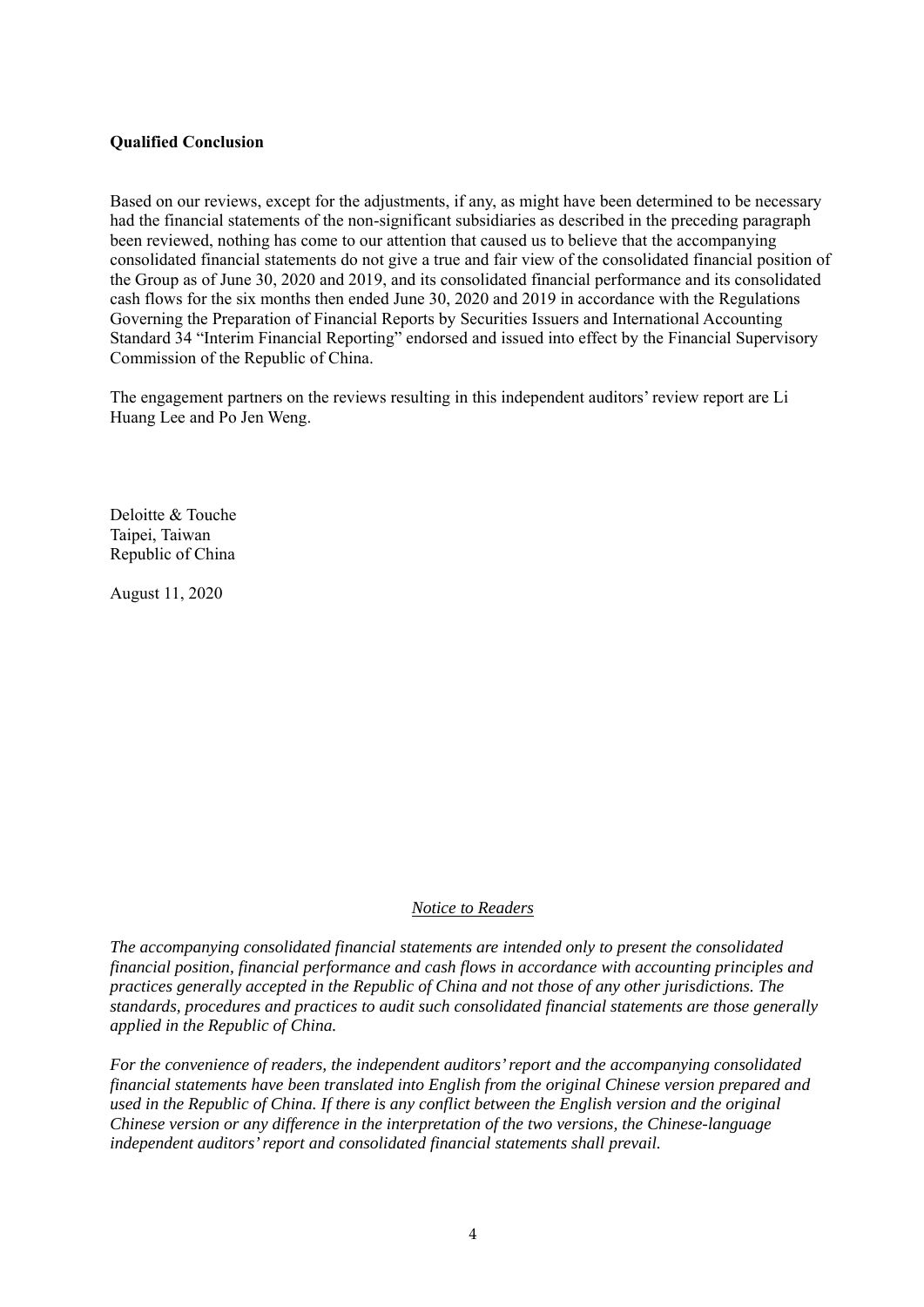#### **CONSOLIDATED BALANCE SHEETS (In Thousands of New Taiwan Dollars)**

|                                                                                                               | June 30, 2020<br>(Reviewed) |                | December 31, 2019<br>(Audited) |                          | June 30, 2019<br>(Reviewed) |                               |  |
|---------------------------------------------------------------------------------------------------------------|-----------------------------|----------------|--------------------------------|--------------------------|-----------------------------|-------------------------------|--|
| <b>ASSETS</b>                                                                                                 | Amount                      | $\%$           | Amount                         | $\%$                     | Amount                      | $\%$                          |  |
| <b>CURRENT ASSETS</b><br>Cash and cash equivalents (Notes 4, 6 and 29)                                        | 679,226<br>\$               | 39             | \$<br>833,430                  | 52                       | \$<br>678,868               | 41                            |  |
| Financial assets at fair value through profit or loss - current<br>(Notes 4, 7 and 29)                        | 10,803                      | -1             | 3,036                          |                          | 82,442                      | 5                             |  |
| Financial assets at amortized cost - current (Notes 4,9,10,11<br>and $29)$                                    | 148,579                     | 9              |                                |                          | 62,642                      | 4                             |  |
| Accounts receivable (Notes 4, 10, 11 23 and 29)<br>Accounts receivable from related parties (Notes 4, 11, 23, | 287,517                     | 17             | 278,471                        | 18                       | 198,460                     | 12                            |  |
| 29 and 30)                                                                                                    | 5,754                       |                | 4,964                          |                          | 6,203                       |                               |  |
| Other receivables (Notes 4, 11 and 29)<br>Current tax assets                                                  | 20,752                      | $\blacksquare$ | 11,123<br>3                    |                          | 12,742                      |                               |  |
| Inventories (Note 12)                                                                                         | 389,078                     | 22             | 282,484                        | 18                       | 404,668                     | 25                            |  |
| Prepayments (Notes 17 and 30)                                                                                 | 4,635                       |                | 5,620                          |                          | 8,489                       |                               |  |
| Other current assets (Note 17)<br>Total current assets                                                        | 42<br>1,546,387             | 89             | 53<br>1,419,184                | 89                       | 73<br>1,454,587             | 89                            |  |
| NON-CURRENT ASSETS                                                                                            |                             |                |                                |                          |                             |                               |  |
| Financial assets at fair value through other comprehensive                                                    |                             |                |                                |                          |                             |                               |  |
| income - noncurrent (Notes 4, 8 and 29)                                                                       | 48,413                      | 3              | 14,892                         | 1                        | 18,054                      | 1                             |  |
| Property, plant and equipment (Notes 4 and 14)<br>Right-of-use assets (Notes 4, 15 and 30)                    | 48,070                      | 3              | 47,268                         | 3                        | 52,486                      | 3                             |  |
| Other intangible assets (Note 16)                                                                             | 74,119                      | 4              | 84,521                         | 5                        | 94,985<br>8,129             | 6                             |  |
| Deferred tax assets (Note 23)                                                                                 | 5,524<br>10,072             |                | 7,219<br>14,981                |                          | 13,331                      |                               |  |
| Prepayments for business facilities (Note 17)                                                                 | 4,987                       |                | 4,025                          |                          | 570                         |                               |  |
| Guarantee deposits paid (Notes 17 and 29)<br>Total non-current assets                                         | 136<br>191,321              | -11            | 136<br>173,042                 | 11                       | 138<br>187,693              | -11                           |  |
| <b>TOTAL</b>                                                                                                  | \$1,737,708                 | 100            | \$1,592,226                    |                          | \$1,642,280                 | $\underline{\underline{100}}$ |  |
|                                                                                                               |                             |                |                                |                          |                             |                               |  |
| <b>LIABILITIES AND EQUITY</b><br><b>CURRENT LIABILITIES</b>                                                   |                             |                |                                |                          |                             |                               |  |
| Contract liabilities - current (Notes 4, 19 and 23)<br>Notes payable (Notes 18 and 29)                        | \$<br>38,653<br>11          | 2              | 39,767<br><sup>\$</sup><br>11  | 3                        | \$<br>40,575<br>11          | $\mathfrak{Z}$                |  |
| Accounts payable (Notes 18 and 29)                                                                            | 207,586                     | 12             | 168,437                        | 11                       | 154,875                     | 9                             |  |
| Accounts payable to related parties (Notes 18, 29 and 30)                                                     | 73,361                      | $\overline{4}$ | 63,829                         | $\overline{\mathcal{A}}$ | 51,666                      | $\mathfrak{Z}$                |  |
| Other payables (Notes 19 and 29)                                                                              | 296,045                     | 17             | 102,405                        | 6                        | 265,795                     | 16                            |  |
| Other payables - related parties (Notes 19, 29 and 30)                                                        | 997                         | $\overline{2}$ | 2,325                          |                          | 2,693                       |                               |  |
| Current tax liabilities (Note 25)<br>Provisions - current (Note 20)                                           | 21,370<br>3,617             |                | 28,696<br>11,164               | $\overline{c}$           | 24,603<br>15,204            | 2                             |  |
| Lease liabilities - current (Notes 4, 15, 29 and 30)                                                          | 21,050                      |                | 20,940                         |                          | 20,855                      |                               |  |
| Other current liabilities (Note 19)                                                                           | 2,170                       |                | 2,334                          |                          | 2,142                       |                               |  |
| Total current liabilities                                                                                     | 664,860                     | 38             | 439,908                        | 28                       | 578,419                     | 35                            |  |
| NON-CURRENT LIABILITIES                                                                                       |                             |                |                                |                          |                             |                               |  |
| Provisions - noncurrent (Note 20)<br>Deferred tax liabilities (Note 25)                                       | 2,107                       |                | 6,960<br>3                     |                          | 9,541<br>2                  |                               |  |
| Lease liabilities - noncurrent (Notes 4, 15, 29 and 30)                                                       | 52,433                      | 3              | 62,530                         | 4                        | 72,682                      | $\overline{4}$                |  |
| Net defined benefit liabilities - noncurrent (Note 21)                                                        | 14,979                      |                | 15,252                         |                          | 15,151                      |                               |  |
| Total non-current liabilities                                                                                 | 69,519                      | $\overline{4}$ | 84,745                         | $\overline{\phantom{0}}$ | 97,376                      |                               |  |
| <b>Total liabilities</b>                                                                                      | 734,379                     | $-42$          | 524,653                        | $-33$                    | 675,795                     | $-41$                         |  |
| EQUITY ATTRIBUTABLE TO OWNERS OF THE<br><b>COMPANY</b> (Notes 22)                                             |                             |                |                                |                          |                             |                               |  |
| Share capital                                                                                                 |                             |                |                                |                          |                             |                               |  |
| Ordinary shares<br>Capital surplus                                                                            | 382,549<br>386,829          | 22<br>22       | 382,549<br>396,393             | $\frac{24}{25}$          | 382,549<br>396,393          | $\frac{23}{2}$<br>24          |  |
| Retained earnings                                                                                             |                             |                |                                |                          |                             |                               |  |
| Legal reserve                                                                                                 | 105,299                     | 6              | 84,663                         | 5                        | 84,663                      | 5                             |  |
| Special reserve                                                                                               | 2,728                       |                | 26                             |                          | 26                          |                               |  |
| Unappropriated earnings<br>Total retained earnings                                                            | 111,442                     | 13             | 206,670                        | 13<br>$-18$              | 102,332                     | 12                            |  |
| Other equity                                                                                                  | 219,469                     |                | 291,359                        |                          | 187,021                     |                               |  |
| Exchange differences on translation of foreign financial                                                      |                             |                |                                |                          |                             |                               |  |
| statements<br>Unrealized gains (losses) from financial assets measured at                                     | 55)                         |                | 50)                            |                          | 38                          |                               |  |
| fair value through other comprehensive income                                                                 | 14,537                      |                | 2,678)                         |                          | 484                         |                               |  |
| Total other equity interest                                                                                   | 14,482                      |                | 2,728)                         |                          | 522                         | $\frac{-}{59}$                |  |
| Total equity attributable to owners of the Company                                                            | 1,003,329                   | 58             | 1,067,573                      | 67                       | 966,485                     |                               |  |
| Total equity                                                                                                  | 1,003,329                   | $-58$          | 1,067,573                      | 67                       | 966,485                     | $-59$                         |  |
| <b>TOTAL</b>                                                                                                  | \$1,737,708                 | 100            | \$1,592,226                    | 100                      | \$1,642,280                 | 100                           |  |

The accompanying notes are an integral part of the consolidated financial statements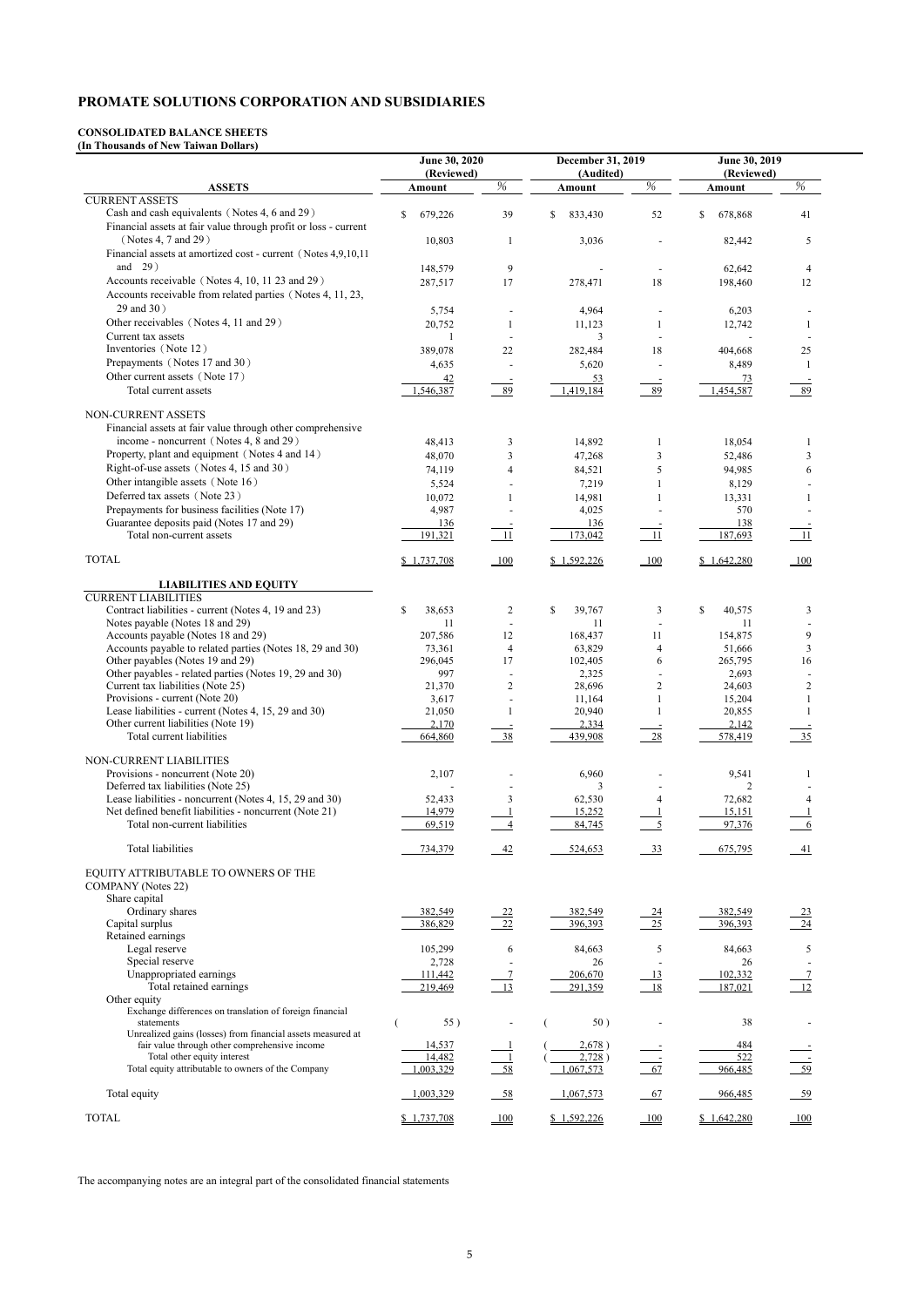### **CONSOLIDATED STATEMENTS OF COMPREHENSIVE INCOME (In Thousands of New Taiwan Dollars, Except Earnings Per Share)**

**(Reviewed, Not Audited)** 

|                                                                                                                                                    | For the Three Months Ended June 30 |            |                  |              | For the Six Months Ended June 30 |                 |    |                |                 |    |          |      |
|----------------------------------------------------------------------------------------------------------------------------------------------------|------------------------------------|------------|------------------|--------------|----------------------------------|-----------------|----|----------------|-----------------|----|----------|------|
|                                                                                                                                                    | 2020<br>2019                       |            |                  | 2020<br>2019 |                                  |                 |    |                |                 |    |          |      |
|                                                                                                                                                    |                                    | Amount     | %                |              | Amount                           | $\%$            |    | Amount         | $\%$            |    | Amount   | %    |
| OPERATING REVENUE (Notes 4, 23 and 30)                                                                                                             |                                    |            |                  |              |                                  |                 |    |                |                 |    |          |      |
| Sales                                                                                                                                              | \$                                 | 458,603    | 100              | \$           | 431,569                          | 100             | \$ | 880,820        | 100             | \$ | 882,632  | 100  |
| OPERATING COSTS (Notes 12, 16, 21, 24 and                                                                                                          |                                    |            |                  |              |                                  |                 |    |                |                 |    |          |      |
| 30)<br>Cost of sales                                                                                                                               |                                    |            |                  |              | 319,907)                         |                 |    | 620,608)       |                 |    |          | 100) |
|                                                                                                                                                    |                                    | 323,700)   | 71)              |              |                                  | $\frac{74}{ }$  |    |                | 70)             |    | 642,244) |      |
| <b>GROSS PROFIT</b>                                                                                                                                |                                    | 134,903    | 29               |              | 111,662                          | $-26$           |    | 260,212        | $\frac{30}{2}$  |    | 240,388  |      |
| OPERATING EXPENSES (Notes 11, 16, 21, 24                                                                                                           |                                    |            |                  |              |                                  |                 |    |                |                 |    |          |      |
| and $30)$                                                                                                                                          |                                    |            |                  |              |                                  |                 |    |                |                 |    |          |      |
| Selling and marketing expenses                                                                                                                     |                                    | 39,018)    | 9)               |              | 36,796)                          | 9)              |    | 68,468)        | 8)              |    | 66,786)  |      |
| General and administrative expenses                                                                                                                |                                    | 6,608)     | 1)               |              | 7,969)                           | 2)              |    | 15,626)        | 2)              |    | 18,407)  |      |
| Research and development expenses                                                                                                                  |                                    | 23,506)    | $\overline{5}$ ) |              | 17,760)                          | 4)              |    | 43,272)        | $\overline{5})$ |    | 37,639)  |      |
| Total operating expenses                                                                                                                           |                                    | 69,132)    | 15)              |              | 62,525                           | 15)             |    | 127,366        | 15)             |    | 122,832) |      |
| OPERATING PROFIT                                                                                                                                   |                                    | 65,771     | 14               |              | 49,137                           | -11             |    | 132,846        | 15              |    | 117,556  |      |
| NON-OPERATING INCOME (Note 24)                                                                                                                     |                                    |            |                  |              |                                  |                 |    |                |                 |    |          |      |
| Interest income                                                                                                                                    |                                    | 1,037      |                  |              | 1,618                            |                 |    | 2,700          |                 |    | 3,411    |      |
| Other income                                                                                                                                       |                                    | 16         |                  |              | 11                               |                 |    | 19             |                 |    | 68       |      |
| Other gains and losses                                                                                                                             |                                    | 2,399)     |                  |              | 4,082                            |                 |    | 9              |                 |    | 7,037    |      |
| Finance costs                                                                                                                                      |                                    | 541)       |                  |              | 693)                             |                 |    | 1,111)         |                 |    | 1,194)   |      |
| Total non-operating income and                                                                                                                     |                                    |            |                  |              |                                  |                 |    |                |                 |    |          |      |
| expenses                                                                                                                                           |                                    | 1,887)     |                  |              | 5,018                            |                 |    | 1,617          |                 |    | 9,322    |      |
| PROFIT BEFORE INCOME TAX                                                                                                                           |                                    | 63,884     | 14               |              | 54,155                           | 12              |    | 134,463        | 15              |    | 126,878  |      |
| INCOME TAX EXPENSE (Notes 4 and 25)                                                                                                                |                                    | $11,091$ ) | $\overline{2})$  |              | 10,282)                          | $\overline{2})$ |    | 24,630)        | $\overline{3})$ |    | 24,859)  |      |
| NET PROFIT FOR THE PERIOD                                                                                                                          |                                    | 52,793     | 12               |              | 43,873                           | 10              |    | 109,833        | 12              |    | 102,019  |      |
| OTHER COMPREHENSIVE INCOME (LOSS)<br>( Notes 4, 22and 25)                                                                                          |                                    |            |                  |              |                                  |                 |    |                |                 |    |          |      |
| Items that will not be reclassified<br>subsequently to profit or loss<br>Unrealized gain (loss) on investments<br>in equity instruments as at fair |                                    |            |                  |              |                                  |                 |    |                |                 |    |          |      |
| value through other comprehensive<br>income                                                                                                        |                                    | 19,475     | 4                |              | 1,129)                           |                 |    | 17,202         | $\overline{2}$  |    | 484      |      |
| Income tax relating to items that will                                                                                                             |                                    |            |                  |              |                                  |                 |    |                |                 |    |          |      |
| not be reclassified                                                                                                                                |                                    | 19,475     |                  |              | 1,129                            |                 |    |                | 2               |    | 484      |      |
| Items that may be reclassified subsequently<br>to profit or loss                                                                                   |                                    |            |                  |              |                                  |                 |    | 17,202         |                 |    |          |      |
| Exchange differences on translating                                                                                                                |                                    |            |                  |              |                                  |                 |    |                |                 |    |          |      |
| the financial statements of foreign<br>operations                                                                                                  |                                    | 32)        |                  |              | 79                               |                 |    | 6)             |                 |    | 80       |      |
| Income tax relating to items that may                                                                                                              |                                    |            |                  |              |                                  |                 |    |                |                 |    |          |      |
| be reclassified subsequently to                                                                                                                    |                                    |            |                  |              |                                  |                 |    |                |                 |    |          |      |
| profit or loss                                                                                                                                     |                                    |            |                  |              | 16)                              |                 |    |                |                 |    | 16)      |      |
|                                                                                                                                                    |                                    | 25         |                  |              | $\overline{63}$                  |                 |    | 5 <sup>1</sup> |                 |    | 64       |      |
| Other comprehensive loss for the year,                                                                                                             |                                    | 19,450     |                  |              | $1,066$ )                        |                 |    | 17,197         | $\overline{2}$  |    | 548      |      |
| net of income tax                                                                                                                                  |                                    |            |                  |              |                                  |                 |    |                |                 |    |          |      |
| TOTAL COMPREHENSIVE INCOME FOR THE<br>PERIOD                                                                                                       |                                    | 72,243     | $-16$            |              | 42,807                           | 10              |    | 127,030        | $-14$           |    | 102,567  |      |
|                                                                                                                                                    |                                    |            |                  |              |                                  |                 |    |                |                 |    |          |      |

EARNINGS PER SHARE (NEW TAIWAN

From continuing operations

| Basic      |               |  |  |  |
|------------|---------------|--|--|--|
| $P$ ilute. | $\sim$ $\sim$ |  |  |  |

The accompanying notes are an integral part of the consolidated financial statements.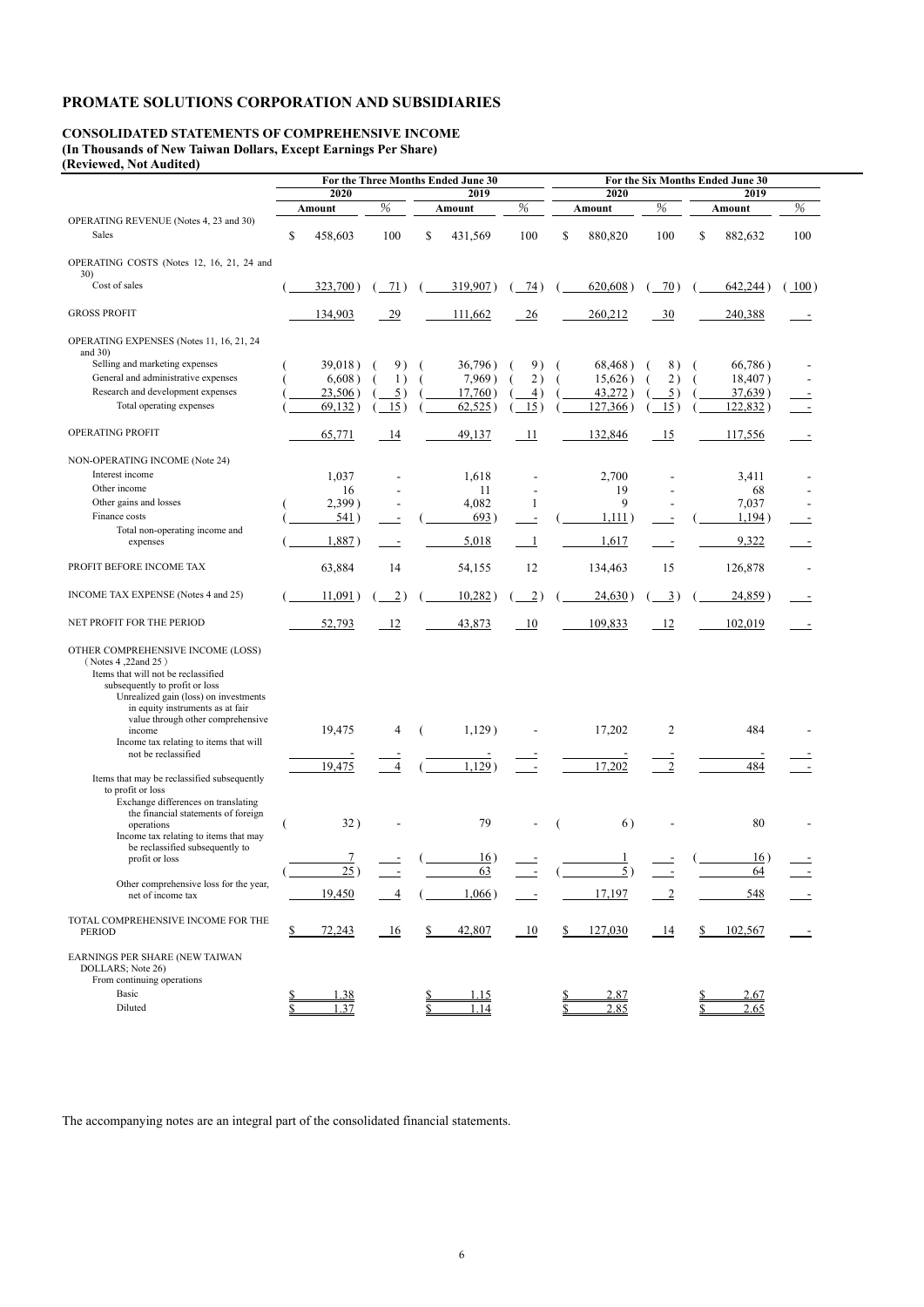### **CONSOLIDATED STATEMENTS OF CHANGES IN EQUITY (In Thousands of New Taiwan Dollars, Except Earnings Per Share) (Reviewed, Not Audited)**

 $\overline{\phantom{a}}$ 

 $\begin{array}{c} \hline \end{array}$ 

|                                                                                                                                           |                          |                                        |                        |                          | <b>Equity Attributable to Owners of the Company</b> |                          |                                                                                                                           |                                                                                                                          |                           |
|-------------------------------------------------------------------------------------------------------------------------------------------|--------------------------|----------------------------------------|------------------------|--------------------------|-----------------------------------------------------|--------------------------|---------------------------------------------------------------------------------------------------------------------------|--------------------------------------------------------------------------------------------------------------------------|---------------------------|
|                                                                                                                                           |                          |                                        |                        |                          |                                                     |                          |                                                                                                                           | <b>Other Equity</b>                                                                                                      |                           |
|                                                                                                                                           |                          |                                        |                        |                          |                                                     |                          | Exchange<br>Differences on<br><b>Translating the</b><br>Financial<br><b>Statements of</b><br>Foreign<br><b>Operations</b> | Unrealized gain on<br><b>Financial Assets at</b><br><b>Fair Value</b><br><b>Through Other</b><br>Comprehensive<br>Income |                           |
|                                                                                                                                           | <b>Shares</b>            | <b>Issued Capital</b><br><b>Amount</b> | <b>Capital Surplus</b> | <b>Legal Reserve</b>     | <b>Retained Earnings</b><br><b>Special Reserve</b>  | Unappropriated           |                                                                                                                           |                                                                                                                          | <b>Total Equity</b>       |
|                                                                                                                                           | (Thousands)              |                                        |                        |                          |                                                     | <b>Earnings</b>          |                                                                                                                           |                                                                                                                          |                           |
| <b>BALANCE AT JANUARY 1, 2019</b><br>By FSC Rule NO 1010012865 appropriated special reserve<br>Appropriation of 2018 earnings             | 38,255                   | 382,549<br>-S                          | 400,600<br>-SS         | 66,035                   | 42<br>16)                                           | 186,864<br>S.<br>16      | $\overline{26}$ )<br>(S <sup>2</sup> )                                                                                    | <sup>\$</sup>                                                                                                            | 1,036,064<br><sup>S</sup> |
| Legal reserve<br>Cash dividends distributed by the Company<br>Changes other Capital Surplus                                               |                          |                                        |                        | 18,628                   |                                                     | 18,628)<br>167,939)      |                                                                                                                           |                                                                                                                          | 167,939)                  |
| Capital Surplus issue Cash dividends                                                                                                      |                          |                                        | 4,207                  |                          |                                                     |                          |                                                                                                                           |                                                                                                                          | $4,207$ )                 |
| Net profit for the six months June 30, 2019                                                                                               |                          |                                        |                        |                          |                                                     | 102,019                  |                                                                                                                           |                                                                                                                          | 102,019                   |
| Other comprehensive income (loss) for the six months June 30,<br>2019, net of income tax                                                  |                          |                                        |                        |                          |                                                     |                          | 64                                                                                                                        | 484                                                                                                                      | 548                       |
| Total comprehensive income for the six months June 30, 2019                                                                               |                          |                                        |                        |                          |                                                     | 102,019                  | 64                                                                                                                        | 484                                                                                                                      | 102,567                   |
| BALANCE AT June 30, 2019                                                                                                                  | 38,255                   | 382,549                                | 396,393                | 84,663                   | <u>26</u>                                           | 102,332                  | 38                                                                                                                        | 484                                                                                                                      | 966,485                   |
| <b>BALANCE AT JANUARY 1, 2020</b>                                                                                                         | 38,255                   | 382,549<br><sup>\$</sup>               | 396,393<br>S.          | 84,663<br>-S             | 26                                                  | 206,670<br><sup>\$</sup> | (S <sub>0</sub> )<br>50)                                                                                                  | (S)<br>2,678)                                                                                                            | 1,067,573<br>S.           |
| By FSC Rule NO 1030006415 Special surplus reserve                                                                                         |                          |                                        |                        |                          | 2,702                                               | 2,702)                   |                                                                                                                           |                                                                                                                          |                           |
| Appropriation of 2019 earnings<br>Legal reserve<br>Cash dividends distributed by the Company                                              |                          |                                        |                        | 20,636                   | $\overline{\phantom{a}}$                            | 20,636)<br>181,710)      |                                                                                                                           |                                                                                                                          | 181,710)                  |
| Other comprehensive income (loss) for the six months June<br>30, 2020, net of income tax                                                  |                          |                                        |                        |                          |                                                     |                          | 5)                                                                                                                        | 17,202                                                                                                                   | 17,197                    |
| Net profit for the six months June 30, 2020                                                                                               |                          |                                        |                        |                          |                                                     | 109,833                  |                                                                                                                           |                                                                                                                          | 109,833                   |
| Total comprehensive income for the six months June 30, 2020                                                                               |                          |                                        |                        |                          |                                                     | 109,833                  |                                                                                                                           | 17,202                                                                                                                   | 127,030                   |
| Changes other Capital Surplus<br>Capital Surplus issue Cash dividends<br>Proceeds from disposal of financial assets at fair value through | $\overline{\phantom{a}}$ | $\sim$                                 | 9,564)                 | $\overline{\phantom{a}}$ | $\overline{\phantom{a}}$                            | $\overline{\phantom{a}}$ |                                                                                                                           | $\overline{\phantom{a}}$                                                                                                 | 9,564)                    |
| other comprehensive income                                                                                                                |                          |                                        |                        |                          |                                                     | 13)                      |                                                                                                                           |                                                                                                                          |                           |
| BALANCE AT June 30, 2020                                                                                                                  | 38,255                   | 382,549                                | 386,829                | 105,299                  | 2,728                                               | 111,442                  | 55)                                                                                                                       | 14,537                                                                                                                   | 1,003,329<br>$\mathbf{S}$ |

The accompanying notes are an integral part of the consolidated financial statement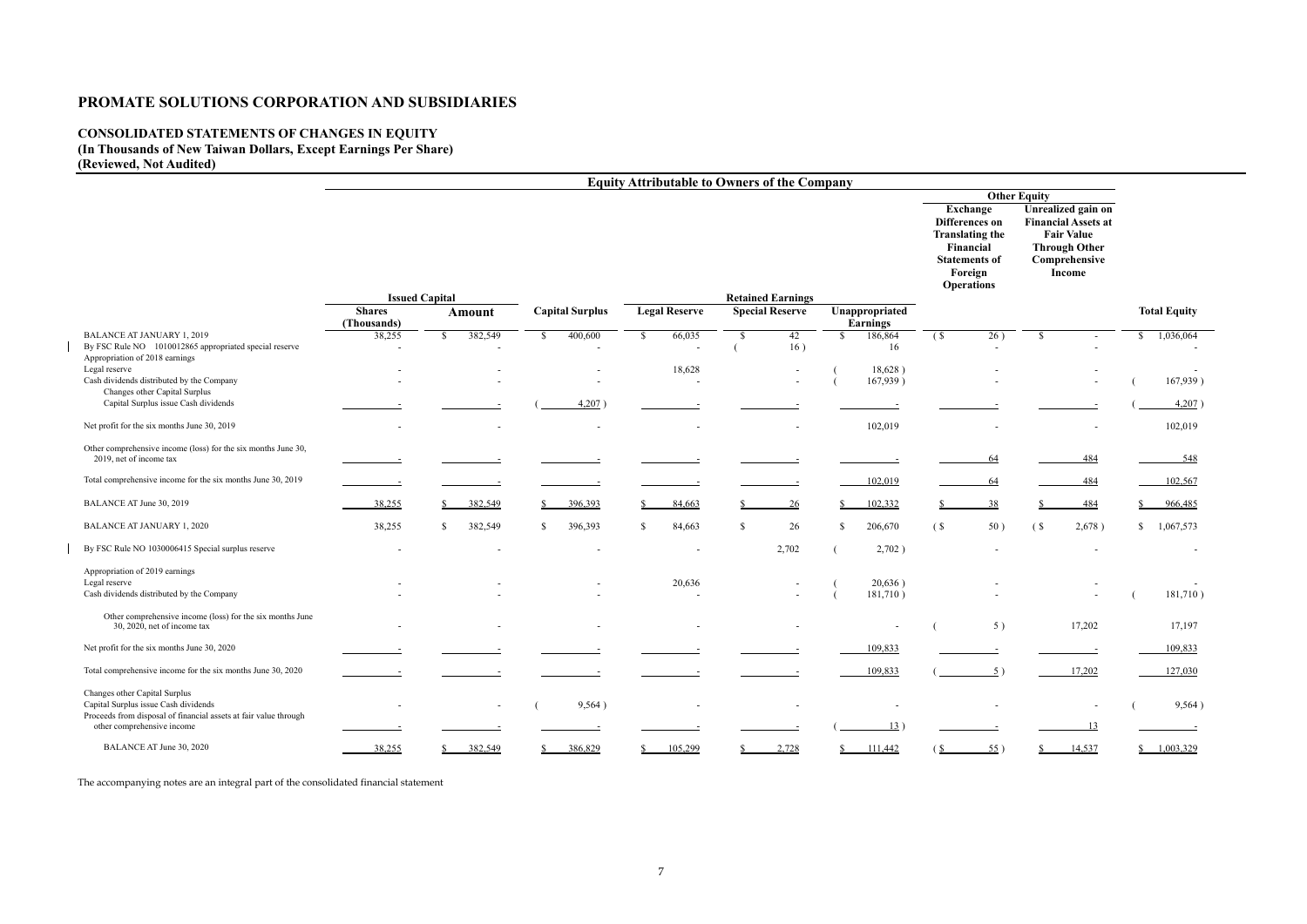### **CONSOLIDATED STATEMENTS OF CASH FLOWS (In Thousands of New Taiwan Dollars) (Reviewed, Not Audited)**

|                                                                                                   | For the Six Months<br>Ended June 30 2020 | For the Six Months<br>Ended June 30 2019 |
|---------------------------------------------------------------------------------------------------|------------------------------------------|------------------------------------------|
| CASH FLOWS FROM OPERATING ACTIVITIES                                                              |                                          |                                          |
| Income before income tax                                                                          | \$134,463                                | \$126,878                                |
| Depreciation expenses                                                                             | 18,011                                   | 20,287                                   |
| Amortization expenses                                                                             | 1,695                                    | 1,699                                    |
| Expected credit loss (gain)/provision (reversal<br>of provision) for bad debt expense             | 1,960                                    | 148                                      |
| Net loss (gain) on financial assets or liabilities<br>at fair value through profit or loss        | 2,192)<br>€                              | 16                                       |
| Interest expense                                                                                  | 1,111                                    | 1,194                                    |
| Other adjustments to reconcile profit (loss)                                                      | 9,542)                                   | 5,157                                    |
| Interest incomes                                                                                  | 2,700)                                   | 3,411)<br>€                              |
| Dividend income                                                                                   | 14)                                      |                                          |
| Impairment loss on non-financial assets                                                           | 3,000                                    | 187)                                     |
| Unrealized foreign exchange loss (gain)                                                           | 955                                      | 877                                      |
| Changes in operating assets and liabilities                                                       |                                          |                                          |
| Financial assets mandatorily classified as at                                                     |                                          |                                          |
| fair value through profit or loss                                                                 | 5,575)                                   | 82,458)<br>€                             |
| Decrease (increase) in accounts receivable                                                        | 11,006)                                  | 42,195                                   |
| Decrease (increase) in accounts receivable                                                        |                                          |                                          |
| due from related parties                                                                          | 790)                                     | 1,248                                    |
| Decrease (increase) in other receivable                                                           | 9,629)                                   | 1,780)<br>€                              |
| Decrease (increase) in inventories                                                                | 109,594)                                 | 120,833                                  |
| Decrease (increase) in prepayments                                                                | 985                                      | 1,543)                                   |
| Decrease (increase) in other current assets                                                       | 11                                       | 32)                                      |
| Increase (decrease) in contract liabilities                                                       | 1,114)<br>(                              | 9,582                                    |
| Increase (decrease) in accounts payable                                                           | 39,149                                   | 9,132                                    |
| Increase (decrease) in accounts payable to<br>related parties                                     | 9,532                                    | 17,414                                   |
| Increase (decrease) in other payable                                                              | 2,366                                    | 6,417)                                   |
| Increase (decrease) in other payable to<br>related parties                                        | 1,328)                                   | 87                                       |
| Increase (decrease) in other current<br>liabilities<br>Increase (decrease) in net defined benefit | $\left( \text{\$}$<br>164)               | \$<br>5                                  |
| liability                                                                                         | 273)                                     | 249)                                     |
| Increase (decrease) in provisions                                                                 | 2,858)                                   | 7.427                                    |
| Cash generated from operations                                                                    | 56,459                                   | 253,248                                  |
| Interest received                                                                                 | 2,700                                    | 3,411                                    |
| Income tax paid                                                                                   | 27,047)                                  | 28,377)                                  |
| Net cash generated from operating activities                                                      | 32,112                                   | 228,282                                  |

(Continued)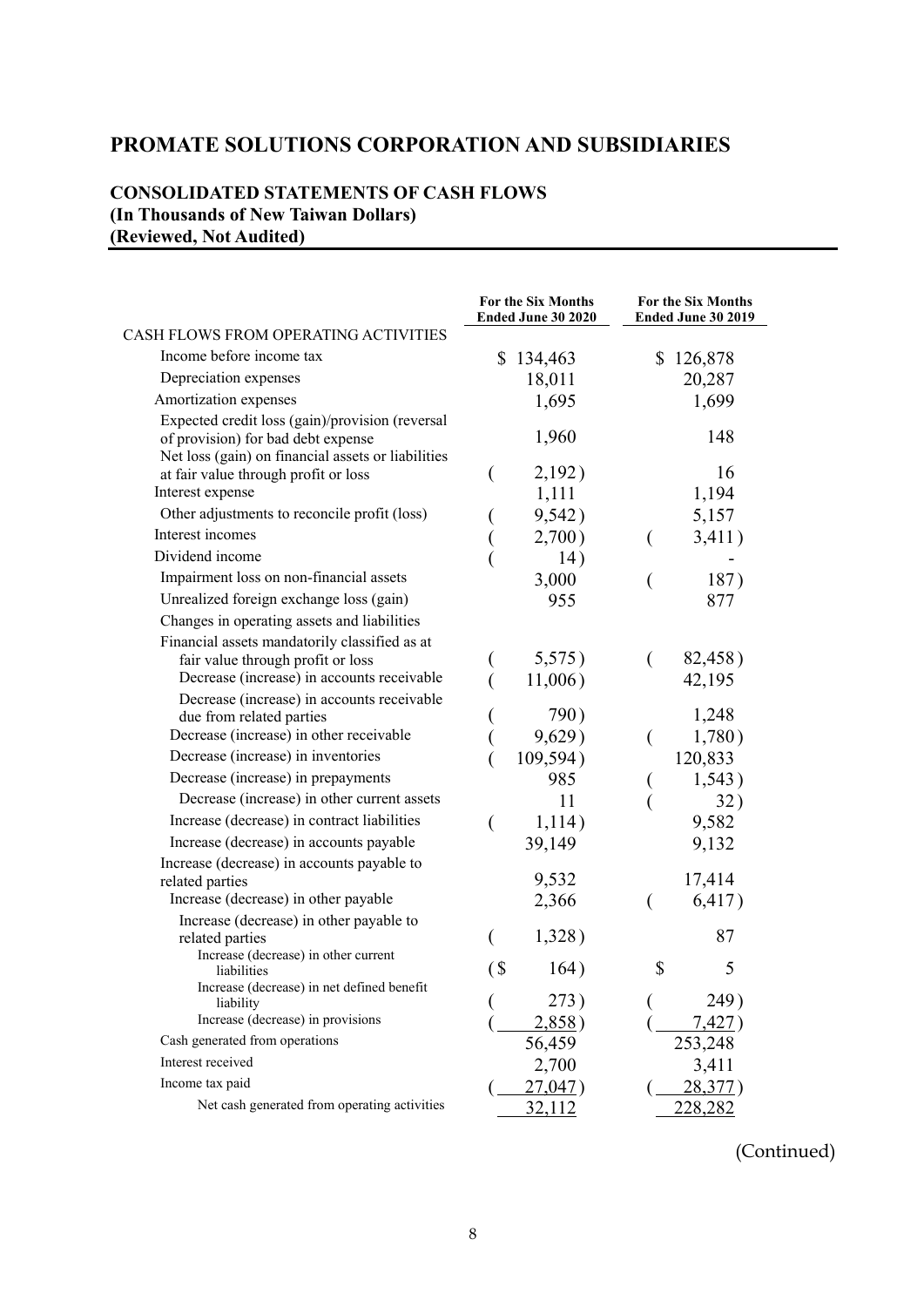### **CONSOLIDATED STATEMENTS OF CASH FLOWS (In Thousands of New Taiwan Dollars) (Reviewed, Not Audited)**

|                                                                                                                                           | <b>For the Six Months</b><br>Ended June 30 2020 | <b>For the Six Months</b><br>Ended June 30 2019 |
|-------------------------------------------------------------------------------------------------------------------------------------------|-------------------------------------------------|-------------------------------------------------|
| CASH FLOWS FROM INVESTING ACTIVITIES                                                                                                      |                                                 |                                                 |
| Acquisition of financial assets at fair value through<br>other comprehensive income<br>Proceeds from disposal of financial assets at fair | $\sqrt{S}$<br>16,364)                           | $\sqrt{S}$<br>17,570)                           |
| value through other comprehensive income<br>Acquisition of financial assets at amortized cost                                             | 45<br>750,470)                                  | 636,074)                                        |
| Proceeds from disposal of financial assets at<br>amortized cost                                                                           | 600,938                                         | 572,555                                         |
| Acquisition of property, plant and equipment                                                                                              |                                                 | 1,367)                                          |
| Payments for intangible assets                                                                                                            |                                                 | 160)                                            |
| Increase in prepayments for business facilities                                                                                           | 9,377)                                          | 570)                                            |
| Decrease (increase) in refundable deposits                                                                                                |                                                 | 2)                                              |
| Proceeds from sale of financial assets at fair value<br>dividends received<br>Net cash used in investing activitie                        | 14<br>175,214)                                  | 83,188)                                         |
| CASH FLOWS FROM (USED IN) FINANCING<br><b>ACTIVITIES</b>                                                                                  |                                                 |                                                 |
| Payments of lease liabilities                                                                                                             | 11,096)                                         | 10,959)                                         |
| Net cash used in financing activities                                                                                                     | 11,096)                                         | $10,959$ )                                      |
| EFFECTS OF EXCHANGE RATE CHANGES ON THE<br><b>BALANCE OF CASH HELD IN FOREIGN</b><br><b>CURRENCIES</b>                                    | 6)                                              | 80                                              |
| NET INCREASE (DECREASE) IN CASH AND CASH<br><b>EQUIVALENTS</b>                                                                            | 154,204)                                        | 134,215                                         |
| CASH AND CASH EQUIVALENTS AT THE<br><b>BEGINNING OF THE YEAR</b>                                                                          | 833,430                                         | 544,653                                         |
| CASH AND CASH EQUIVALENTS REPORTED IN<br>THE STATEMENT OF FINANCIAL POSITION                                                              | 679,226                                         | 678,868                                         |

The accompanying notes are an integral part of the consolidated financial statements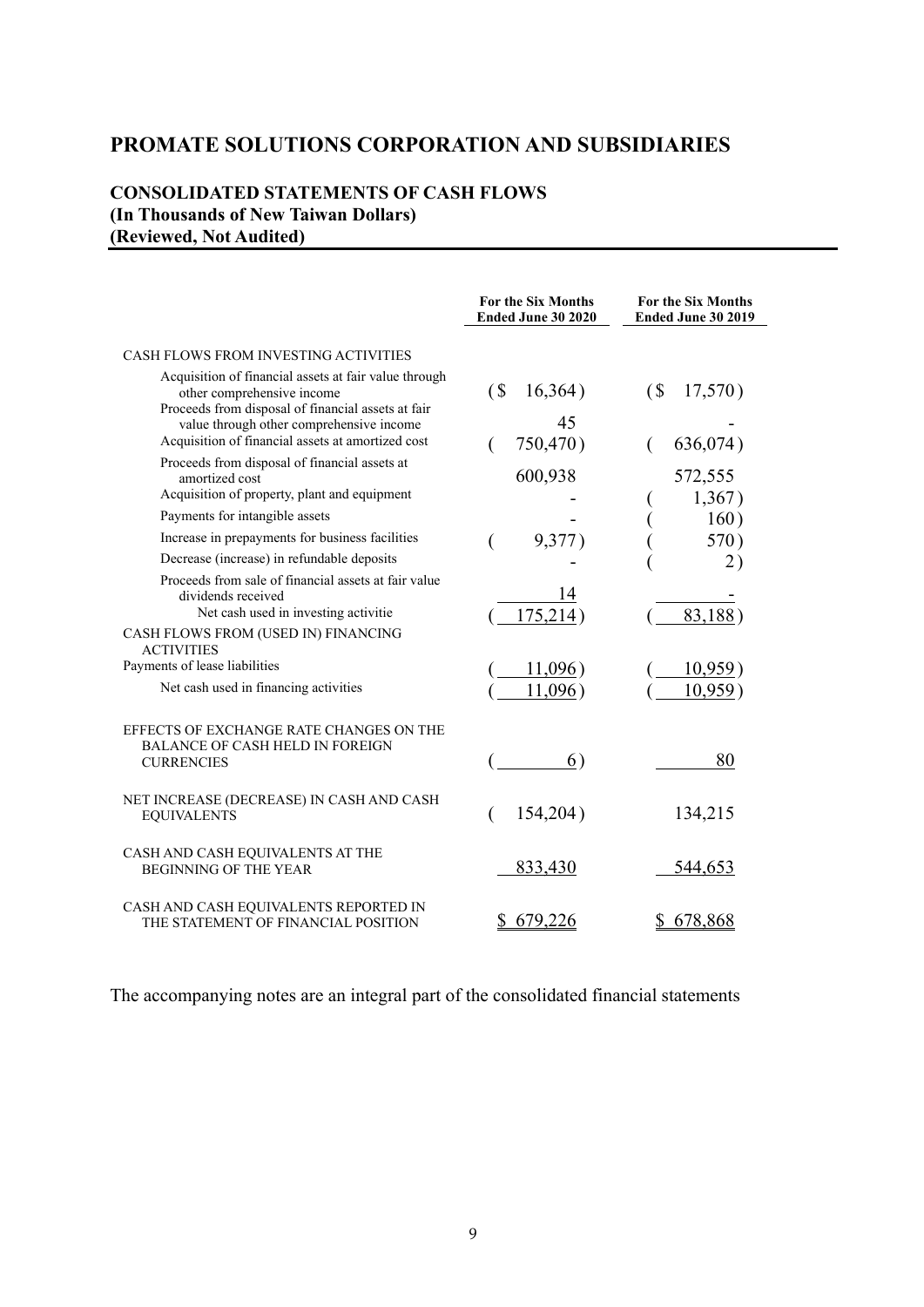### **NOTES TO CONSOLIDATED FINANCIAL STATEMENTS FOR THE SIX MONTHS ENDED JUNE 30, 2020 AND 2019 (In Thousands of New Taiwan Dollars, Unless Stated Otherwise) (Reviewed, Not Audited)**

#### **1. GENERAL INFORMATION**

Promate Solutions Corporation (the "Company") is a listed company that was established on May 29. 2000. The main business of the Company were medical touch screen display, embedded control systems ,R&D manufacture of industrial display and R&D on software and hardware.

According to resolutions of the shareholders' meeting on June 10,2013 ,the department of special application product of Promate Electronic Co., Ltd had been transfer to the Company based on Business Mergers And Acquisitions Act. The purpose of division was due to organization adjustment of Promate Electronic Co. According to Board resolutions , the reference date of the division was August 1.2013. , the value of the division department was 123,900 thousand. The Company had been issued 8,260 thousand ordinary share priced at 15 for division.

The parent company is Promate Electronic Co., Ltd. with equity interests of 66.21% in June 30, 2020 and 2019.

The Company's shares have been listed on OTC trading at Taipei Exchange since Mar 2004.

The functional currency of the Company is the New Taiwan dollar.

#### **2. APPROVAL OF FINANCIAL STATEMENTS**

The consolidated financial statements were approved by the board of directors on August 11, 2020.

#### **3. APPLICATION OF NEW, AMENDED AND REVISED STANDARDS AND INTERPRETATIONS**

a. Initial application of the amendments to the Regulations Governing the Preparation of Financial Reports by Securities Issuers and the International Financial Reporting Standards (IFRS), International Accounting Standards (IAS), Interpretations of IFRS (IFRIC), and Interpretations of IAS (SIC) (collectively, the "IFRSs") endorsed and issued into effect by Financial Supervisory Commission (FSC).

Except for the following, the initial application of the amendments to the Regulations Governing the Preparation of Financial Reports by Securities Issuers and the IFRSs endorsed and issued into effect by the FSC did not have any material impact on the Group's accounting policies.

#### Amendments to IAS 1 and IAS 8 "Definition of Material"

The Group adopted the amendments starting from January 1, 2020. The threshold for materiality influencing users has been changed to "could reasonably be expected to influence" and, therefore, the disclosures in the consolidated financial report have been adjusted and immaterial information that may obscure material information has been deleted.

b. New IFRSs in issue but not yet endorsed and issued into effect by the FSC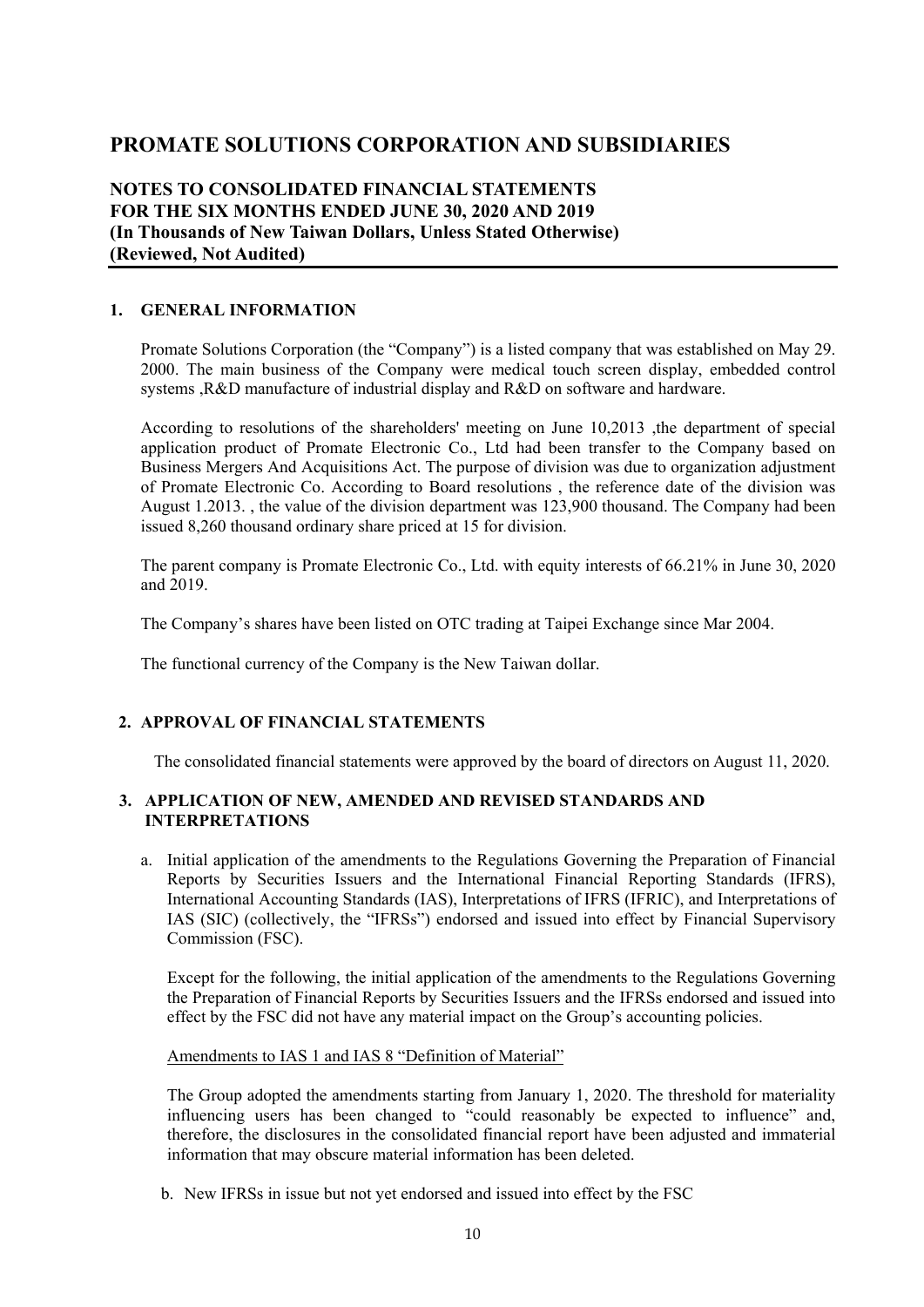|                                                       | <b>Effect Date Announced by</b> |
|-------------------------------------------------------|---------------------------------|
| <b>New IFRSs</b>                                      | <b>IASB</b> (Note1)             |
| "Annual Improvements to IFRS Standards 2018–2020"     | January 1, 2022 (Note2)         |
| Amendments to IFRS 3 "Reference to the Conceptual     |                                 |
| Framework"                                            | January 1, 2022 (Note3)         |
| Amendments to IFRS 4 "Extension of the Temporary      | Effective immediately upon      |
| Exemption from Applying IFRS 9"                       | promulgation by the IASB        |
| Amendments to IFRS 10 and IAS 28 "Sale<br>$\alpha$    | To be determined by IASB        |
| Contribution of Assets between An Investor and Its    |                                 |
| Associate or Joint Venture"                           |                                 |
| <b>IFRS 17 "insurance Contracts"</b>                  | January 1, 2023                 |
| Amendments to IFRS 17                                 | January 1, 2023                 |
| Amendments to IAS 1"Classification of Liabilities as  | January 1, 2023                 |
| Current or Non-current"                               |                                 |
| Amendments to IAS 16 "Property, Plant and Equipment - | January 1, 2022 (Note4)         |
| Proceeds before Intended Use"                         |                                 |
| Amendments to IAS 37 "Onerous Contracts-Cost of       | January 1, 2022 (Note5)         |
| <b>Fulfilling a Contract</b>                          |                                 |

- Note1: Unless stated otherwise, the above New IFRSs are effective for annual reporting periods beginning on or after their respective effective dates.
- Note 2: The amendments to IFRS 9 are applied prospectively to modifications and exchanges of financial liabilities that occur on or after the annual reporting periods beginning on or after January 1, 2022. The amendments to IAS 41 "Agriculture" are applied prospectively to the fair value measurements on or after the annual reporting periods beginning on or after January 1, 2022. The amendments to IFRS 1 "First-time Adoptions of IFRSs" are applied retrospectively for annual reporting periods beginning on or after January 1, 2022.
- Note 3: The amendments are applicable to business combinations for which the acquisition date is on or after the beginning of the first annual reporting period beginning on or after January 1, 2022.
- Note 4: The amendments are applicable to property, plant and equipment that are brought to the location and condition necessary for them to be capable of operating in the manner intended by management on or after January 1, 2021.
- Note 5: The amendments are applicable to contracts for which the entity has not yet fulfilled all its obligations on January 1, 2022.
- 1) Amendments to IFRS 10 and IAS 28 "Sale or Contribution of Assets between an Investor and its Associate or Joint Venture"

The amendments stipulate that, when the Group sells or contributes assets that constitute a business (as defined in IFRS 3) to an associate, the gain or loss resulting from the transaction is recognized in full. Also, when the Group loses control of a subsidiary that contains a business but retains significant influence or joint control, the gain or loss resulting from the transaction is recognized in full.

Conversely, when the Group sells or contributes assets that do not constitute a business to an associate, the gain or loss resulting from the transaction is recognized only to the extent of the Group's interest as an unrelated investor in the associate, i.e., the Group's share of the gain or loss is eliminated. Also, when the Group loses control of a subsidiary that does not contain a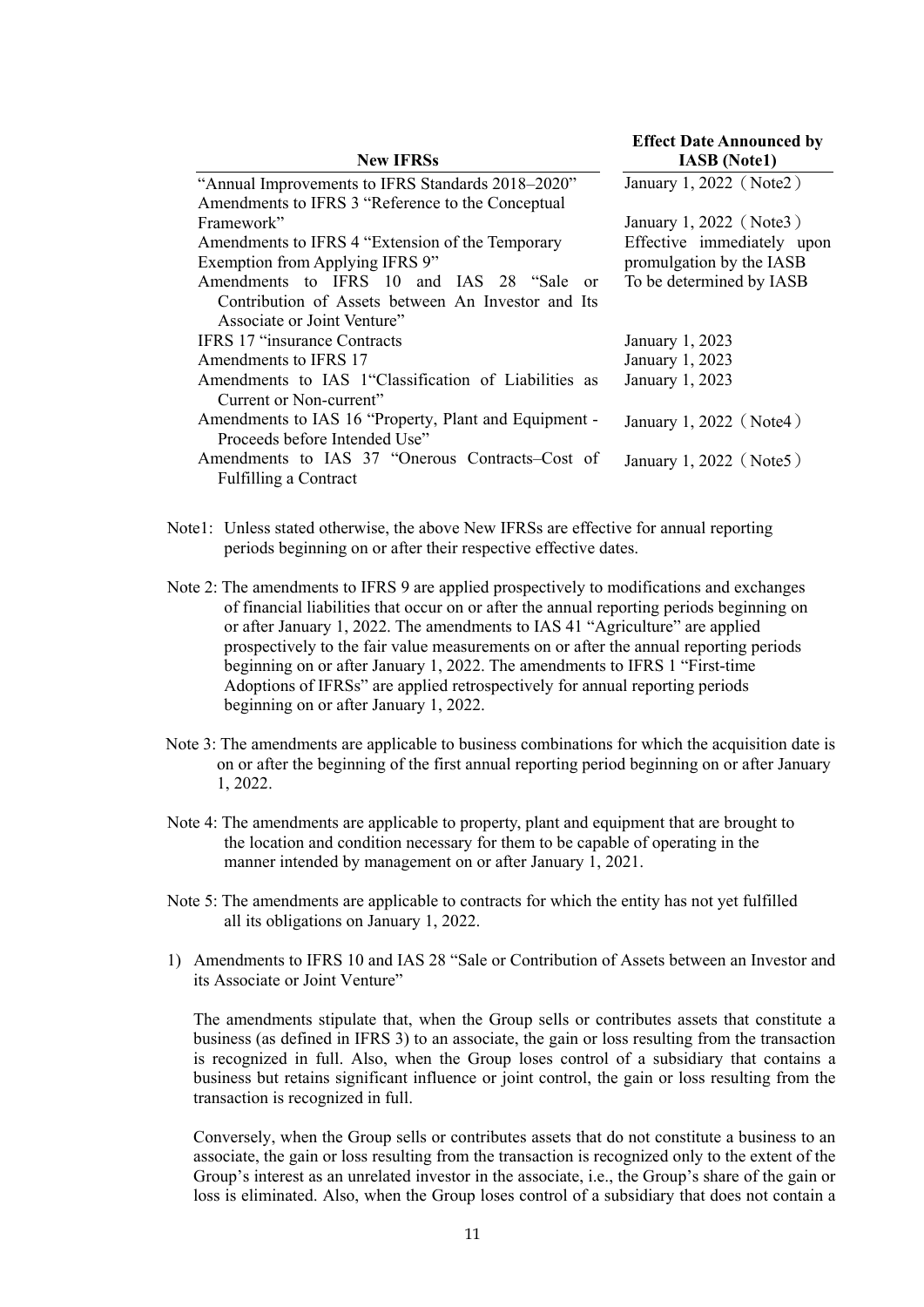business but retains significant influence over an associate, the gain or loss resulting from the transaction is recognized only to the extent of the Group's interest as an unrelated investor in the associate, i.e., the Group's share of the gain or loss is eliminated.

2) Amendments to IAS 1 "Classification of Liabilities as Current or Non-current"

The amendments clarify that for a liability to be classified as non-current, the Group shall assess whether it has the right at the end of the reporting period to defer settlement of the liability for at least twelve months after the reporting period. If such rights are in existence at the end of the reporting period, the liability is classified as non-current regardless of whether the Group will exercise that right. The amendments also clarify that, if the right to defer settlement is subject to compliance with specified conditions, the Group must comply with those conditions at the end of the reporting period even if the lender does not test compliance until a later date.

The amendments stipulate that, for the purpose of liability classification, the aforementioned settlement refers to a transfer of cash, other economic resources or the Group's own equity instruments to the counterparty that results in the extinguishment of the liability. However, if the terms of a liability that could, at the option of the counterparty, result in its settlement by a transfer of the Group's own equity instruments, and if such option is recognized separately as equity in accordance with IAS 32: Financial Instruments: Presentation, the aforementioned terms would not affect the classification of the liability.

3) Annual Improvements to IFRS Standards 2018-2020

Several standards, including IFRS 9 "Financial Instruments", were amended in the annual improvements. IFRS 9 requires to compare the discounted present value of the cash flows under the new terms, including any fees paid net of any fees received, with that of the cash flows under the original financial liability when there is an exchange or modification of debt instruments. The new terms and the original terms are substantially different if the difference between those discounted present values is at least 10 per cent. The amendments to IFRS 9 clarify that the only fees that should be included in the above assessment are those fees paid or received between the borrower and the lender.

4) Amendments to IFRS 3 "'Reference to the Conceptual Framework"

The amendments replace the references to the Conceptual Framework of IFRS 3 and specify that the acquirer shall apply IFRIC 21 "Levies" to determine whether the event that gives rise to a liability for a levy has occurred at the acquisition date.

5) Amendments to IAS 16 "Property, Plant and Equipment: Proceeds before Intended Use"

The amendments prohibit an entity from deducting from the cost of an item of property, plant and equipment any proceeds from selling items produced while bringing that asset to the location and condition necessary for it to be capable of operating in the manner intended by management. The cost of those items is measured in accordance with IAS 2 "Inventories". Any proceeds from selling those items and the cost of those items are recognized in profit or loss in accordance with applicable standards.

The amendments are applicable only to items of property, plant and equipment that are brought to the location and condition necessary for them to be capable of operating in the manner intended by management on or after January 1, 2021. The Group will restate its comparative information when it initially applies the aforementioned amendments.

6) Amendments to IAS 37 "Onerous Contracts - Cost of Fulfilling a Contract"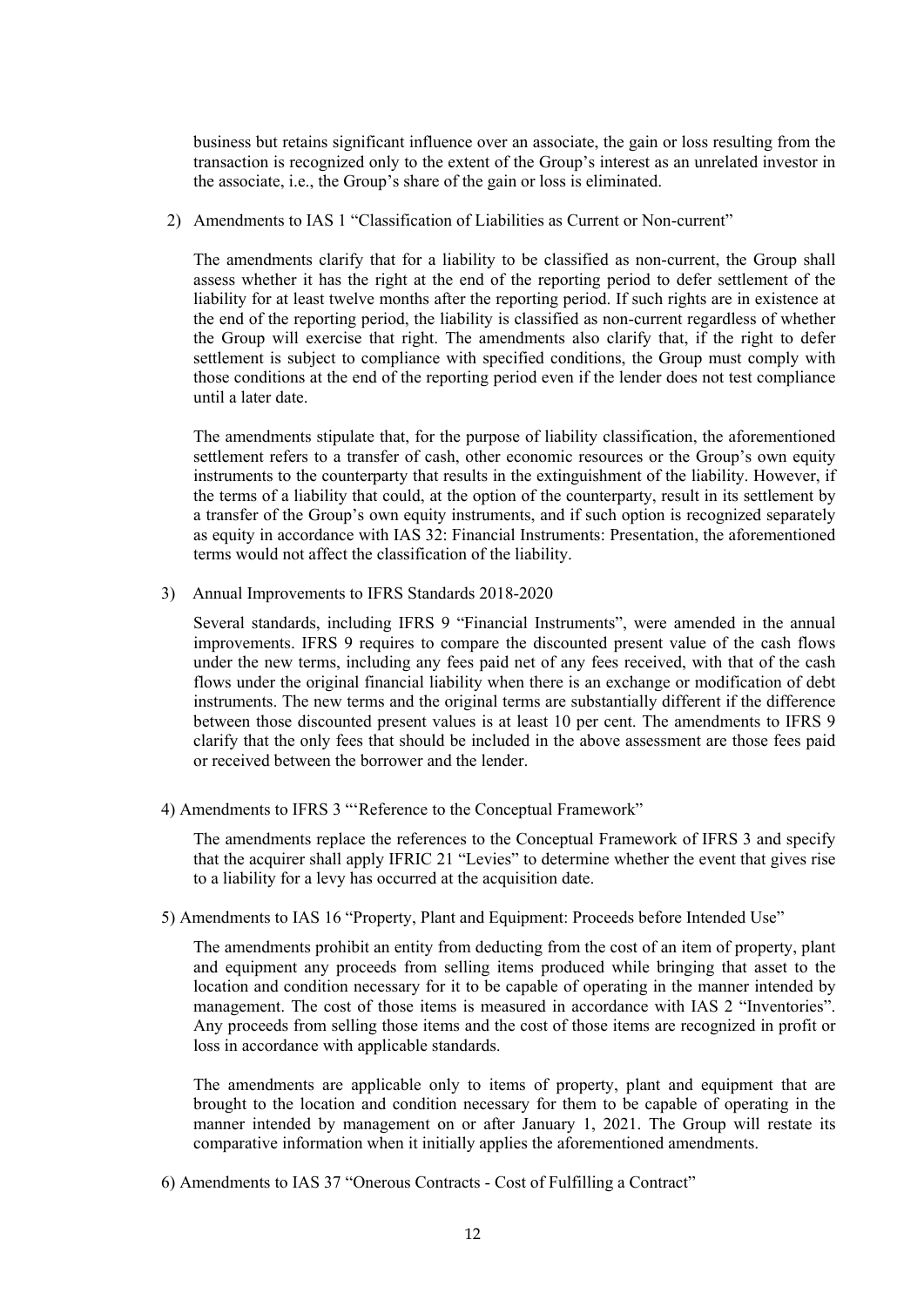The amendments specify that when assessing whether a contract is onerous, the "cost of fulfilling a contract" includes both the incremental costs of fulfilling that contract (for example, direct labor and materials) and an allocation of other costs that relate directly to fulfilling contracts (for example, an allocation of depreciation for an item of property, plant and equipment used in fulfilling the contract).

The Group will recognize the cumulative effect of the initial application of the aforementioned amendments in the retained earnings at the date of the initial application.

Except for the above impact, as of the date the consolidated financial statements were authorized for issue, the Group is continuously assessing the possible impact that the application of other standards and interpretations will have on the Group's financial position and financial performance and will disclose the relevant impact when the assessment is completed.

#### **4. SUMMARY OF SIGNIFICANT ACCOUNTING POLICIES**

a. Statement of compliance

The consolidated financial statements have been prepared in accordance with the Regulations Governing the Preparation of Financial Reports by Securities Issuers and IFRSs as endorsed and issued into effect by the FSC.

b. Basis of preparation

The consolidated financial statements have been prepared on the historical cost basis except for financial instruments which are measured at fair value and net defined benefit liabilities which are measured at the present value of the defined benefit obligation less the fair value of plan assets.

The fair value measurements, which are grouped into Levels 1 to 3 based on the degree to which the fair value measurement inputs are observable and based on the significance of the inputs to the fair value measurement in its entirety, are described as follows:

- 1) Level 1 inputs are quoted prices (unadjusted) in active markets for identical assets or liabilities;
- 2) Level 2 inputs are inputs other than quoted prices included within Level 1 that are observable for an asset or liability, either directly (i.e., as prices) or indirectly (i.e., derived from prices); and
- 3) Level 3 inputs are unobservable inputs for the asset or liability.
- c. Basis of consolidation

The consolidated financial statements incorporate the financial statements of the Company and the entities controlled by the Company (i.e., its subsidiaries). Income and expenses of subsidiaries acquired or disposed of during the period are included in the consolidated statement of profit or loss and other comprehensive income from the effective dates of acquisitions up to the effective dates of disposals, as appropriate. When necessary, adjustments are made to the financial statements of subsidiaries to bring their accounting policies into line with those used by the Company. All intra-group transactions, balances, income and expenses are eliminated in full upon consolidation. Total comprehensive income of subsidiaries is attributed to the owners of the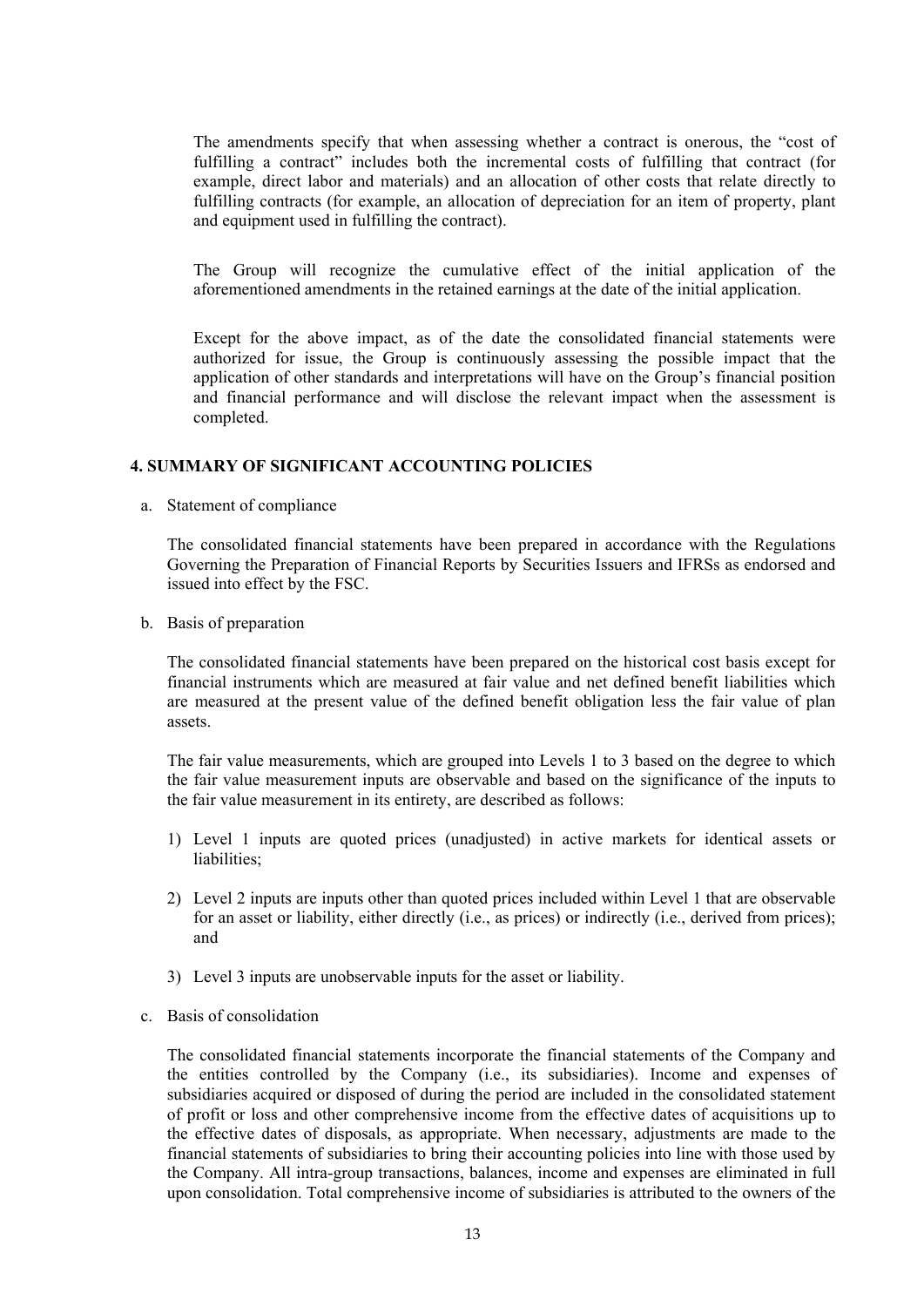Company and to the non-controlling interests even if this results in the non-controlling interests having a deficit balance.

Changes in the Group's ownership interests in subsidiaries that do not result in the Group losing control over the subsidiaries are accounted for as equity transactions. The carrying amounts of the Group's interests and the non-controlling interests are adjusted to reflect the changes in their relative interests in the subsidiaries. Any difference between the amount by which the non-controlling interests are adjusted and the fair value of the consideration paid or received is recognized directly in equity and attributed to the owners of the Company.

See Note 13 and Table 4 for detailed information on subsidiaries (including the percentages of ownership and main businesses).

d. Other significant accounting policies

Except for the following, for the summary of other significant accounting policies, refer to the consolidated financial statements for the year ended December 31, 2019.

1) Retirement benefits

Pension cost for an interim period is calculated on a year-to-date basis by using the actuarially determined pension cost rate at the end of the prior financial year, adjusted for significant market fluctuations since that time and for significant plan amendments, settlements, or other significant one-off events.

2) Taxation

Income tax expense represents the sum of the tax currently payable and deferred tax. Interim period income taxes are assessed on an annual basis and calculated by applying to an interim period's pre-tax income the tax rate that would be applicable to expected total annual earnings.

#### **5. CRITICAL ACCOUNTING JUDGMENTS AND KEY SOURCES OF ESTIMATION UNCERTAINTY**

In the application of the Group's accounting policies, management is required to make judgments, estimates and assumptions about the carrying amounts of assets and liabilities that are not readily apparent from other sources. The estimates and associated assumptions are based on historical experience and other factors that are considered relevant. Actual results may differ from these estimates

The Group considers the economic implications of the COVID-19 when making its critical accounting estimates. The estimates and underlying assumptions are reviewed on an ongoing basis. Revisions to accounting estimates are recognized in the period in which the estimates are revised if the revisions affect only that period or in the period of the revisions and future periods if the revisions affect both current and future periods.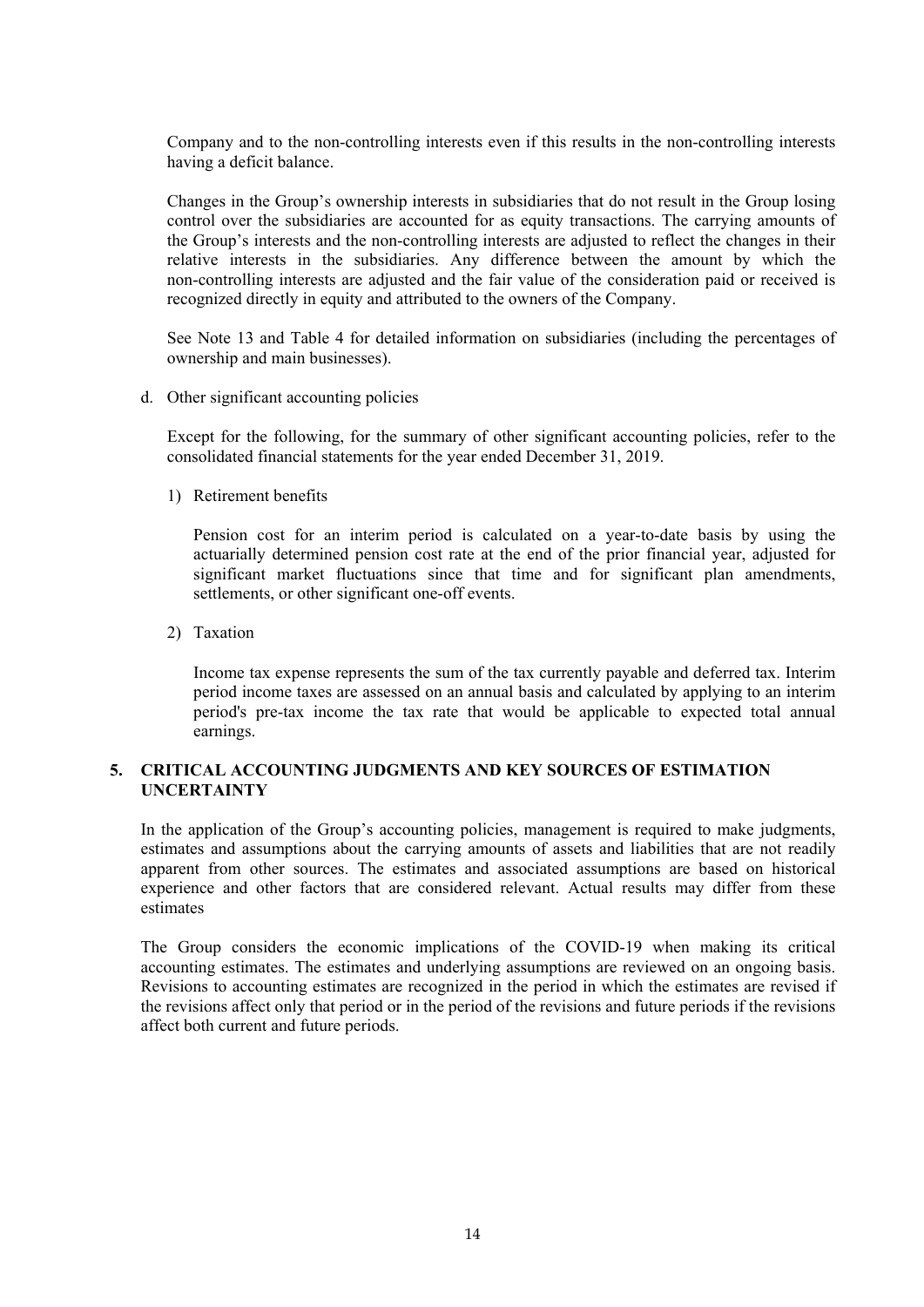#### **6. CASH AND CASH EQUIVALENTS**

|                               |               |  | December 31, |    |               |
|-------------------------------|---------------|--|--------------|----|---------------|
|                               | June 30, 2020 |  | 2019         |    | June 30, 2019 |
| Cash on hand                  | 941           |  | 914          | \$ | 1,215         |
| Checking accounts and demand  |               |  |              |    |               |
| deposits                      | 388,285       |  | 402,522      |    | 264,337       |
| Cash equivalents (investment  |               |  |              |    |               |
| with original maturities less |               |  |              |    |               |
| than three months time        |               |  |              |    |               |
| deposits)                     | 290,000       |  | 429,994      |    | 413,316       |
|                               | 679.226       |  | 833,430      |    | 678,868       |

The market rate intervals of cash in bank, at the end of the reporting period were as follows:

|                 |                        | December 31,           |                      |
|-----------------|------------------------|------------------------|----------------------|
|                 | <b>June 30, 2020</b>   | 2019                   | <b>June 30, 2019</b> |
| Demand deposits | $0.001\%$ $\sim$ 0.2\% | $0.001\%$ $\sim$ 0.35% | $0.001\%~0.35\%$     |
| Time deposits   | $0.34\%$ $\sim$ 0.35%  | $0.59\% \sim 2.28\%$   | $0.6\% \sim 2.55\%$  |

#### **7. FINANCIAL INSTRUMENTS AT FAIR VALUE THROUGH PROFIT OR LOSS**

|                              |   | June 30, 2020 | December 31,<br>2019 | June 30, 2019 |
|------------------------------|---|---------------|----------------------|---------------|
| Financial assets at FVTPL -  |   |               |                      |               |
| current                      |   |               |                      |               |
| Financial assets mandatorily |   |               |                      |               |
| classified as at FVTP:       |   |               |                      |               |
| Non-derivative financial     |   |               |                      |               |
| assets                       |   |               |                      |               |
| -Domestic quoted             |   |               |                      |               |
| shares                       | S | 10,803        | \$<br>3,036          | \$<br>2,355   |
| $-Mutual$ funds              |   |               |                      | 80,087        |
|                              |   | 10.803        | 3.036                | 82,442        |

#### **8. FINANCIAL ASSETS AT FAIR VALUE THROUGH OTHER COMPREHENSIVE INCOME**

|                                             | June 30, 2020 | December 31,<br>2019 | June 30, 2019 |
|---------------------------------------------|---------------|----------------------|---------------|
| Non-curren                                  |               |                      |               |
| Investments in equity                       |               |                      |               |
| instruments                                 | 48,413        | 14,892               | 18,054        |
| Investments in equity instruments at FVTOCI |               |                      |               |
|                                             | June 30, 2020 | December 31,<br>2019 | June 30, 2019 |
| Non-current                                 |               |                      |               |
| Domestic investments                        |               |                      |               |
| Listed shares                               |               |                      |               |
| $-HIGGSTEC$ Inc                             | 48.413        | 14.892               | 18.054        |

 These investments in equity instruments are held for medium to long-term strategic purposes. Accordingly, the management elected to designate these investments in equity instruments as at FVTOCI as they believe that recognizing short-term fluctuations in these investments' fair value in profit or loss would not be consistent with the Group's strategy of holding these investments for long-term purposes.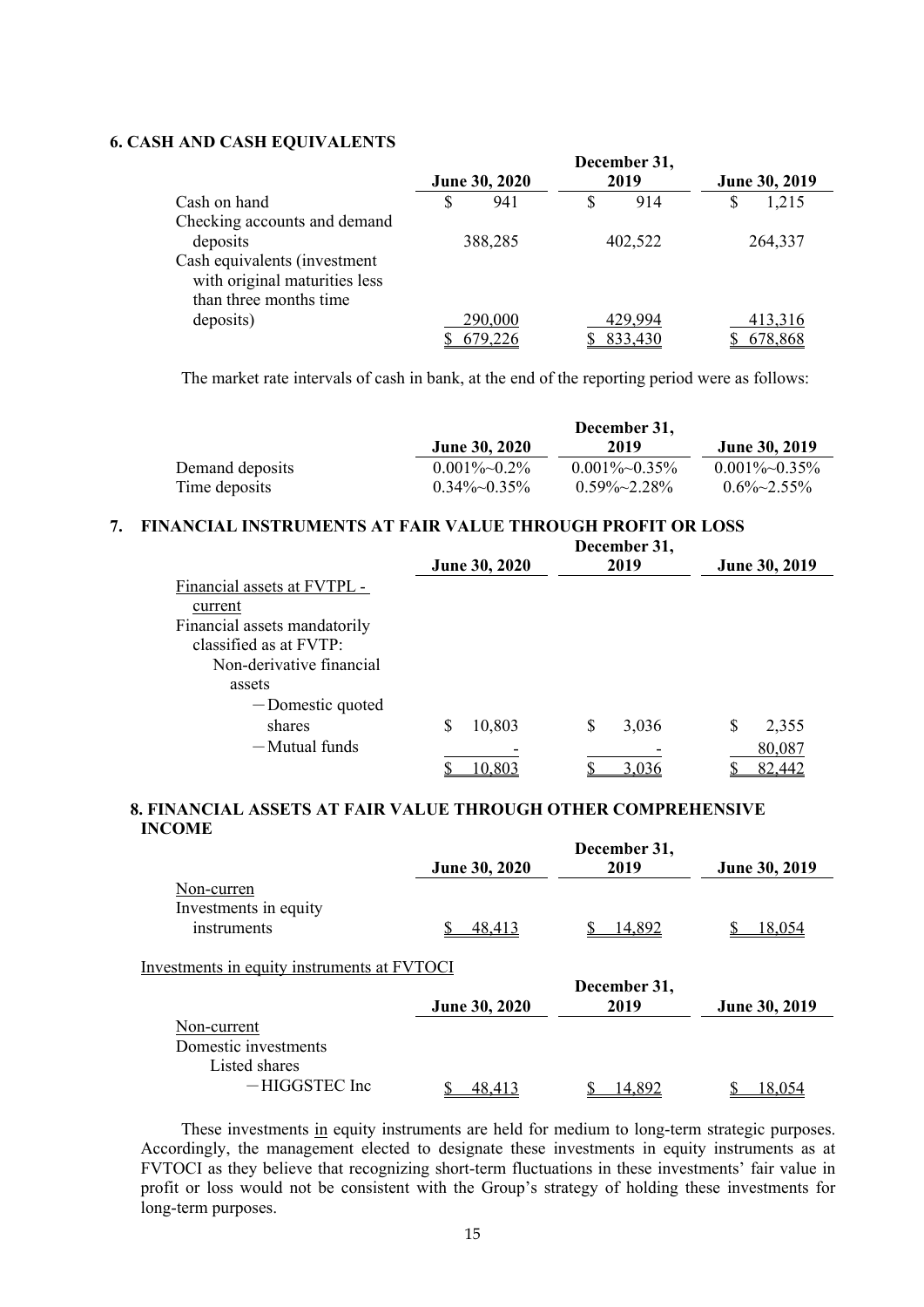|                        | December 31,  |        |      |  |    |               |
|------------------------|---------------|--------|------|--|----|---------------|
|                        | June 30, 2020 |        | 2019 |  |    | June 30, 2019 |
| Current                |               |        |      |  |    |               |
| Domestic investments   |               |        |      |  |    |               |
| Repurchase agreement   |               |        |      |  |    |               |
| -Macquarie Croup       |               |        |      |  |    |               |
| Ltd.                   | \$            |        | \$   |  | \$ | 31,387        |
| -Industrial and        |               |        |      |  |    |               |
| <b>Commercial Bank</b> |               |        |      |  |    |               |
| of China               |               |        |      |  |    | 31,255        |
| $-$ Sumitomo Mitsui    |               |        |      |  |    |               |
| <b>Trust Bank</b>      |               | 29,798 |      |  |    |               |
| -Mizuho Bank, Ltd.     |               | 29,804 |      |  |    |               |
| -Bank of China         |               | 29,630 |      |  |    |               |
| — Goldman Sachs        |               |        |      |  |    |               |
| group Inc.             |               | 29,717 |      |  |    |               |
| $-$ Internationale     |               |        |      |  |    |               |
| Nederlanden            |               |        |      |  |    |               |
| Groep                  |               | 29,630 |      |  |    |               |
|                        |               | 48,579 |      |  |    | 62.642        |
|                        |               |        |      |  |    |               |

#### **9. FINANCIAL ASSETS AT AMORTIZED COSTS**

 The Group company purchased the Repurchase agreement bonds issued by International Bill Finance Co., Ltd. in June 30 2020 and 2019, and the coupon rates were 0.7% to 1.25% and 2.7%, respectively.

Refer to Note 10 for information related to credit risk management and impairment evaluation of financial assets at amortized cost.

#### **10. CREDIT RISK MANAGEMENT FOR INVESTMENTS IN DEBT INSTRUMENTS**

Investments in debt instruments were classified as at amortized cost

#### **June 30, 2020**

|                                     | <b>At Amortized Cost</b> |
|-------------------------------------|--------------------------|
| Gross carrying amount               | \$148,579                |
| Less: Allowance for impairment loss |                          |
| Amortization costs                  | 148,579                  |
| Fair value adjust                   |                          |
|                                     | 148,579                  |
| June 30, 2019                       | <b>At Amortized Cost</b> |
| Gross carrying amount               | \$<br>62,642             |
| Less: Allowance for impairment loss |                          |
| Amortization costs                  | 62,642                   |
| Fair value adjust                   |                          |
|                                     |                          |

In order to minimize credit risk, the management of the Group has delegated a dedicated team to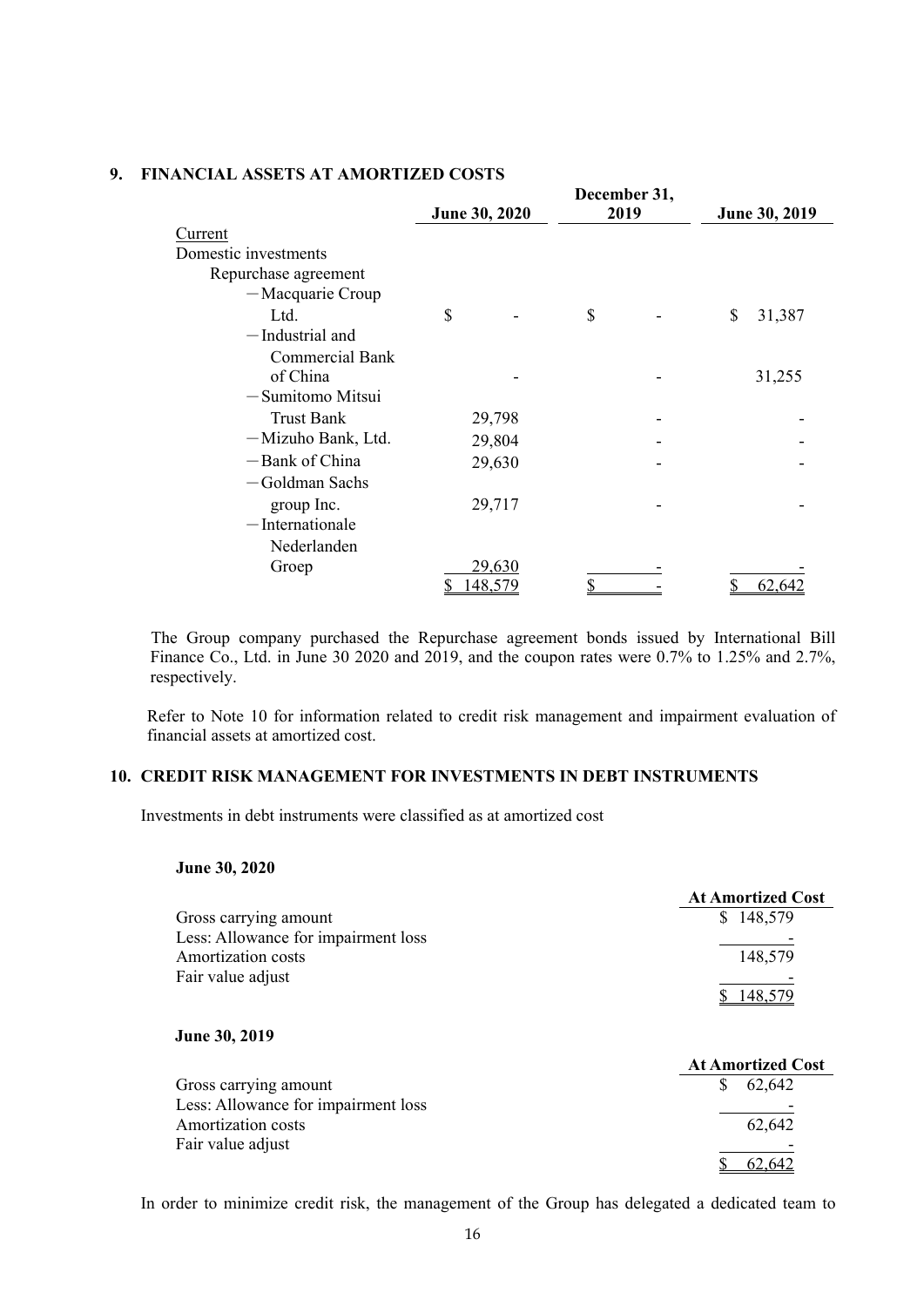build a credit rating database, with a view to assessing the default risk of investments in debt instruments. For items without external credit ratings, appropriate internal ratings can be given by reference to publicly available financial information. The Group continuously tracks major information from financial institutions to monitor changes in the credit risk of investments in debt instruments, and uses such information to assess whether there is a significant increase in the initially recognized credit risk of investments in debt instruments the Group has tasked its credit management committee with the development and maintenance of a credit risk grading framework for categorizing exposures according to the degree of the risk of default. The credit rating information may be obtained from independent rating agencies, where available, and if not available, the credit management committee uses other publicly available financial information to rate the debtors.

The Group considers the historical default records and current financial status of financial institutions supplied by the internal rating team to measure the 12-month or lifetime expected credit losses of investments in debt instruments.

The Group's current credit risk rating mechanism comprises: Is as follows:

|                      |                                                                                                       | <b>Basis of Recognition of</b> |
|----------------------|-------------------------------------------------------------------------------------------------------|--------------------------------|
| <b>Credit Rating</b> | <b>Definition</b>                                                                                     | <b>Expected Credit Losses</b>  |
| Normal               | The counterparty has a low risk of<br>default and a strong capacity to<br>meet contractual cash flows | 12-month ECLs                  |

 The gross carrying amount and applicable expected credit loss rate of investments in debt instruments are as follows:

#### **June 30, 2020**

|                      |                                     | <b>Gross Carrying</b><br>Amoun |
|----------------------|-------------------------------------|--------------------------------|
|                      | <b>Basis of Recognition of Rate</b> |                                |
| <b>Credit Rating</b> | <b>Credit Losses</b>                | <b>Amortization Costs</b>      |
| Normal               | $0\% \sim 0.01\%$                   | 148,579                        |
| June 30, 2019        |                                     |                                |
|                      |                                     | <b>Gross Carrying</b>          |
|                      |                                     | Amoun                          |
|                      | <b>Basis of Recognition of Rate</b> |                                |
| <b>Credit Rating</b> | <b>Credit Losses</b>                | <b>Amortization Costs</b>      |
| Normal               | $0\% \sim 0.01\%$                   | 62.642                         |

There was no change in the allowance for impairment loss of investments in debt instruments at amortized cost for the six months ended June 30, 2020 and 2019

#### **11. NOTES RECEIVABLE, ACCOUNTS RECEIVABLES AND OTHER RECEIVABLES**

|                        |                      | December 31, |                |  |
|------------------------|----------------------|--------------|----------------|--|
|                        | <b>June 30, 2020</b> | 2019         | June 30, 20219 |  |
| Accounts receivables   |                      |              |                |  |
| At amortized cost      |                      |              |                |  |
| Gross carrying amount  | 289,725              | \$278,719    | 199,678        |  |
| Gross carrying         |                      |              |                |  |
| amount-related parties | 5,754                | 4,964        | 6,203          |  |
| Less: Allowance for    |                      |              |                |  |
| impairment loss        | $2,208$ )            | <b>248</b>   | ( 218. ا       |  |
|                        | 293,271              | 283,435      | 204.663        |  |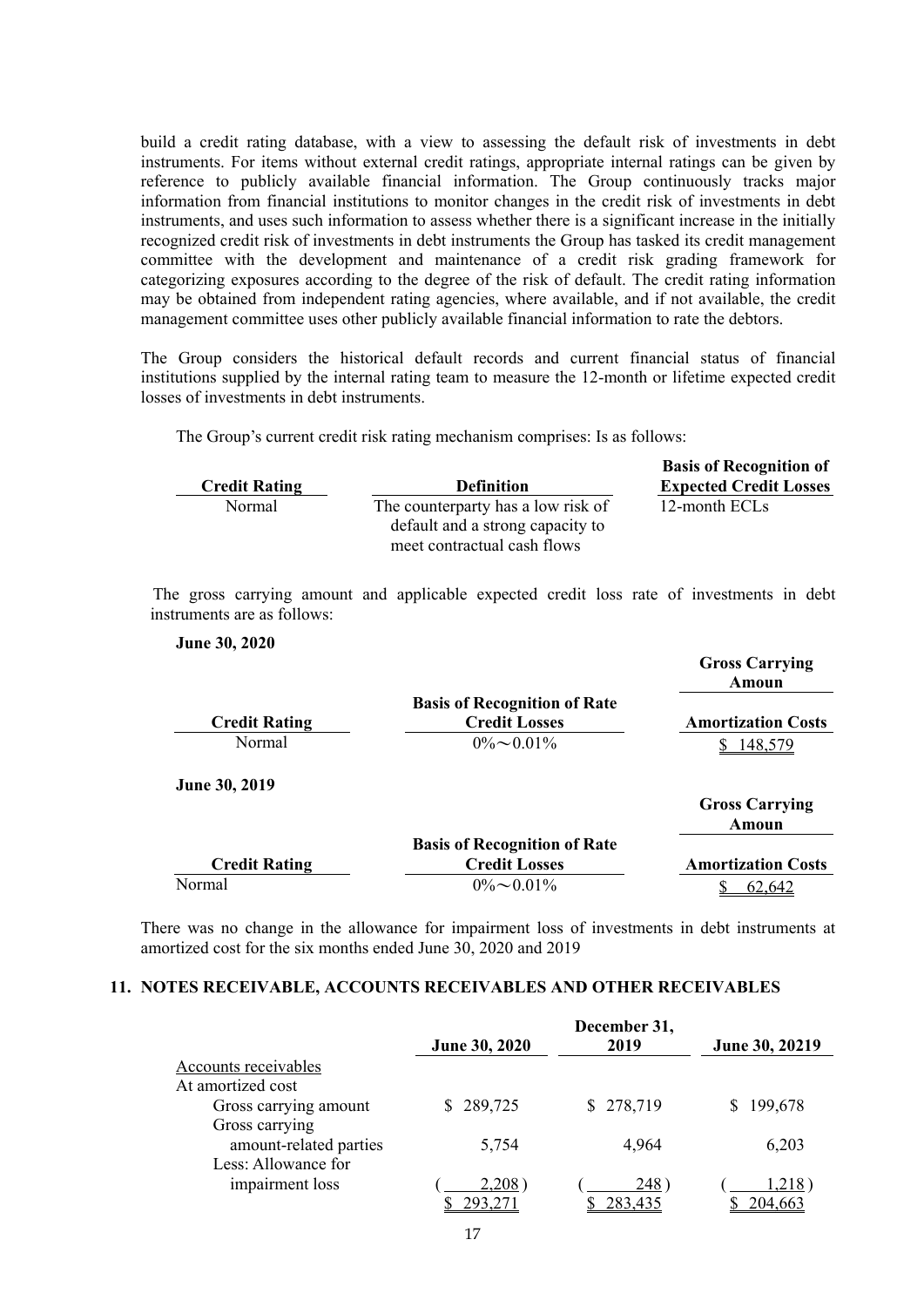|                                             | June 30, 2020 |        |    | December 31,<br>2019 | June 30, 20219 |              |  |
|---------------------------------------------|---------------|--------|----|----------------------|----------------|--------------|--|
| Over due receivables<br>Overdue receivables | \$            | 30     | S  | 30                   | \$             | 30           |  |
| Less: Allowance for impairment              |               |        |    |                      |                |              |  |
| loss                                        |               | 30)    |    | 30)                  |                | $30^{\circ}$ |  |
| Others receivables                          |               |        |    |                      |                |              |  |
| Tax refund receivables                      | \$            | 11,741 | \$ | 9,549                | \$             | 8,084        |  |
| Duty Tax refund receivables                 |               | 1,606  |    | 1,488                |                | 2,253        |  |
| Proceeds from sale of financial             |               |        |    |                      |                |              |  |
| assets                                      |               | 7,405  |    |                      |                | 2,405        |  |
| Others                                      |               |        |    | 86                   |                |              |  |
|                                             |               | 20,752 |    | 1.123                |                | 12.742       |  |

#### a. Accounts receivables

#### At amortized cost

The average credit period of the sales of goods was 90-135 days. No interest was charged on accounts receivables. In order to minimize credit risk, the management of the Group has delegated a team responsible for determining credit limits, credit approvals and other monitoring procedures to ensure that follow-up action is taken to recover overdue debts. In addition, the Group reviews the recoverable amount of each individual trade debt at the end of the reporting period to ensure that adequate allowance is made for possible irrecoverable amounts

The Group applies the simplified approach to providing for expected credit losses prescribed by IFRS 9, which permits the use of lifetime expected loss provision for all accounts receivables. The expected credit losses on accounts receivables are estimated using an allowance matrix, which takes into consideration the historical credit loss experience with the respective debtor, the current financial position of the debtor, and the current and future economic conditions of the industry as well as the overall economy. As the Group's historical credit loss experience does not show significantly different loss patterns for different customer segments, the provision for loss allowance based on past due status is not further distinguished according to the Group's different customer base.

The Group writes off a accounts receivable when there is information indicating that the debtor is in severe financial difficulty and there is no realistic prospect of recovery. For accounts receivables that have been written off, the Group continues to engage in enforcement activity to attempt to recover the receivables due. Where recoveries are made, these are recognized in profit or loss.

The following table details the loss allowance of accounts receivables based on the Group's provision matrix.

#### June 30, 2020

|                                                   | <b>Not Past Due</b> | Less than<br>$1-30$ Davs | Less than<br><b>31-60 Days</b> | Less than<br><b>61-90 Days</b> | Less than<br>91-120 Davs | Total     |
|---------------------------------------------------|---------------------|--------------------------|--------------------------------|--------------------------------|--------------------------|-----------|
| Expected credit loss rate                         | 0.23%               | $.07\%$                  | 7.36%                          | 31.93%                         | 41.23%                   |           |
| Gross carrying amount<br>Loss allowance (Lifetime | \$205,809           | 77,044                   | 12.530                         | 33<br>S                        | 63                       | \$295,479 |
| ECL)                                              | 436                 | 814                      | 921                            |                                | 26                       | 2,208     |
| Amortized cost                                    |                     | 76.230                   | .609                           |                                |                          |           |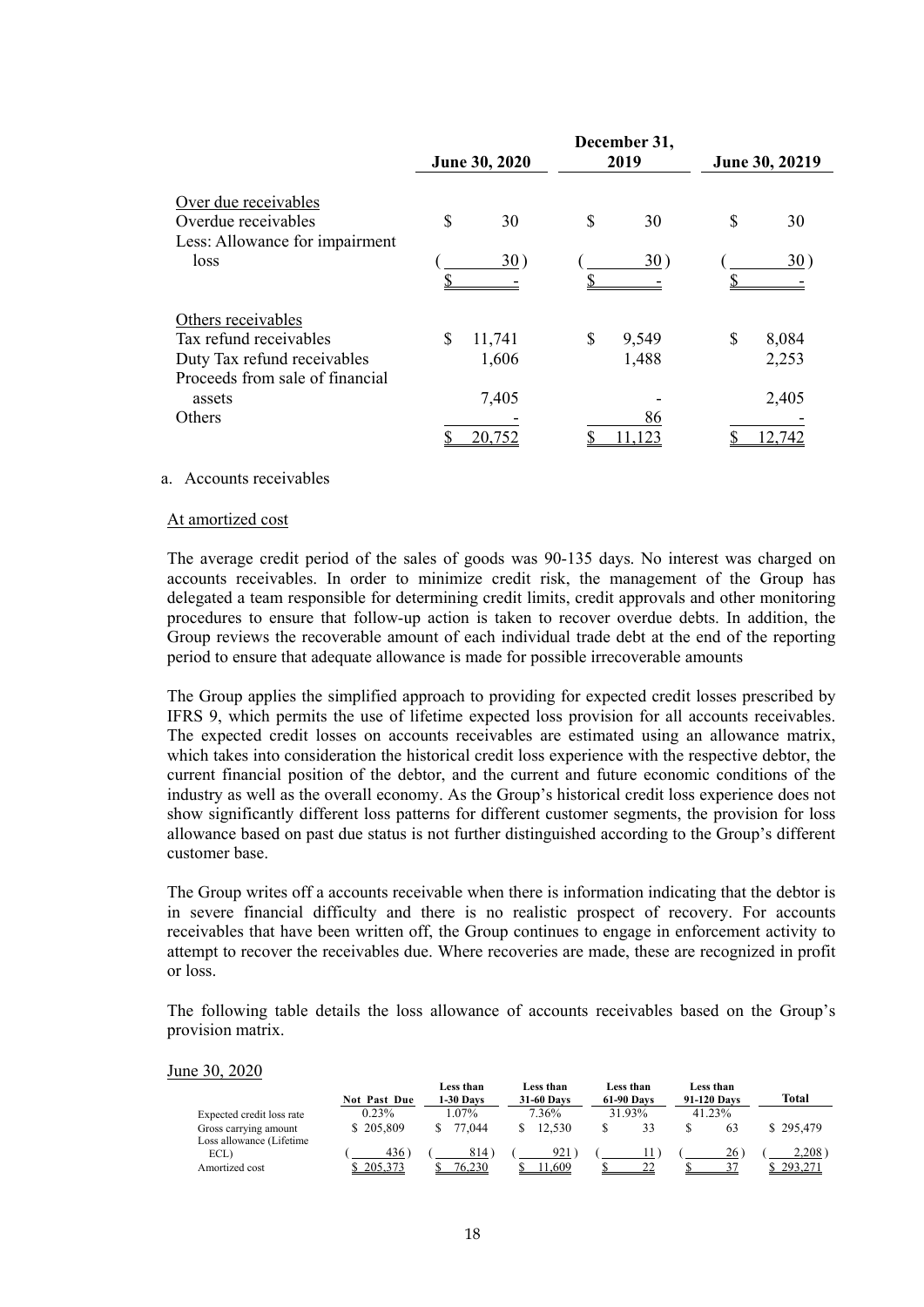#### December 31, 2019

|                               | Not Past Due | Less than<br><b>1-30 Days</b> | Less than<br>31-60 Days | over<br>61 Davs | Total   |
|-------------------------------|--------------|-------------------------------|-------------------------|-----------------|---------|
| Expected credit loss rate     | $0.2\%$      | 0.325%                        | 2.07%                   | $8.39 - 100\%$  |         |
| Gross carrying amount         | \$231,455    | 52,215                        |                         |                 | 283,683 |
| Loss allowance (Lifetime ECL) | !48          | 98.                           | -                       |                 | 248`    |
| Amortized cost                |              |                               |                         |                 |         |

#### June 30, 2019

|                                            | <b>Not Past</b><br>Due | Less than<br>$1-30$ Davs | Less than<br>31-60<br>Days |    | Less than<br>61-90<br>Davs    |              | Less than<br>91-120<br>Davs | Less thans<br>121-150<br>Days |                          |   | Less than<br>151-180<br>Days |   | Less than<br>181-210<br>Days | Total               |
|--------------------------------------------|------------------------|--------------------------|----------------------------|----|-------------------------------|--------------|-----------------------------|-------------------------------|--------------------------|---|------------------------------|---|------------------------------|---------------------|
| Expected credit<br>loss rate               | $0\%$ ~0.43%           | 0.24%                    | 0.24%                      |    | 0.24%                         |              | 0.24%                       | 0.24%                         |                          |   | 40.11%                       |   | 40.16%                       |                     |
| Gross carrying<br>amount<br>Loss allowance | \$174,051              | \$29,925                 | s                          | 67 | s<br>$\overline{\phantom{a}}$ | <sup>S</sup> | $\overline{\phantom{a}}$    | S                             | $\overline{\phantom{a}}$ | S | 177                          | s | 1.661                        | \$205,881           |
| (Lifetime)<br>$ECL)$ )<br>Amortized cost   | 410)<br>\$173,641      | 70)<br>\$29,855          |                            | 67 |                               |              |                             |                               |                          |   | 106                          |   | 667<br>994                   | 1,218)<br>\$204,663 |

The movements of the loss allowance of accounts receivables were as follows:

|                                | <b>For the Six Months</b><br><b>Ended June 30 2020</b> | <b>For the Six Months</b><br>Ended June 30 2019 |  |  |
|--------------------------------|--------------------------------------------------------|-------------------------------------------------|--|--|
| Accounts receivables           |                                                        |                                                 |  |  |
| Balance at January 1           | S<br>248                                               | \$<br>1,070                                     |  |  |
| Add: Amount of expected credit |                                                        |                                                 |  |  |
| loss                           | 1,960                                                  | 148                                             |  |  |
| Balance at June 30             | 2,208                                                  | l,218                                           |  |  |
| Overdue receivables            |                                                        |                                                 |  |  |
| Balance at January 1           | 30                                                     | 30                                              |  |  |
| Balance at June 30             | 30                                                     | 30                                              |  |  |

Compared to the balance on January 1, 2020 and 2019, June 30, 2020 and 2019, Gross carrying amount of accounts receivables increased \$11,796 thousand and decreased \$43,443 thousand. Due to increase in projected credit loss, the loss allowance increased \$1,960 thousand and \$148 thousand

#### b. Other receivables

The Group does not accrue interest on other receivables. When determining the recoverability of other receivables, the Group considers any changes in the credit quality of other receivables from the original credit date to the balance sheet date. As historical experience shows that other receivables overdue for more than one year are not recoverable, the Company recognizes 100% allowance for bad debts for other receivables aged over one year. For other receivables aged within one year, the Company determines allowance for bad debt by reference to the past arrears of counterparties and analyzing their current financial position, in order to evaluate irrecoverable amounts.

There was no allowance for impairment loss of other receivables on June 30, 2020, December 31, 2019, and June 30, 2019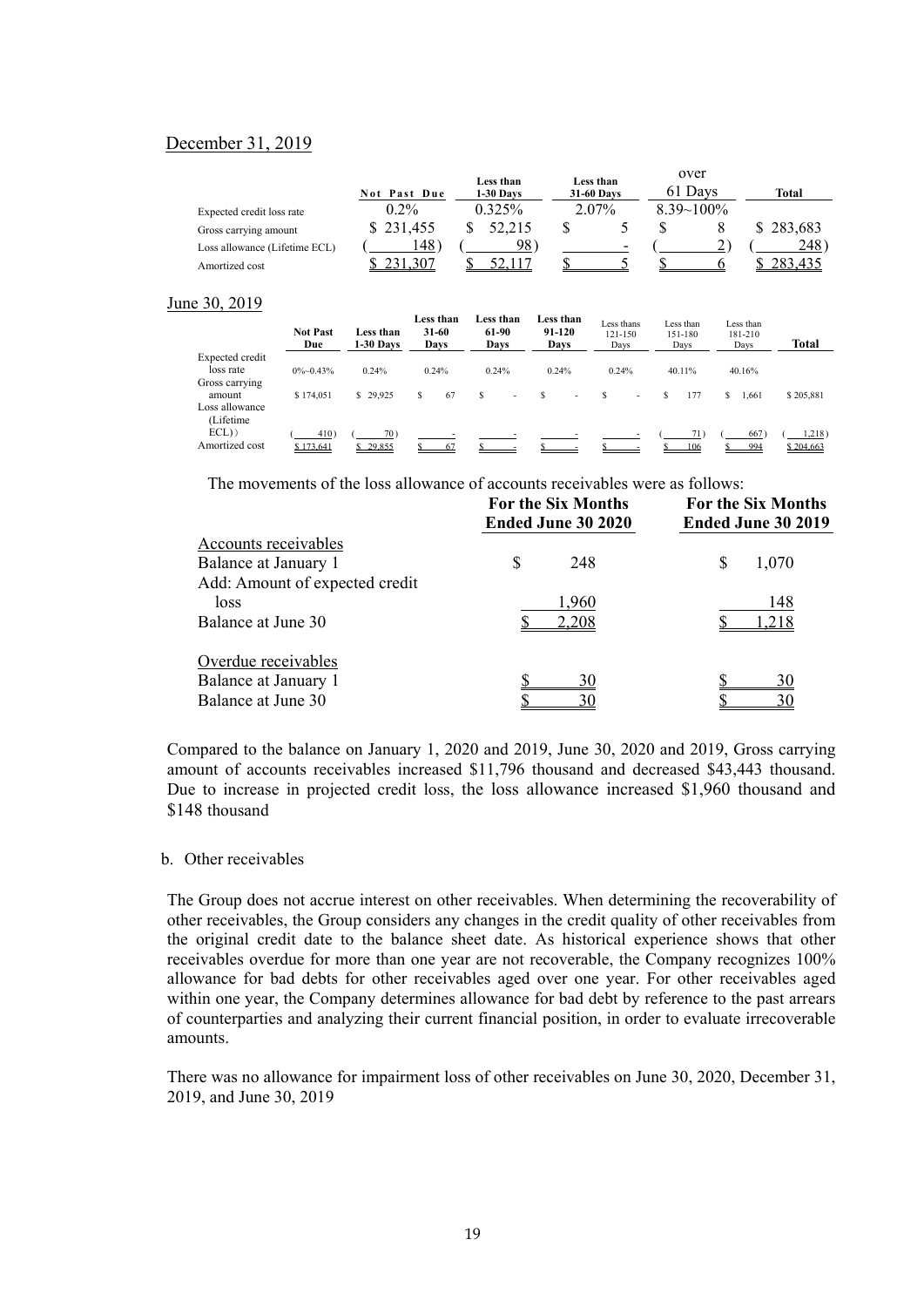#### **12. INVENTORIES**

|                         |                      | December 31, |               |
|-------------------------|----------------------|--------------|---------------|
|                         | <b>June 30, 2020</b> | 2019         | June 30, 2019 |
| Raw materials           | 196,052              | \$125,756    | 163,925       |
| Work in process         | 45,876               | 22,346       | 36,198        |
| Finished goods          | 144,903              | 131,899      | 202,317       |
| Merchandise inventories | 2,247                | 2,483        | 2,228         |
|                         | 389,078              | 282,484      | 404,668       |

The cost of inventories recognized as cost of goods sold for the three months ended June 30, 2020 and 2019 and for the six months ended June 30, 2020 and 2019 was 323,700 thousand, 319,907 thousand, 620,608 thousand and 642,244 thousand, respectively

The cost of inventories recognized as cost of goods sold for the three months ended June 30, 2020 and 2019 included a decrease of \$4,000 thousand and increase of \$540 thousand. The cost of inventories recognized as cost of goods sold for the six months ended June 30, 2020 and 2019 included a decrease of \$3,000 thousand and increase of \$187 thousand. The net realizable value of inventories is the increase in the sales price of inventories in specific markets.

#### **13. SUBSIDIARIES**

.

#### **Subsidiaries Included in the Consolidated Financial Statements.**

The entities included in the consolidated statements are listed below.

|                                    |                   |                                    | Proportion of Ownership |                             |                 |               |
|------------------------------------|-------------------|------------------------------------|-------------------------|-----------------------------|-----------------|---------------|
| Investor                           | Investee          | Nature of<br><b>Activities</b>     | June<br>30,2020         | <b>December</b><br>31, 2019 | June<br>30,2019 | Note          |
| <b>Promate Solutions</b><br>Co Ltd | Promate Japan Inc | Trade of electronic<br>commodities | 100%                    | 100%                        | 100%            | $(1)$ 及 $(2)$ |

- a. Promate Japan Inc. was incorporated on Mach 2017 in Tokyo, Japan. It is 100% owner by the Company and the nature of its activities include trade of electronic commodities
- b. Not significant subsidiaries and their financial statements had not been reviewed

The financial statements of some non-significant subsidiaries included in the consolidated financial statements referred to in the first paragraph were not reviewed. As of June 30, 2020 and 2019, the combined total assets of these non-significant subsidiaries were NT\$3,883 thousand and NT\$4,260 thousand, respectively, representing 0.22% and 0.26%, respectively, of the consolidated total assets, and the combined total liabilities of these subsidiaries were NT\$1,724 thousand and NT\$2,018 thousand, respectively, representing 0.23% and 0.30%, respectively, of the consolidated total liabilities; for the three months ended June 30, 2020 and 2019 and for the six months ended June 30, 2020 and 2019, the amounts of combined comprehensive income (loss) of these subsidiaries were NT\$(453) thousand, NT\$240 thousand, NT\$(418) thousand, and NT\$131 thousand, respectively, representing 0.63%, 0.56%, 0.33% and 0.13%, respectively, of the consolidated total comprehensive income.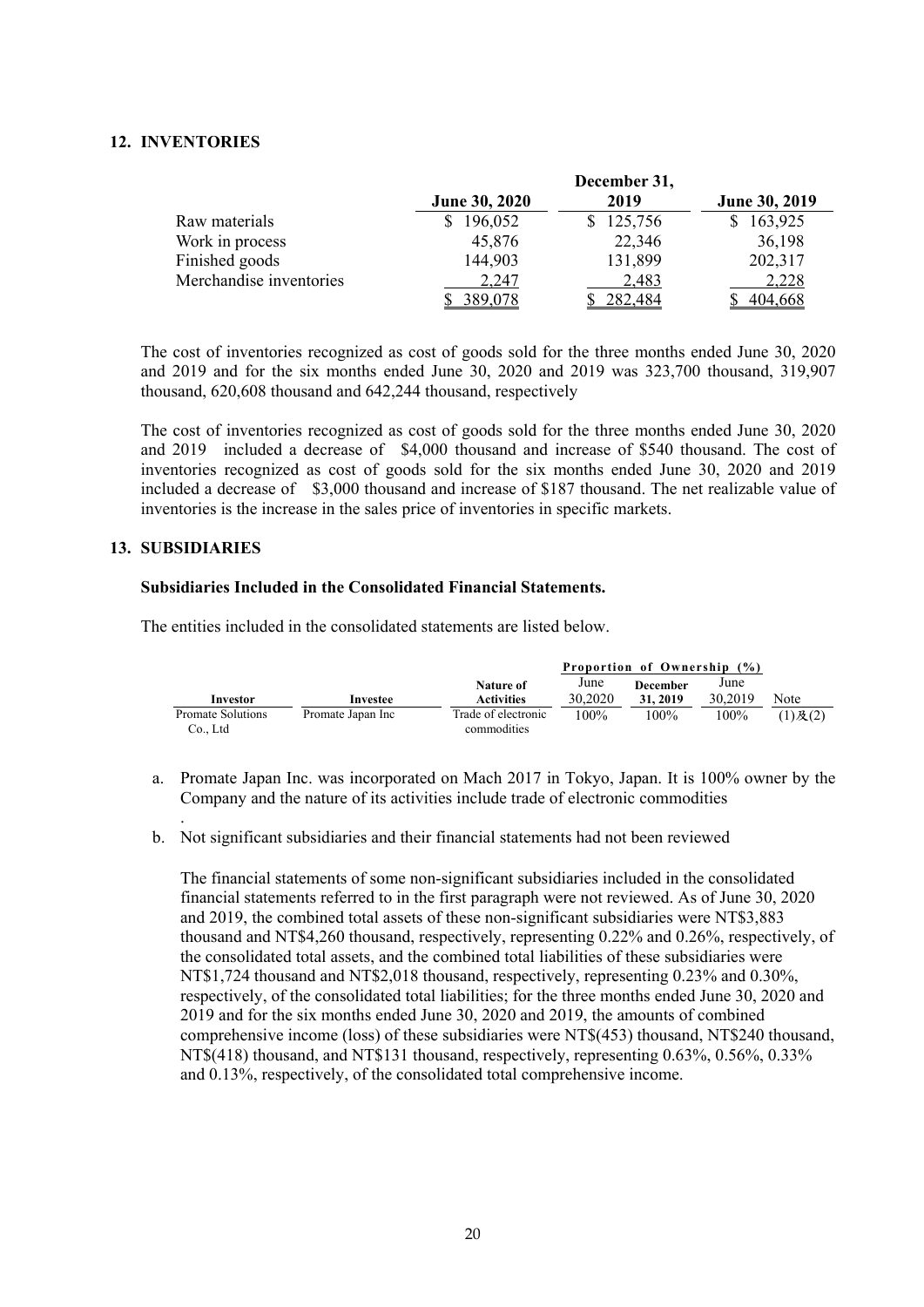### **14. PROPERTY, PLANT AND EQUIPMENT**

|                          |                      | December 31, |                      |
|--------------------------|----------------------|--------------|----------------------|
|                          | <b>June 30, 2020</b> | 2019         | <b>June 30, 2019</b> |
| Assets used by the Group | 48,070               | 47.268       | 52,486               |

Assets used by the Group – 2019

|                                                                                                                                                 | Machinery<br>Equipment                 | Transportatio<br>n Equipment                           | Office<br>Equipment                               | <b>Miscellaneos</b><br>Equipment                        | Leasehold<br>Improvement                      | <b>Total</b>                              |
|-------------------------------------------------------------------------------------------------------------------------------------------------|----------------------------------------|--------------------------------------------------------|---------------------------------------------------|---------------------------------------------------------|-----------------------------------------------|-------------------------------------------|
| Cost<br>Balance at January 1,<br>2019<br>Additions<br>Balance at June 30<br>2019                                                                | \$<br>60,201<br>100<br>60,301<br>S     | \$<br>2,810<br>$\overline{\phantom{a}}$<br>2,810<br>\$ | 10,381<br>\$<br>$\sim$<br>\$10,381                | \$<br>53,857<br>1,267<br>\$55,124                       | 17,202<br>\$<br>$\sim$<br>\$17,202            | \$144,451<br>1,367<br>\$145,818           |
| Accumulated<br>depreciation<br>Balance at January 1,<br>2019<br>Depreciation expenses<br>Balance at June 30<br>2019<br>Carrying amounts at June | \$<br>26,250<br>4,061<br>30,311        | \$<br>2.694<br>116<br>2,810<br>$\mathbb{S}$            | \$<br>8,135<br>840<br>8,975<br>\$                 | 34,704<br>\$<br>3,762<br>38,466                         | 11,667<br>\$<br>1,103<br>12,770               | 83,450<br>\$<br>9,882<br>93,332           |
| 30, 2019<br>Cost<br>Balance at January 1,<br>2020                                                                                               | 29,990<br>$\mathbf{\hat{S}}$<br>61,285 | \$<br>$\overline{a}$<br>\$<br>2,810                    | \$<br>1,406<br>\$<br>10,381                       | 16,658<br>S.<br>\$<br>56,923                            | \$<br>4,432<br>\$<br>17,452                   | 52,486<br>S.<br>\$148,851                 |
| Additions<br>Reclassifications<br>Disposals<br>Balance at June 30<br>2020                                                                       | 7,852<br>\$69,137                      | \$2,810                                                | \$10,381                                          | 563<br>\$57,486                                         | 2,369)<br>15,083<br>\$                        | 8,415<br>2,369)<br>\$154,897              |
| Accumulated<br>depreciation<br>Balance at January 1,<br>2020<br>Depreciation expenses<br>Disposals<br>Balance at June 30<br>2020                | \$<br>33,910<br>3,258<br>\$37,168      | \$<br>2,810<br>2,810<br>S.                             | \$<br>9,252<br>241<br>Ξ<br>$\mathcal{S}$<br>9,493 | 41,859<br>\$<br>3,560<br>$\overline{a}$<br>45,419<br>S. | 13,752<br>\$<br>554<br>2,369)<br>11,937<br>\$ | \$101,583<br>7,613<br>2,369)<br>\$106,827 |
| Carrying amounts at<br>December 31, 2019<br>and January 1, 2020                                                                                 | 27,375<br>\$                           | $\frac{1}{2}$                                          | $\mathbf{\mathcal{S}}$<br>1,129                   | \$<br>15,064                                            | 3,700<br>\$                                   | \$<br>47,268                              |
| Carrying amounts at June<br>30, 2020                                                                                                            | 31,969<br>$\mathbb{S}$                 | \$                                                     | 888<br>\$                                         | \$<br>12,067                                            | \$<br>3,146                                   | 48,070<br>$\mathbb{S}^-$                  |

There was no indication of an impairment loss; therefore, the Group did not perform impairment assessment. during the six months ended June 30, 2020 and 2019.

The above items of property, plant and equipment are depreciated on a straight-line basis over the estimated useful lives as follows:

| Machinery equipment      | $3-10$ years |
|--------------------------|--------------|
| Transportation equipment | 5 years      |
| Office equipment         | 3-5 years    |
| Miscellaneous equipment  | $3-20$ years |
| Leasehold improvements   | $3-10$ years |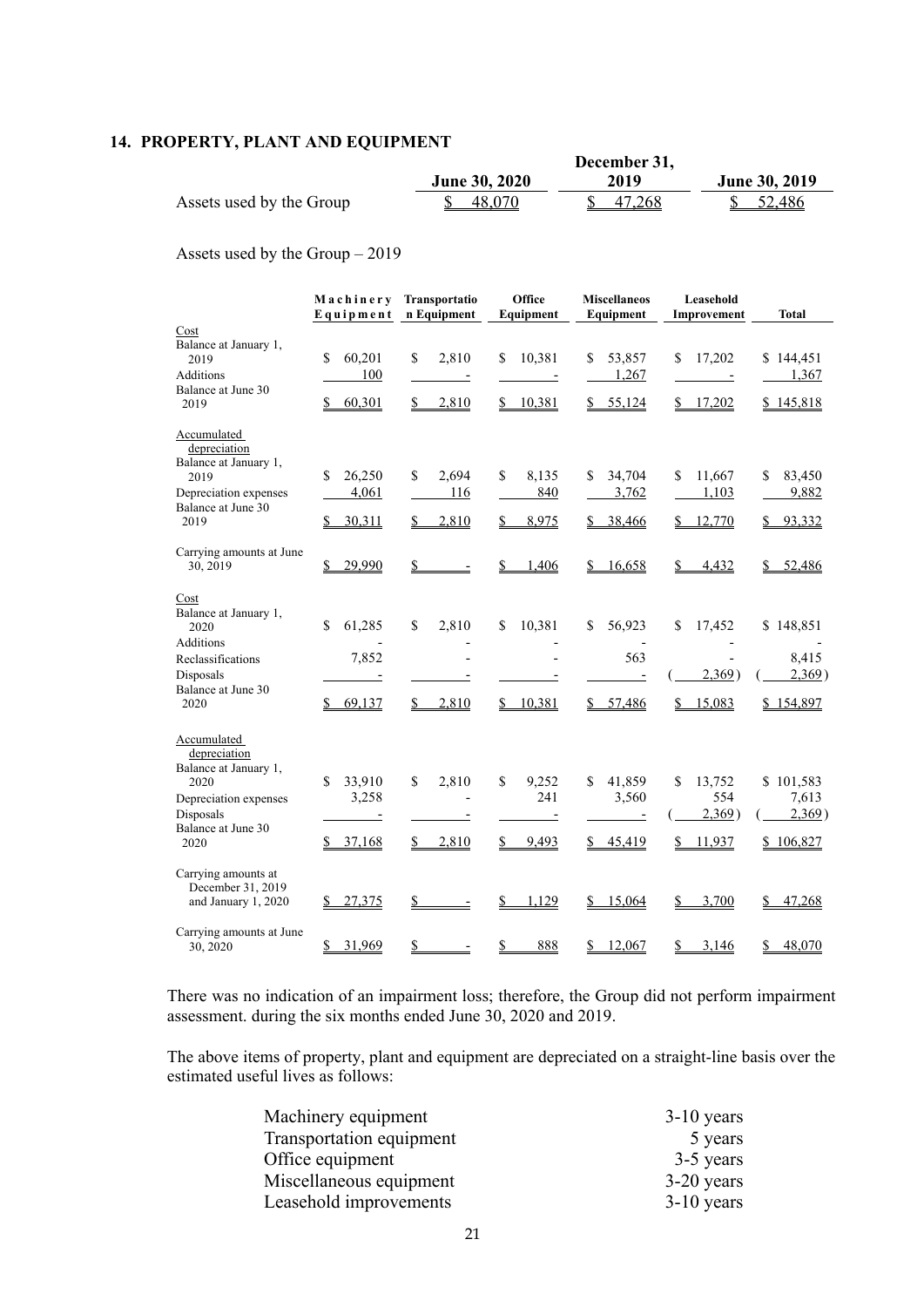#### **15. LEASE ARRANGEMENTS**

#### a. Right-of-use assets

|                                                                       |                                                                        | June 30, 2020                                                         | December 31,<br>2019                                                 | June 30, 2019                                                       |
|-----------------------------------------------------------------------|------------------------------------------------------------------------|-----------------------------------------------------------------------|----------------------------------------------------------------------|---------------------------------------------------------------------|
| Carrying amounts<br><b>Buildings</b>                                  | S                                                                      | S<br><u>74,119</u>                                                    | 84,521                                                               | 94,985                                                              |
|                                                                       | <b>For the Three</b><br><b>Months</b><br><b>Ended June</b><br>30 20 20 | <b>For the Three</b><br><b>Months</b><br><b>Ended June</b><br>30 2019 | <b>For the Six</b><br><b>Months</b><br><b>Ended June</b><br>30 20 20 | <b>For the Six</b><br><b>Months</b><br><b>Ended June</b><br>30 2019 |
| Depreciation charge<br>for right-of-use<br>assets<br><b>Buildings</b> | 5,198                                                                  | 5,205                                                                 | 10,398                                                               | 10,405                                                              |

### b. Lease liabilities

|                  | December 31,         |        |               |  |  |
|------------------|----------------------|--------|---------------|--|--|
|                  | <b>June 30, 2020</b> | 2019   | June 30, 2019 |  |  |
| Carrying amounts |                      |        |               |  |  |
| Current          | <u>21,050</u>        | 20.940 | <u>20,855</u> |  |  |
| Non-current      |                      | 62.530 |               |  |  |

Discounted rate ranges of lease liabilities were as follows:

|                  |                      | December 31, |               |
|------------------|----------------------|--------------|---------------|
|                  | <b>June 30, 2020</b> | 2019         | June 30, 2019 |
| <b>Buildings</b> | 3%                   | $3\%$        | 3%            |

#### c. Material lease-in activities and terms

The Group also leased certain buildings for the use as plant and office in a period of 5 years. The Group does not have bargain purchase options to acquire the leasehold buildings at the end of the lease terms. In addition, the Group is prohibited from subleasing or transferring all or any portion of the underlying assets without the lessor's consent

#### d. Other lease information

|                                                                      | <b>For the Three</b><br><b>Months Ended</b><br><b>June 30 2020</b> | <b>For the Three</b><br><b>Months Ended</b><br><b>June 30 2019</b> | For the Six<br><b>Months Ended</b><br><b>June 30 2020</b> | For the Six<br><b>Months Ended</b><br><b>June 30 2019</b> |
|----------------------------------------------------------------------|--------------------------------------------------------------------|--------------------------------------------------------------------|-----------------------------------------------------------|-----------------------------------------------------------|
| Expenses relating to<br>low-value asset leases<br>Total cash outflow | 50                                                                 | 126                                                                | 100                                                       | 162                                                       |
| for lease                                                            |                                                                    |                                                                    |                                                           |                                                           |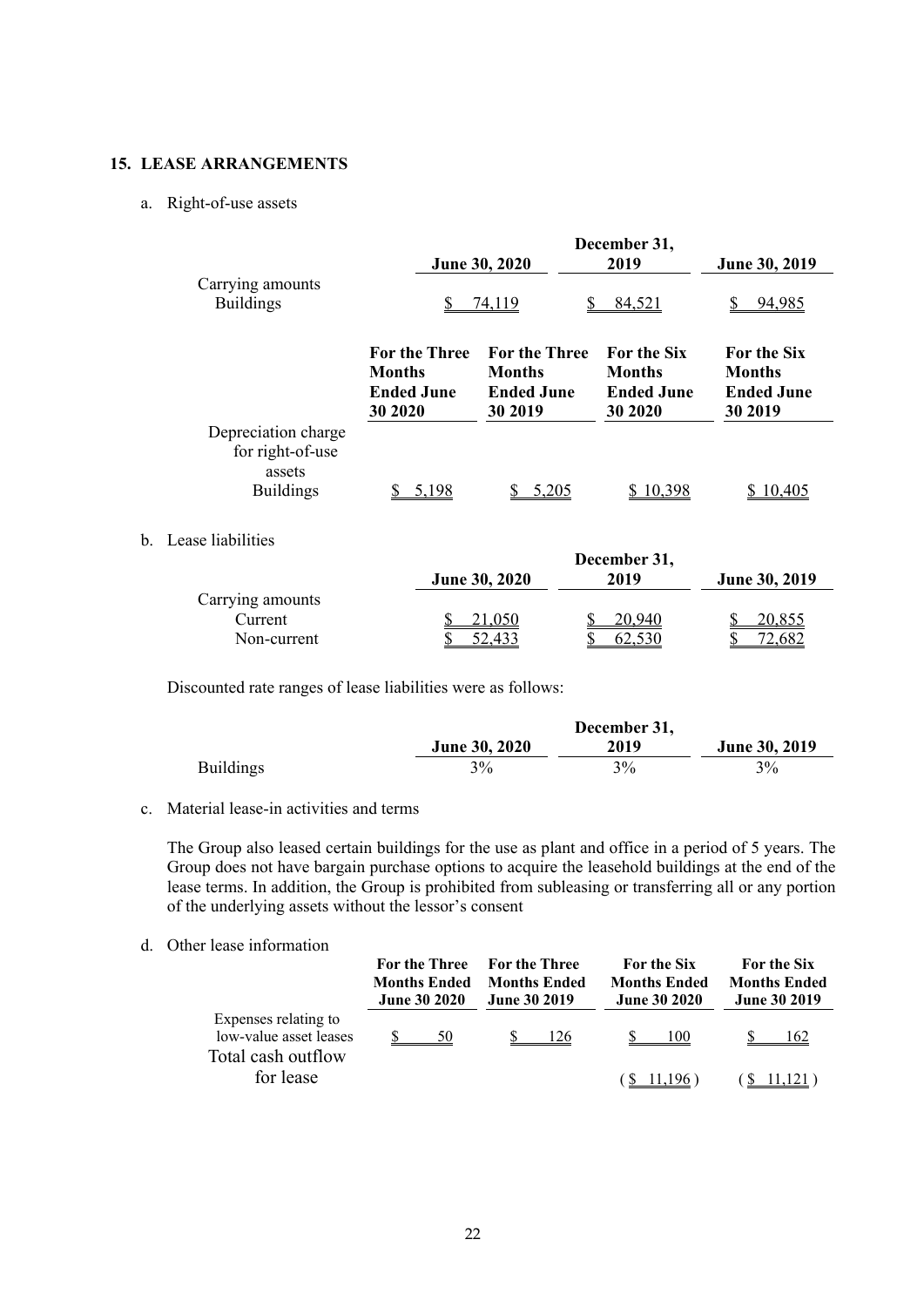#### **16. OTHER INTANGIBLE ASSETS**

|                                   | <b>Computer Software</b> |
|-----------------------------------|--------------------------|
| Cost                              |                          |
| Balance at January 1, 2019        | \$<br>19,279             |
| <b>Additions</b>                  | 160                      |
| Balance at June 30, 2019          | 19,439<br>\$             |
| <b>Accumulated depreciation</b>   |                          |
| Balance at January 1, 2019        | \$<br>9,611              |
| Amortization expenses             | 1,699                    |
| Balance at June 30, 2019          | \$<br>11,310             |
| Carrying amounts at June 30, 2019 | $\mathcal{S}$<br>8,129   |
| Cost                              |                          |
| Balance at January 1, 2020        | \$<br>20,179             |
| <b>Additions</b>                  |                          |
| Disposals                         | 1,800)                   |
| Balance at June 30, 2020          | 18,379                   |
| <b>Accumulated depreciation</b>   |                          |
| Balance at January 1, 2020        | $\mathbf S$<br>12,960    |
| Amortization expenses             | 1,695                    |
| Disposals                         | 1,800)                   |
| Balance at June 30, 2020          | \$<br>12,855             |
| Carrying amounts at December 31,  |                          |
| 2019 and January 1, 2020          | \$<br>7,219              |
| Carrying amounts at June 30, 2020 | S<br>5,524               |

 Besides amortization expense, the Group did not acquire, dispose, nor impair any other intangible assets between six months ended June 30, 2020 and 2019. Other intangible assets were amortized on a straight-line basis over their estimated useful lives as follows:

Computer software 3-10 years

Amortization expenses summarized by function:

|                       | <b>For the Three</b><br><b>For the Three</b><br><b>Months Ended</b><br><b>Months Ended</b><br><b>June 30 2020</b><br><b>June 30 2019</b> |     |    | <b>For the Six</b><br><b>Months Ended</b><br><b>June 30 2020</b> |    | <b>For the Six</b><br><b>Months Ended</b><br><b>June 30 2019</b> |   |       |
|-----------------------|------------------------------------------------------------------------------------------------------------------------------------------|-----|----|------------------------------------------------------------------|----|------------------------------------------------------------------|---|-------|
| Operating costs       | \$                                                                                                                                       |     | \$ |                                                                  | \$ |                                                                  | S |       |
| Selling and marketing |                                                                                                                                          |     |    |                                                                  |    |                                                                  |   |       |
| expenses              |                                                                                                                                          | 26  |    | 19                                                               |    | 53                                                               |   | 48    |
| General and           |                                                                                                                                          |     |    |                                                                  |    |                                                                  |   |       |
| administrative        |                                                                                                                                          |     |    |                                                                  |    |                                                                  |   |       |
| expenses              |                                                                                                                                          | 679 |    | 683                                                              |    | 1,357                                                            |   | 1,366 |
| Research and          |                                                                                                                                          |     |    |                                                                  |    |                                                                  |   |       |
| development expenses  |                                                                                                                                          | 143 |    | 142                                                              |    | 285                                                              |   | 285   |
|                       |                                                                                                                                          | 848 |    | 844                                                              |    | 1.695                                                            |   | l,699 |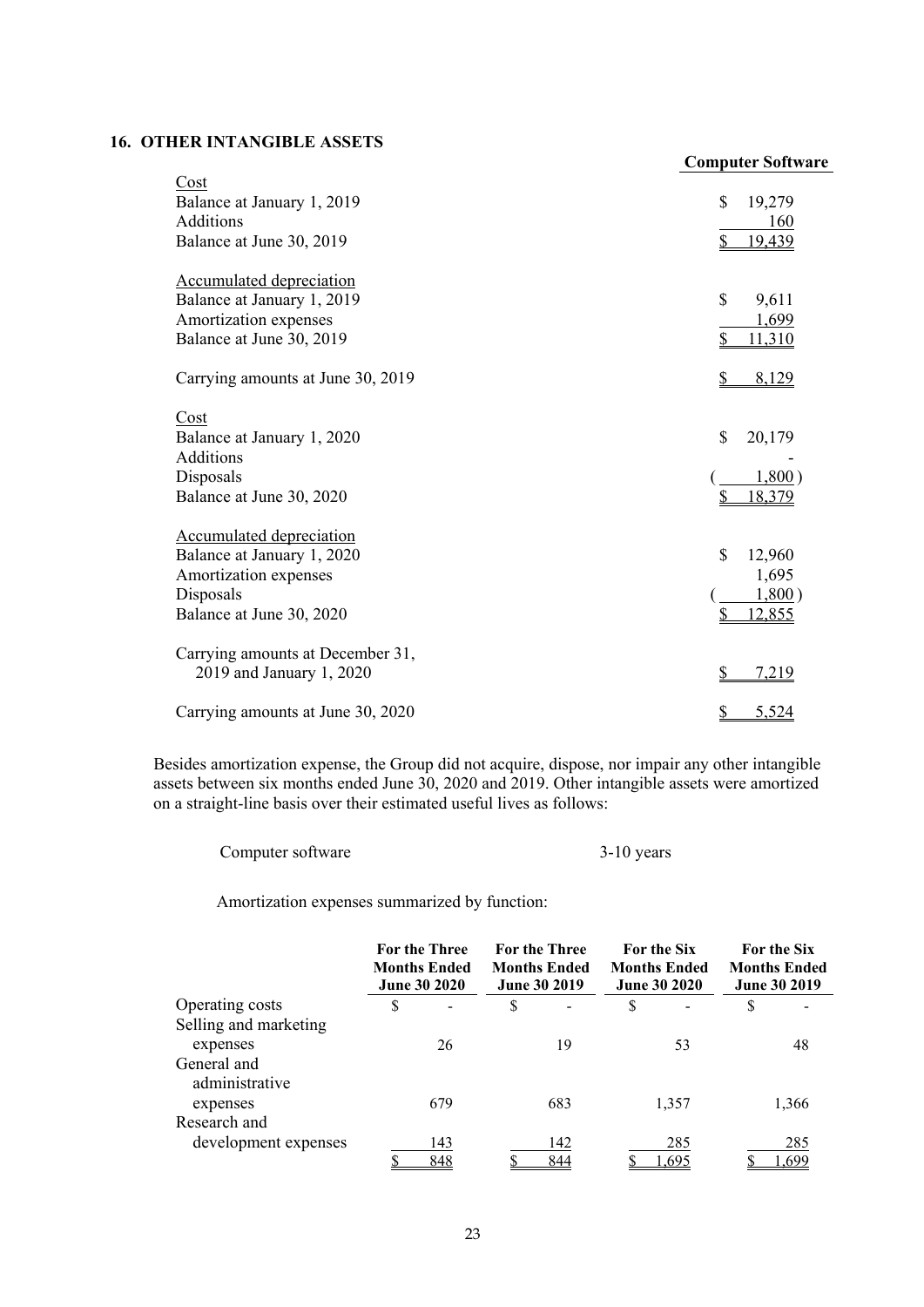#### **17. OTHER ASSETS**

|                                 |               | December 31, |               |
|---------------------------------|---------------|--------------|---------------|
|                                 | June 30, 2020 | 2019         | June 30, 2019 |
| Current                         |               |              |               |
| Prepayments                     |               |              |               |
| Prepayment for purchases and    |               |              |               |
| expenses                        | \$<br>4,635   | \$<br>5,620  | \$<br>8,379   |
| Offsets against business tax    |               |              |               |
| payable                         |               |              | 110           |
|                                 | 4,635         | 5,620        | 8,489         |
| Others current assets           |               |              |               |
| Temporary payment               | 42            | 53           | 73            |
|                                 | 4,677         | 5,673        | 8,562         |
| Non-current                     |               |              |               |
| Prepayments for equipment       | \$<br>4,987   | \$<br>4,025  | \$<br>570     |
| Refundable deposits             | 136           | 136          | 138           |
| Overdue receivables (Note 11)   | 30            | 30           | 30            |
| Allowance for impairment loss - |               |              |               |
| overdue receivables             | 30)           | 30)          | 30)           |
|                                 | 5.123         | 4,161        | 708           |

### **18. NOTES AND ACCOUNTS PAYABLE**

|                                                                    | <b>June 30, 2020</b> | December 31,<br>2019 | June 30, 2019     |
|--------------------------------------------------------------------|----------------------|----------------------|-------------------|
| Notes payable<br>Non-trade                                         |                      |                      |                   |
| Accounts payable<br>Accounts payable<br>Accounts payable - related | 207,586<br>S.        | 168,437<br>S.        | \$154,875         |
| parties                                                            | 73,361<br>280,947    | 63,829<br>232,266    | 51,666<br>206,541 |

 The Group has financial risk management policies in place to ensure that all payables are paid within the pre-agreed credit terms.

### **19. OTHER LIABILITIES**

|                           | June 30, 2020 | December 31,<br>2019 | June 30, 2019 |
|---------------------------|---------------|----------------------|---------------|
| Current                   |               |                      |               |
| Other payables            |               |                      |               |
| Accrued commissions       | S<br>2,150    | S<br>2,256           | \$<br>2,446   |
| Payables for salaries or  |               |                      |               |
| bonuses                   | 51,164        | 56,375               | 39,750        |
| Payables for annual leave | 5,400         | 7,500                | 5,000         |
| Payables for compensation |               |                      |               |
| of employees and          |               |                      |               |
| remuneration of           |               |                      |               |
| directors (Note 24)       | 34,300        | 25,300               | 34,000        |
| Other payables-related    |               |                      |               |
| party (Note 29)           | 997           | 2,325                | 2,693         |
| Payables for purchases of |               |                      |               |
| equipment                 |               | 860                  |               |
|                           |               |                      |               |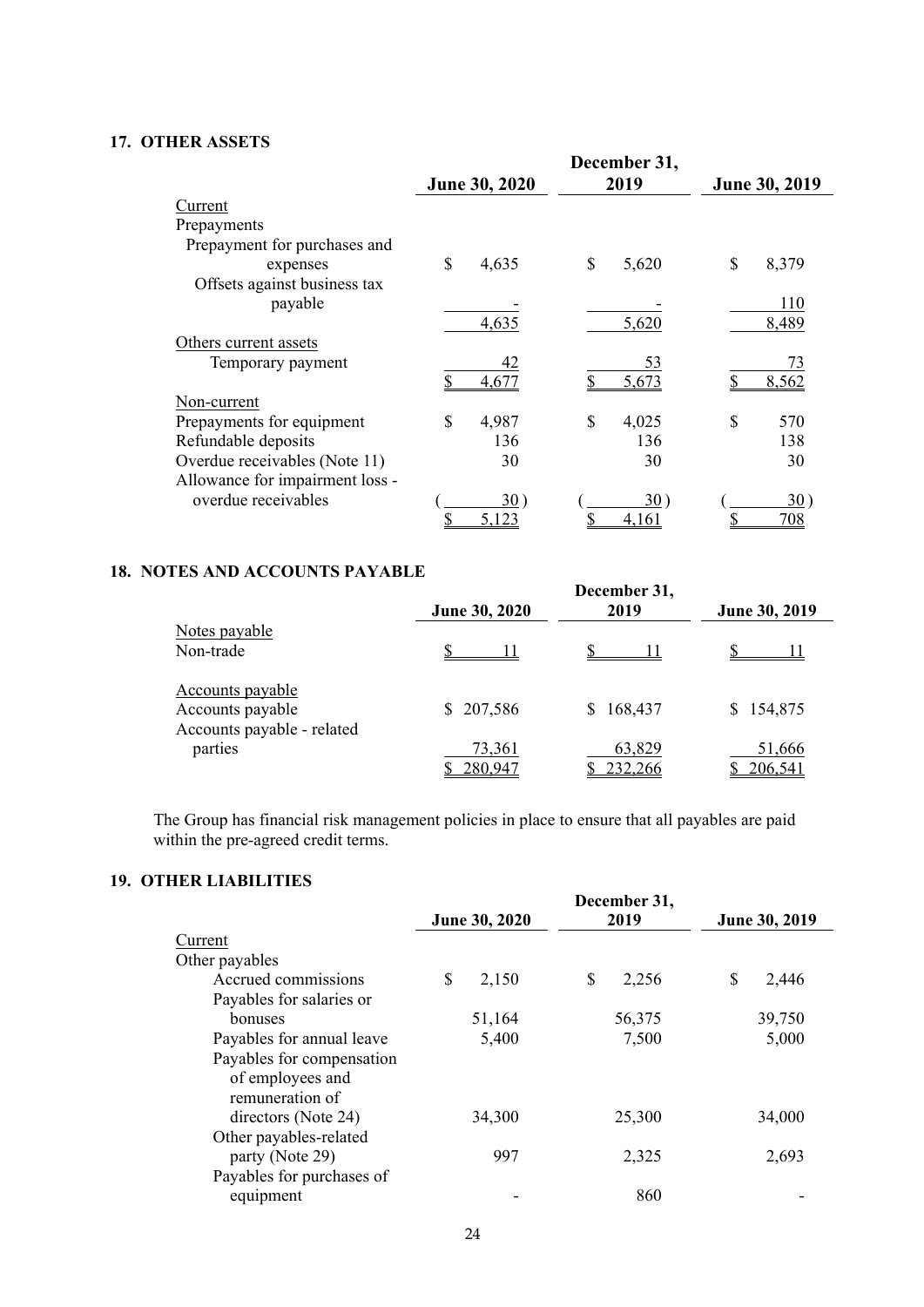|                                                          |                      | December 31, |               |
|----------------------------------------------------------|----------------------|--------------|---------------|
|                                                          | <b>June 30, 2020</b> | 2019         | June 30, 2019 |
| Payable for service                                      | 1,596                | 1,265        | 1,177         |
| Dividend payable (Note22)                                | 191,274              |              | 172,146       |
| Accrued freights                                         | 1,714                | 2,202        | 2,141         |
| Other                                                    | 8,447                | 6,647        | 9,135         |
|                                                          | 297,042              | 104,730      | 268,488       |
| Contract liability<br>Advance payment                    | 38,653               | 39,767       | 40,575        |
| Others liability<br>Receipts under custody and<br>others | 2,170                | 2,334        | 2,142         |

#### **20. PROVISIONS**

|                                                                         | <b>June 30, 2020</b> | December 31,<br>2019                            | <b>June 30, 2019</b>                            |
|-------------------------------------------------------------------------|----------------------|-------------------------------------------------|-------------------------------------------------|
| Current<br>Warranties*                                                  | 3,617                | 11.164                                          | 15.204                                          |
| Non-current<br>Warranties*                                              | 2,107                | 6,960                                           | 9,541                                           |
|                                                                         |                      | <b>For the Six Months</b><br>Ended June 30 2020 | <b>For the Six Months</b><br>Ended June 30 2019 |
| Balance at January 1<br>Amount used<br>Additional provisions recognized | S                    | 18,124<br>2,858)                                | S<br>27,015<br>7,427)<br>5,157                  |
| Rotate unused<br>Balance at June 30                                     |                      | 9,542                                           |                                                 |

\* The provision for warranty claims represents the present value of management's best estimate of the future outflow of economic benefits that will be required under sale of goods legislation. The estimate had been made on the basis of historic warranty trends, and may vary as a result of new materials, altered manufacturing processes or other events affecting product quality.

#### **21. RETIREMENT BENEFIT PLANS**

 Employee benefits expense in respect of the Group's defined retirement benefit plans was \$28 thousand and \$37 thousand for the three months ended June 30, 2020 and 2019, respectively, and \$56 thousand and \$75 thousand for the six months ended June 30, 2020 and 2019, respectively. They were calculated using the prior year's actuarially determined pension cost discount rate as of December 31, 2019 and 2018, respectively.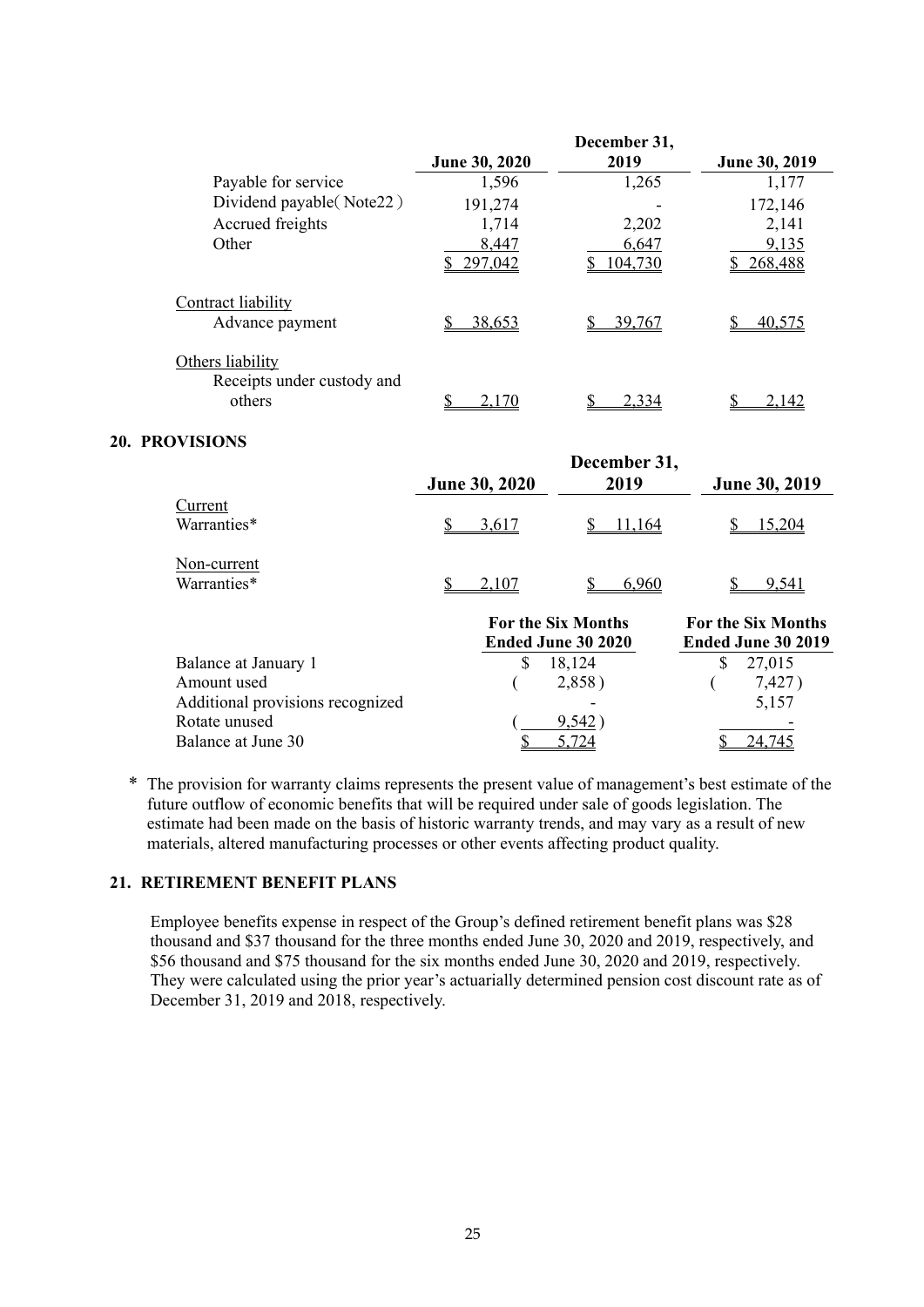#### **22. EQUITY**

#### a. Share capital

#### Common stock

|                             |                      | December 31, |               |
|-----------------------------|----------------------|--------------|---------------|
|                             | <b>June 30, 2020</b> | 2019         | June 30, 2019 |
| Number of shares authorized |                      |              |               |
| (in thousands)              | 50,000               | 50,000       | 50,000        |
| Shares authorized           | 500,000              | 500,000      |               |
| Number of shares issued and |                      |              |               |
| fully paid                  |                      |              |               |
| (in thousands)              | 38,255               | 38,255       | 38,255        |
| Shares issued               |                      |              |               |

The authorized shares include 4,000 thousand shares allocated for the exercise of employee stock options.

#### b. Capital surplus

|                              |                      | December 31, |                      |
|------------------------------|----------------------|--------------|----------------------|
|                              | <b>June 30, 2020</b> | 2019         | <b>June 30, 2019</b> |
| May be used to offset a      |                      |              |                      |
| deficit, distributed as cash |                      |              |                      |
| dividends, or transferred to |                      |              |                      |
| share                        |                      |              |                      |
| capital*                     |                      |              |                      |
| Issuance of ordinary shares  | 386.829              | 396.393      |                      |

 \* Such capital surplus may be used to offset a deficit; in addition, when the Company has no deficit, such capital surplus may be distributed as cash dividends or transferred to share capital (limited to a certain percentage of the Company's capital surplus and to once a year).

#### c. Retained earnings and dividends policy

Under the dividends policy as set forth in the amended Articles, where the Company made a profit in a fiscal year, the profit shall be first utilized for paying taxes, offsetting losses of previous years, setting aside as legal reserve 10% of the remaining profit, setting aside or reversing special reserve in accordance with the laws and regulations, and then any remaining profit together with any undistributed retained earnings shall be used by the Company's board of directors as the basis for proposing a distribution plan, which should be resolved in the shareholders' meeting for distribution of dividends and bonus to shareholders. For the policies on distribution of employees' compensation and remuneration of directors after amendment, refer to employees' compensation and remuneration of directors in Note 24, (g).

Taking into account future capital expenditure requirements and long-term financial planning of the Company, the total dividends paid in any given year may not be less than 50% of the distributable earnings in that year. However, cumulative distributable earnings cannot be distributed if it is less than 20% of the total paid-up capital. Dividends could be distributed either through cash or shares, and cash dividends shall not be less than 10% of the total dividends for the year.

An appropriation of earnings to a legal reserve should be made until the legal reserve equals the Company's paid-in capital. The legal reserve may be used to offset deficits. If the Company has no deficit and the legal reserve has exceeded 25% of the Company's paid-in capital, the excess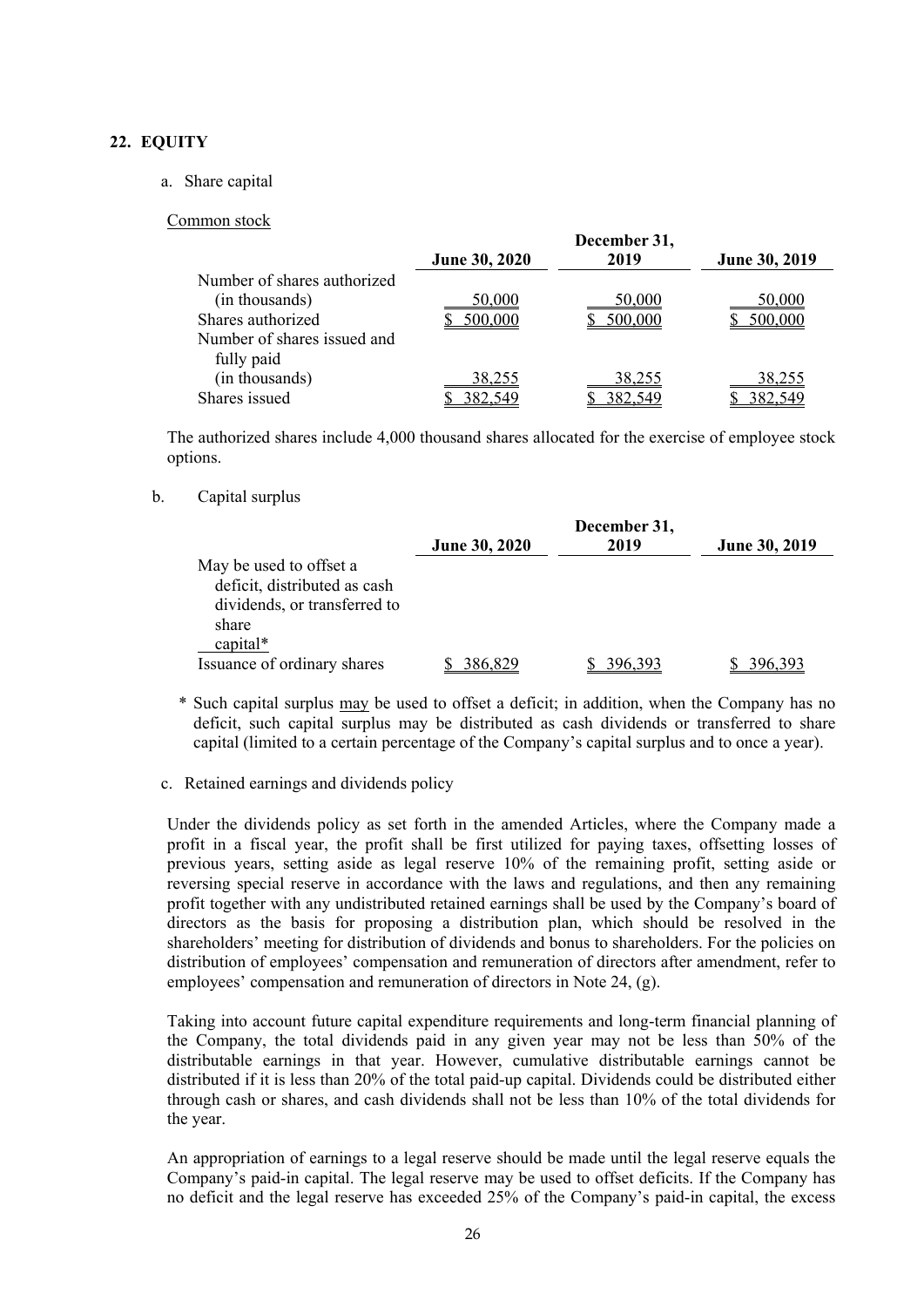may be transferred to capital or distributed in cash.

Items referred to under Rule No. 1010012865, Rule No. 1010047490 and Rule No. 1030006415 issued by the FSC and the directive titled "Questions and Answers for Special Reserves Appropriated Following Adoption of IFRSs" should be appropriated to or reversed from a special reserve by the Company.

The appropriations of earnings for 2019 and 2018 that were approved in the shareholders' meetings on June 9, 2020 and June 10, 2019, respectively, were as follows:

|                                    | <b>For the Year Ended</b><br><b>December 31,2018</b> | <b>For the Year Ended</b><br><b>December 31,2019</b> |
|------------------------------------|------------------------------------------------------|------------------------------------------------------|
| Legal reserve                      | 20,636                                               | 18,628                                               |
| Special reserve                    | 2,702                                                | 16)                                                  |
| Cash dividends                     | 181,710                                              | 167,939                                              |
| Cash dividends (additional paid-in |                                                      |                                                      |
| capital)                           | 9,564                                                | 4,207                                                |
| Cash dividends per share (NT\$)    |                                                      |                                                      |

#### d. Special reserves

|                                    | <b>For the Six Months</b> | <b>For the Six Months</b><br>Ended June 30 2019 |  |
|------------------------------------|---------------------------|-------------------------------------------------|--|
|                                    | Ended June 30 2020        |                                                 |  |
| Beginning at January 1             | 26                        |                                                 |  |
| Appropriations of special reserves | 2,702                     | -                                               |  |
| Rotate of special reserves         | -                         | 16                                              |  |
| Balance at June 30                 |                           |                                                 |  |

#### e. Other equity items

1) Exchange differences on translating the financial statements of foreign operations

|                                     | For the Six Months |                    | For the Six Months |     |
|-------------------------------------|--------------------|--------------------|--------------------|-----|
|                                     |                    | Ended June 30 2020 | Ended June 30 2019 |     |
| Beginning at January 1              | S                  | 50)                | \$                 | 26) |
| Exchange differences arising on     |                    |                    |                    |     |
| translating the financials          |                    |                    |                    |     |
| statements of foreign               |                    |                    |                    |     |
| operations                          |                    | 6)                 |                    | 80  |
| Income tax related to gains arising |                    |                    |                    |     |
| on translating the financial        |                    |                    |                    |     |
| statements of foreign               |                    |                    |                    |     |
| operations                          |                    |                    |                    | 16) |
| Other comprehensive income          |                    |                    |                    |     |
| recognized for the period           |                    |                    |                    | 64  |
| Balance at June 30                  |                    |                    |                    |     |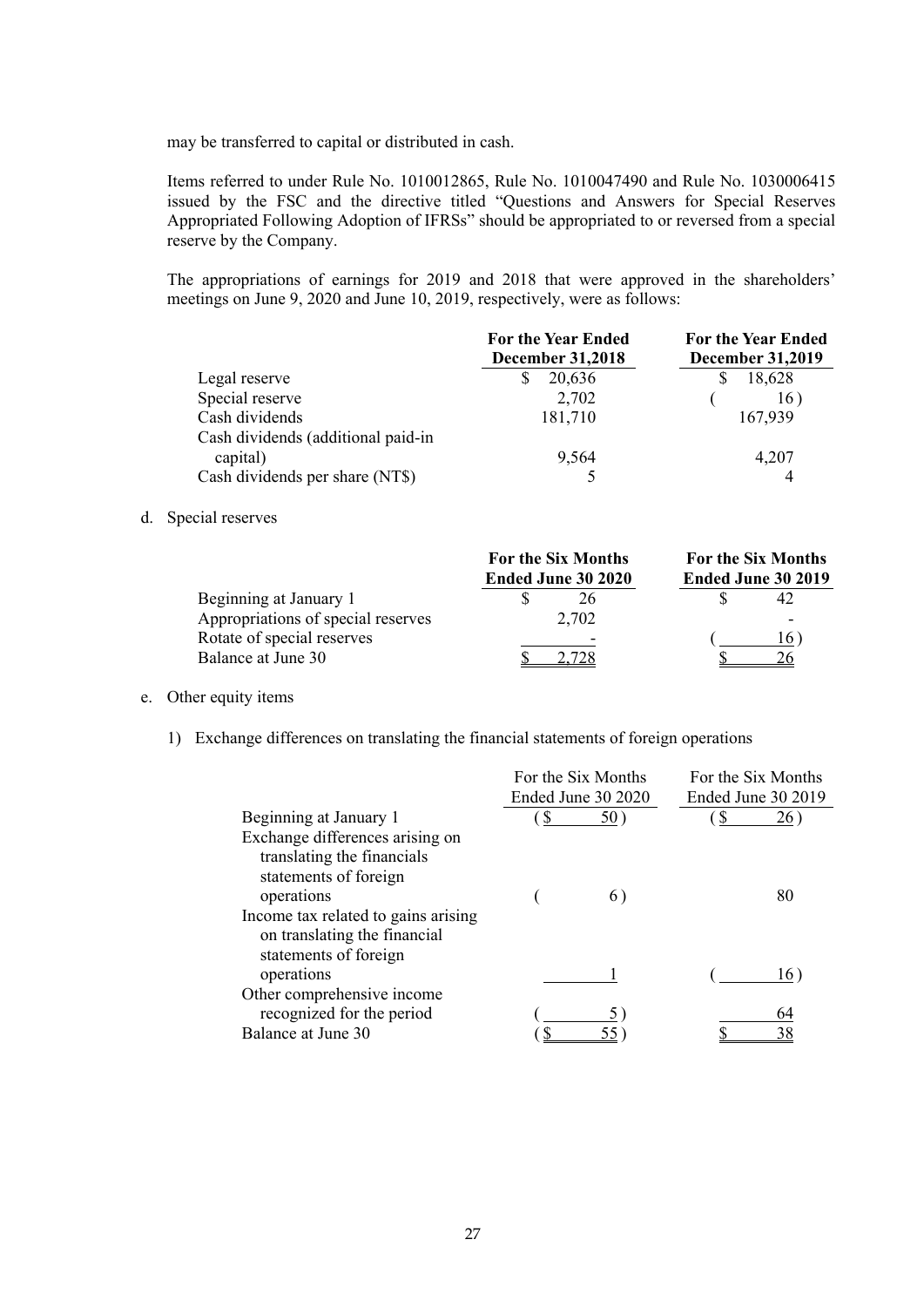#### 2) Unrealized gain or loss on Financial Assets at FVTOCI

|                                   | <b>For the Six Months</b><br>Ended June 30 2020 | <b>For the Six Months</b><br>Ended June 30 2019 |
|-----------------------------------|-------------------------------------------------|-------------------------------------------------|
| Balance at January 1              | \$<br>2,678                                     |                                                 |
| Recognized for the year           |                                                 |                                                 |
| Unrealized gain (loss)-equity     |                                                 |                                                 |
| instruments                       |                                                 |                                                 |
|                                   | 17,202                                          | 484                                             |
| Other comprehensive Income        |                                                 |                                                 |
| recognized for the year           | 17,202                                          | 484                                             |
| Gain (loss) on disposal of equity |                                                 |                                                 |
| instruments transfer to retained  |                                                 |                                                 |
| earnings                          | 13                                              |                                                 |
| Balance at June 30                | 14.53                                           |                                                 |

#### **23. REVENUE**

|                        | <b>For the Three</b><br><b>Months Ended</b><br><b>June 30 2020</b> | <b>For the Three</b><br><b>Months Ended</b><br><b>June 30 2019</b> | <b>For the Six</b><br><b>Months Ended</b><br><b>June 30 2020</b> | <b>For the Six</b><br><b>Months Ended</b><br><b>June 30 2019</b> |
|------------------------|--------------------------------------------------------------------|--------------------------------------------------------------------|------------------------------------------------------------------|------------------------------------------------------------------|
| Revenue from contracts |                                                                    |                                                                    |                                                                  |                                                                  |
| with customers         |                                                                    |                                                                    |                                                                  |                                                                  |
| Revenue from the       |                                                                    |                                                                    |                                                                  |                                                                  |
| sale of goods          | \$446,773                                                          | \$428,797                                                          | \$859,241                                                        | \$871,566                                                        |
| Service revenue        | 11,830<br>\$458,603                                                | 2,772<br>\$431.569                                                 | 21,579<br>\$880,820                                              | 11,066<br>\$882,632                                              |

#### a. Revenue from Sales to customers

#### Revenue from the sale of goods

Goods are categorized into computer monitors and customized products for manufacturing engineering. The Group engages in the sale of embedded control systems, medical displays, and application-specific display modules at the agreed prices stipulated in contracts, quotations or orders.

#### Service revenue

Service revenue mainly comprises revenue from the design of embedded, medical, and application specific display modules during product development; revenue from customers' request for repair when defects occur in products that exceed the warranty period; and revenue recognized at the agreed prices stipulated in contracts.

#### b. Contract balances

|                                | December 31,         |         |                      |  |
|--------------------------------|----------------------|---------|----------------------|--|
|                                | <b>June 30, 2020</b> | 2019    | <b>June 30, 2019</b> |  |
| Trade receivables (Note 11)    | 293,271              | 283,435 | \$204.663            |  |
| Contract liabilities (Note 19) | 38.653               | 39.767  | 40,575               |  |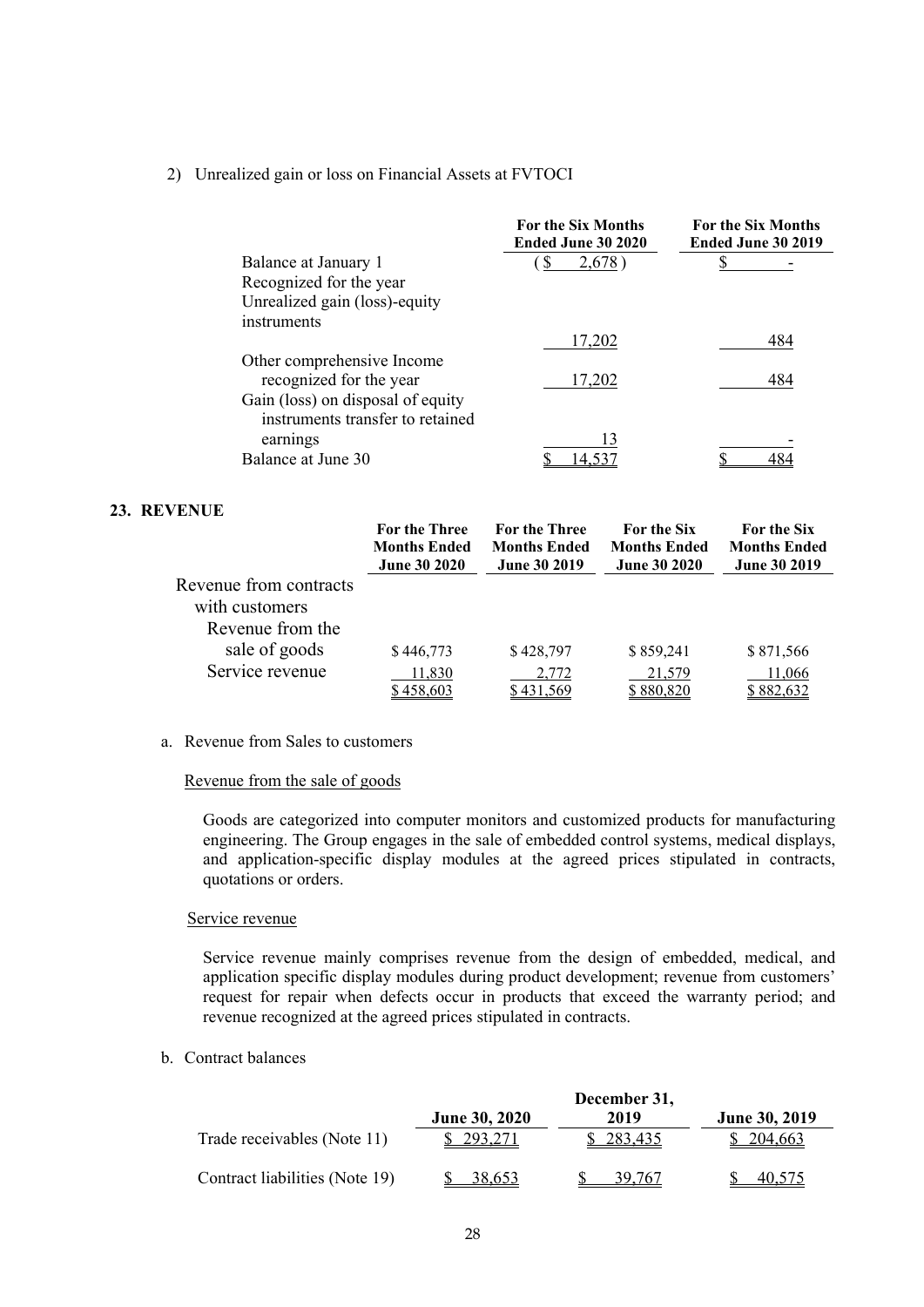#### c. Disaggregation of revenue

For the six months ended June 30,2020

|                      | <b>Embedded</b><br>Control | Application<br>specific | Medical<br>Touch | <b>Others</b> | Total     |
|----------------------|----------------------------|-------------------------|------------------|---------------|-----------|
| Goods or service     |                            |                         |                  |               |           |
| Revenue from sale of |                            |                         |                  |               |           |
| goods                | \$ 310,697                 | \$160,185               | \$ 315,819       | 72,540<br>S.  | \$859,241 |
| Service revenue      | 1,283                      | 16,870                  | 3.422            |               | 21,579    |
|                      |                            | 4.055                   | 319.241          | 72.544        | 880,820   |

### For the six months ended June 30,2019

|                      | <b>Embedded</b><br>Control | Application<br>specific | Medical<br><b>Touch</b> | <b>Others</b> | Total      |
|----------------------|----------------------------|-------------------------|-------------------------|---------------|------------|
| Goods or service     |                            |                         |                         |               |            |
| Revenue from sale of |                            |                         |                         |               |            |
| goods                | \$385,304                  | \$167,147               | \$248,111               | 71,004<br>S.  | \$ 871,566 |
| Service revenue      | 1,172                      | 8,366                   | 1,507                   |               | 11,066     |
|                      | \$ 386,476                 | 175,513                 | 249,618                 | 1,025         | 882,632    |

### **24. NET PROFIT (LOSS) FROM CONTINUING OPERATIONS AND OTHER COMPREHENSIVE INCOME (LOSS)**

a. Interest income

|                                      | For the Three<br><b>Months Ended</b><br><b>June 30 2020</b> | For the Three<br><b>Months Ended</b><br><b>June 30 2019</b> | <b>For the Six</b><br><b>Months Ended</b><br><b>June 30 2020</b> | For the Six<br><b>Months Ended</b><br><b>June 30 2019</b> |
|--------------------------------------|-------------------------------------------------------------|-------------------------------------------------------------|------------------------------------------------------------------|-----------------------------------------------------------|
| Bank deposits<br>Financial assets at | 521                                                         | 1.145                                                       | 1.874                                                            | 2.797                                                     |
| amortized cost                       | 516                                                         | 473<br>1,618                                                | 826<br>2,700                                                     | 614<br>3.411                                              |

#### b. Other income

|                 | <b>For the Three</b><br><b>Months Ended</b><br><b>June 30 2020</b> | <b>For the Three</b><br><b>Months Ended</b><br><b>June 30 2019</b> | <b>For the Six</b><br><b>Months Ended</b><br><b>June 30 2020</b> | For the Six<br><b>Months Ended</b><br><b>June 30 2019</b> |
|-----------------|--------------------------------------------------------------------|--------------------------------------------------------------------|------------------------------------------------------------------|-----------------------------------------------------------|
| Dividend income |                                                                    | $\overline{\phantom{a}}$                                           |                                                                  |                                                           |
| Others          |                                                                    |                                                                    |                                                                  |                                                           |
|                 |                                                                    |                                                                    |                                                                  |                                                           |

#### c. Other gains and losses

|   |        |                                                             |       |                                                                    |        |                                                                  | <b>For the Six</b><br><b>Months Ended</b><br><b>June 30 2019</b> |
|---|--------|-------------------------------------------------------------|-------|--------------------------------------------------------------------|--------|------------------------------------------------------------------|------------------------------------------------------------------|
|   |        |                                                             |       |                                                                    |        |                                                                  |                                                                  |
|   |        |                                                             |       |                                                                    |        |                                                                  |                                                                  |
|   |        |                                                             |       |                                                                    |        |                                                                  |                                                                  |
| S | 4,918  | (\$                                                         | 106)  | S                                                                  | 2.192  | ( S                                                              | 16)                                                              |
|   |        |                                                             |       |                                                                    |        |                                                                  |                                                                  |
|   | 7,315) |                                                             | 4,188 |                                                                    | 2,182) |                                                                  | 7,053                                                            |
|   | າ      |                                                             |       |                                                                    |        |                                                                  |                                                                  |
|   | 2.399  |                                                             | 4,082 |                                                                    |        |                                                                  | 7,031                                                            |
|   |        | For the Three<br><b>Months Ended</b><br><b>June 30 2020</b> |       | <b>For the Three</b><br><b>Months Ended</b><br><b>June 30 2019</b> |        | <b>For the Six</b><br><b>Months Ended</b><br><b>June 30 2020</b> |                                                                  |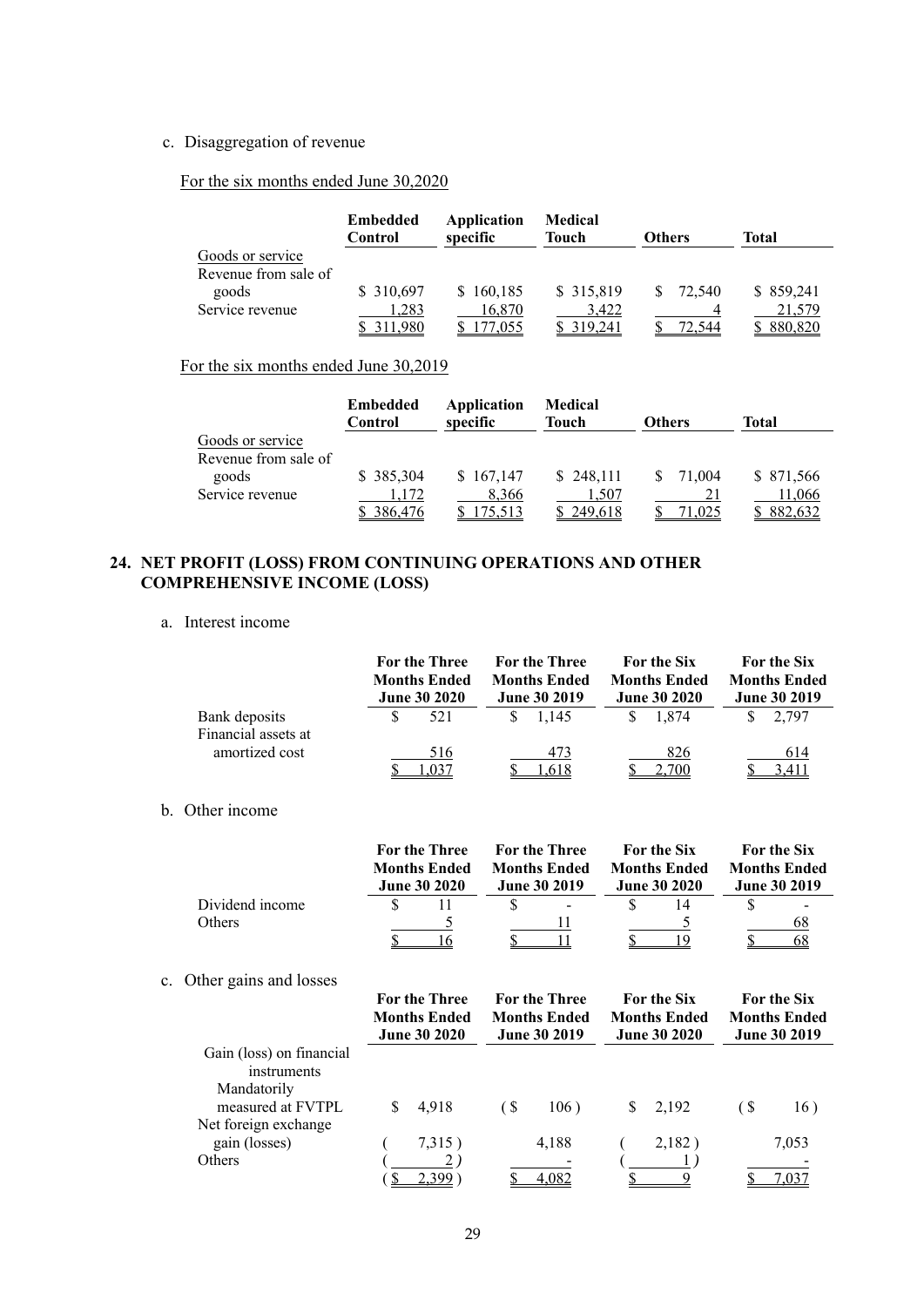#### d. Finance costs

|                                         | <b>For the Three</b> | <b>For the Three</b> | <b>For the Six</b>  | <b>For the Six</b>  |
|-----------------------------------------|----------------------|----------------------|---------------------|---------------------|
|                                         | <b>Months Ended</b>  | <b>Months Ended</b>  | <b>Months Ended</b> | <b>Months Ended</b> |
|                                         | <b>June 30 2020</b>  | <b>June 30 2019</b>  | <b>June 30 2020</b> | <b>June 30 2019</b> |
| Interest on lease<br><i>liabilities</i> | 541)                 | 693)<br>N.           | (S 1.111)           | 1.194               |

There was no interest capitalization in the combined company in 2020 and January 1 to June 30, 2019

e. Depreciation and amortization

|                                                                                       | <b>For the Three</b><br><b>Months Ended</b><br><b>June 30 2020</b> | <b>For the Three</b><br><b>Months Ended</b><br><b>June 30 2019</b> | <b>For the Six</b><br><b>Months Ended</b><br><b>June 30 2020</b> | <b>For the Six</b><br><b>Months Ended</b><br><b>June 30 2019</b> |
|---------------------------------------------------------------------------------------|--------------------------------------------------------------------|--------------------------------------------------------------------|------------------------------------------------------------------|------------------------------------------------------------------|
| An analysis of<br>deprecation by<br>function<br>Operating costs<br>Operating expenses | 2,660<br>S<br>6,402<br>9,062                                       | \$<br>2,527<br>7,517<br>10,044                                     | S<br>5,321<br>12,690<br>18,011                                   | S<br>5,053<br>15,234<br>20,287                                   |
| An analysis of<br>amortization by<br>function                                         |                                                                    |                                                                    |                                                                  |                                                                  |
| Operating costs<br>Operating expenses                                                 | S<br>848<br>848                                                    | S<br>844<br>844                                                    | \$<br>1.695<br>.695                                              | \$<br>1.699<br>.699                                              |

#### f. Employee benefits expense

|                         | For the Three       | <b>For the Three</b> | For the Six         | For the Six         |
|-------------------------|---------------------|----------------------|---------------------|---------------------|
|                         | <b>Months Ended</b> | <b>Months Ended</b>  | <b>Months Ended</b> | <b>Months Ended</b> |
|                         | <b>June 30 2020</b> | June 30 2019         | <b>June 30 2020</b> | June 30 2019        |
| Short-term benefits     | 52,275<br>S         | 47,368<br>S.         | 96,225<br>S.        | 93,647<br>S.        |
| Post-employment         |                     |                      |                     |                     |
| benefits(Note 21)       |                     |                      |                     |                     |
| Defined contribution    |                     |                      |                     |                     |
| plans                   | 1,501               | 1,463                | 2,984               | 2,946               |
| Defined benefit plans   | 28                  | 37                   | 56                  | 75                  |
|                         | 1,529               | 1,500                | 3,040               | 3,021               |
| Other employee benefits | 1,784               | 1,688                | 3,411               | 3,414               |
| Total employee          |                     |                      |                     |                     |
| benefits expense        | 55,588              | 50,556               | \$102,676           | \$100,082           |
| An analysis of employee |                     |                      |                     |                     |
| benefits expense by     |                     |                      |                     |                     |
| function                |                     |                      |                     |                     |
| Operating costs         | 13,920<br>S         | S.<br>13,792         | 27,701<br>S.        | 27,589              |
| Operating expenses      | 41,668              | 36,764               | 74,975              | 72,493              |
|                         | 55,588              | 50,556               | \$102,676           | \$100,082           |

#### g. Employees' compensation and remuneration of directors and supervisors

The Company accrued employees' compensation at the rates of no less than 7.5%~10% and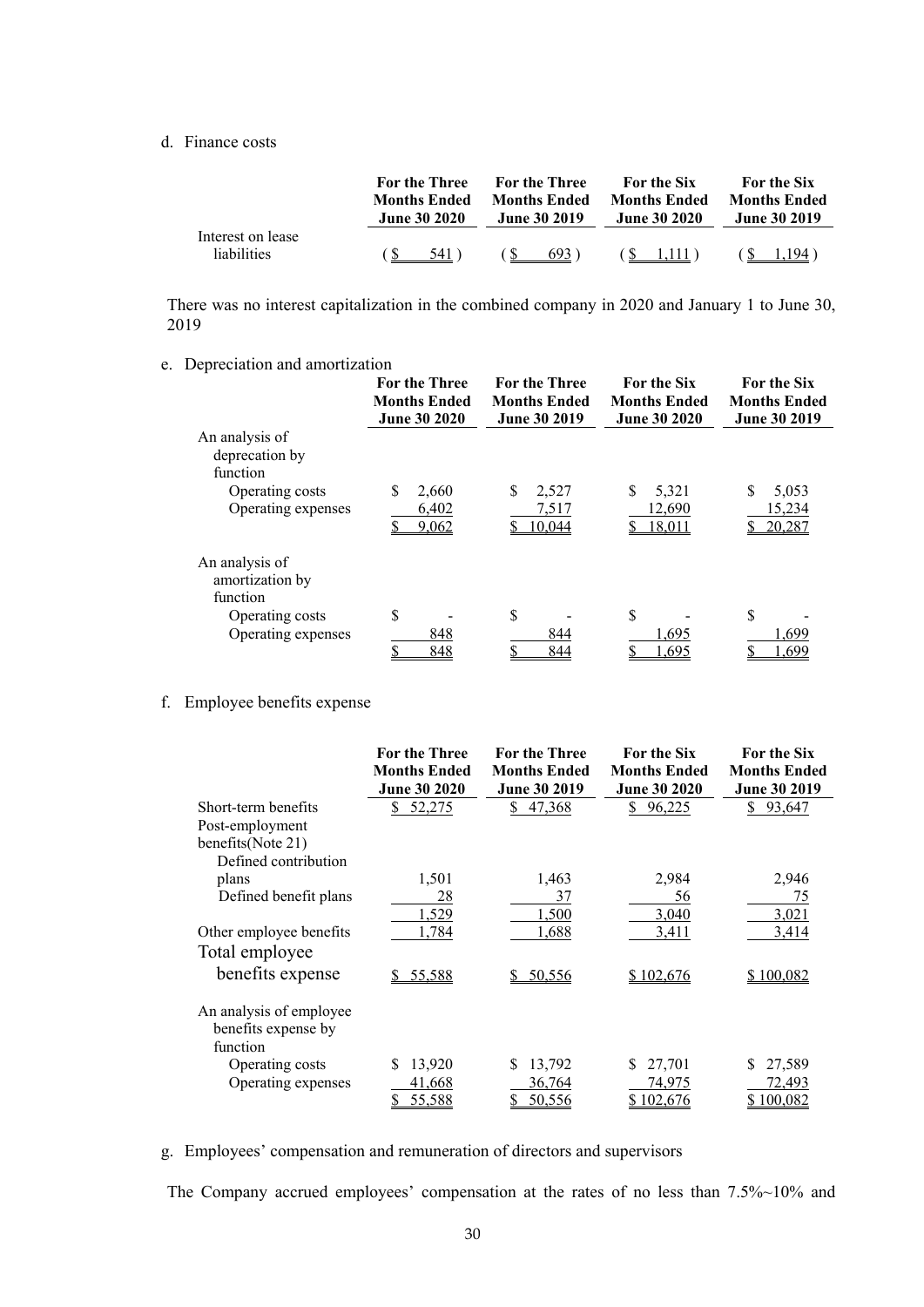remuneration of directors at the rates of no higher than 3%, of net profit before income tax, employees' compensation, and remuneration of directors. For the three months ended June 30, 2020 and 2019, and the six months ended June 30, 2020, 2019, the employees' compensation and the remuneration of directors were as follows:

#### Accrual rate

|                              | <b>For the Three</b><br><b>Months Ended</b><br><b>June 30 2020</b> | <b>For the Three</b><br><b>Months Ended</b><br><b>June 30 2019</b> | For the Six<br><b>Months Ended</b><br><b>June 30 2020</b> | For the Six<br><b>Months Ended</b><br><b>June 30 2019</b> |
|------------------------------|--------------------------------------------------------------------|--------------------------------------------------------------------|-----------------------------------------------------------|-----------------------------------------------------------|
| Employees'<br>compensation   | $7.5\%$                                                            | 7.5%                                                               | 7.5%                                                      | $7.5\%$                                                   |
| Remuneration of<br>directors | $1.5\%$                                                            | $1.5\%$                                                            | $1.5\%$                                                   | $1.5\%$                                                   |

#### Amount

|                                               | <b>For the Three</b><br><b>Months Ended</b><br><b>June 30 2020</b> | <b>For the Three</b><br><b>Months Ended</b><br><b>June 30 2019</b> | <b>For the Six</b><br><b>Months Ended</b><br><b>June 30 2020</b> | For the Six<br><b>Months Ended</b><br><b>June 30 2019</b> |
|-----------------------------------------------|--------------------------------------------------------------------|--------------------------------------------------------------------|------------------------------------------------------------------|-----------------------------------------------------------|
| Employees'<br>compensation<br>Remuneration of | 5,270                                                              | 4.500                                                              | 1.080                                                            | 10,420                                                    |
| directors                                     | .030                                                               | 900                                                                |                                                                  | 2.080                                                     |

If there is a change in the amounts after the annual consolidated financial statements were authorized for issue, the differences are recorded as a change in the accounting estimate.

The compensation to employees and remuneration to the directors of 2019 and 2018 were approved by the Company's board of directors on March 16, 2020 and March 21, 2019, respectively, were as below:

|                           | For the Year Ended December For the Year Ended December<br>31,2019 |                      |  |                          |      | 31,2018                          |              |   |
|---------------------------|--------------------------------------------------------------------|----------------------|--|--------------------------|------|----------------------------------|--------------|---|
|                           |                                                                    | Cash<br><b>Share</b> |  |                          | Cash |                                  | <b>Share</b> |   |
| Employees' compensation   |                                                                    | $\frac{\$}{21,170}$  |  | $\blacksquare$           |      | $\frac{\text{S}}{\text{21.500}}$ |              |   |
| Remuneration of directors |                                                                    | 4.200                |  | $\overline{\phantom{0}}$ |      | 3,500                            |              | - |

There was no difference between the actual amounts of employees' compensation and remuneration of directors paid and the amounts recognized in the consolidated financial statements for the years ended December 31, 2018.

The Company's board of directors on March 16, 2020, The difference between the actual amounts of employees' compensation and remuneration of directors paid and the amounts recognized in the consolidated financial statements for the years ended December 31, 2019 were adjusted to profit or loss for the years ended December 31, 2020.

|                                                                                        | For the Year Ended December 31,2019 |                                            |  |  |
|----------------------------------------------------------------------------------------|-------------------------------------|--------------------------------------------|--|--|
|                                                                                        | Employees'<br>Compensation          | <b>Remuneration of</b><br><b>Directors</b> |  |  |
| Approved amounts by the<br>Company's board of directors<br>Financial statements actual | 21.170                              | .200                                       |  |  |
| amounts                                                                                |                                     |                                            |  |  |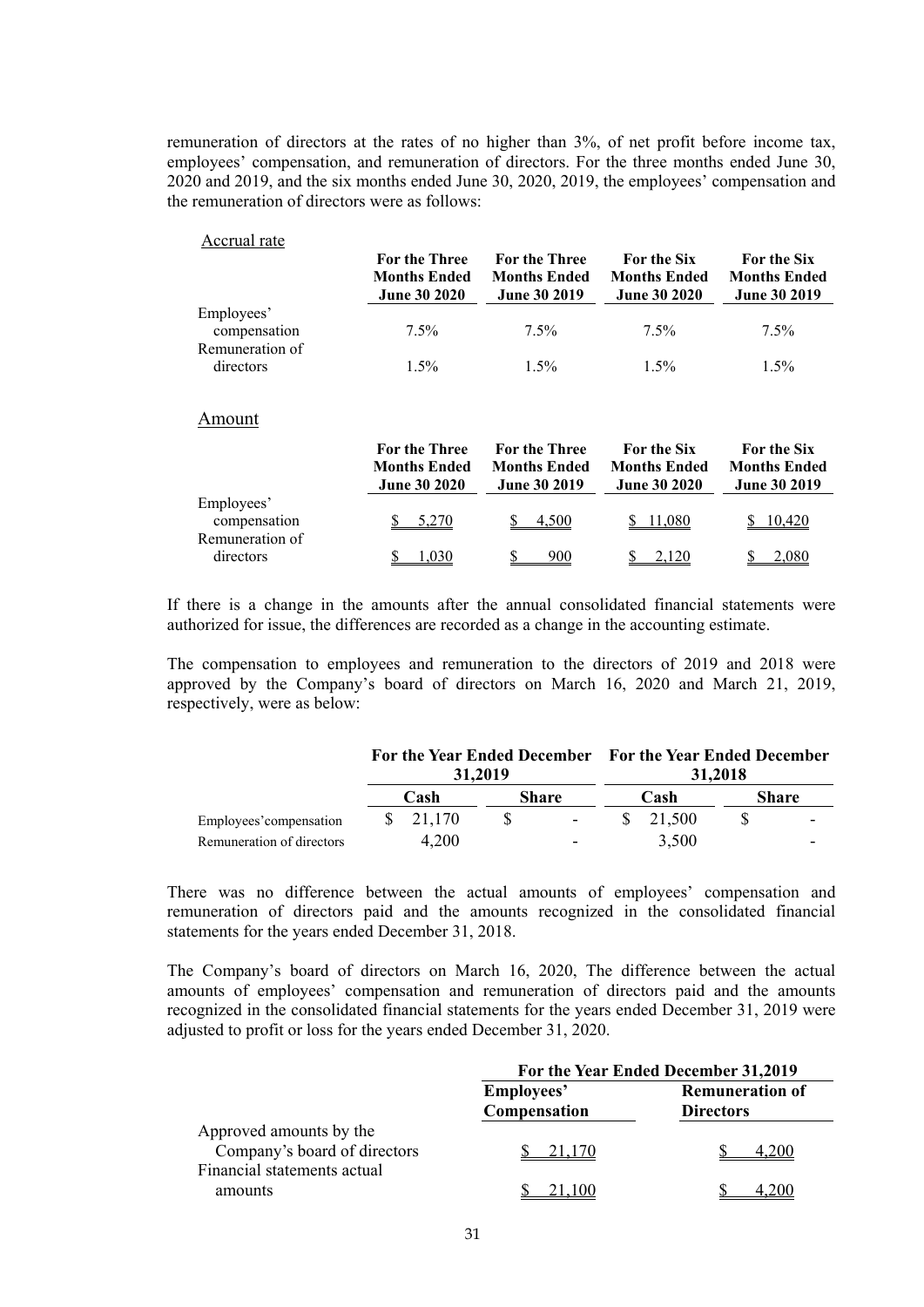Information on the employees' compensation and remuneration of directors resolved by the Company's board of directors is available at the Market Observation Post System website of the Taiwan Stock Exchange.

h. Gain or loss on foreign currency exchange

|                  | <b>For the Three</b><br><b>Months Ended</b><br><b>June 30 2020</b> | <b>For the Three</b><br><b>Months Ended</b><br><b>June 30 2019</b> | <b>For the Six</b><br><b>Months Ended</b><br><b>June 30 2020</b> | For the Six<br><b>Months Ended</b><br><b>June 30 2019</b> |
|------------------|--------------------------------------------------------------------|--------------------------------------------------------------------|------------------------------------------------------------------|-----------------------------------------------------------|
| Foreign exchange |                                                                    |                                                                    |                                                                  |                                                           |
| gains            | (S 29,967)                                                         | 9.825<br>S.                                                        | \$20,830                                                         | \$15,152                                                  |
| Foreign exchange |                                                                    |                                                                    |                                                                  |                                                           |
| losses           | 22,652                                                             | 5,637                                                              | 23,012)                                                          | 8,099                                                     |
| Net gain (loss)  | 7,315                                                              | 4,188                                                              | 2,182                                                            | <u>7,053</u>                                              |

i. The reversal of impairment of non-financial instruments

|                                                      | For the Three       | <b>For the Three</b> | <b>For the Six</b>  | <b>For the Six</b>  |
|------------------------------------------------------|---------------------|----------------------|---------------------|---------------------|
|                                                      | <b>Months Ended</b> | <b>Months Ended</b>  | <b>Months Ended</b> | <b>Months Ended</b> |
|                                                      | <b>June 30 2020</b> | <b>June 30 2019</b>  | <b>June 30 2020</b> | <b>June 30 2019</b> |
| Inventories<br>(included in costs)<br>of goods sold) | 4.000               | 540                  | 3.000               | 187.                |

#### **25. INCOME TAXES RELATING TO CONTINUING**

a. Income tax recognized in profit or loss

Major components of tax expense were as follows:

|                         | For the Three | For the Three | For the Six  | For the Six  |
|-------------------------|---------------|---------------|--------------|--------------|
|                         | Months Ended  | Months Ended  | Months Ended | Months Ended |
|                         | June 30 2020  | June 30 2019  | June 30 2020 | June 30 2019 |
| Current tax             |               |               |              |              |
| In respect of the       |               |               |              |              |
| current period          | 12,935<br>S   | 10,837<br>S   | \$21,551     | 24,862       |
| Adjustment for the      |               |               |              |              |
| prior year              | 1,319)        | 508)          | 1,828)       | 508)         |
|                         | 11,616        | 10,329        | 19,723       | 24,354       |
| Deferred tax            |               |               |              |              |
| In respect of the       |               |               |              |              |
| current period          | 525)          | 47)           | 4,907        | 505          |
| Income tax expense      |               |               |              |              |
| recognized in profit or |               |               |              |              |
| loss                    | 1.091         | 10,282        | 24,630       | 24.859       |

In July 2019, the President of the ROC announced the amendments to the Statute for Industrial Innovation, which stipulate that the amounts of unappropriated earnings in 2018 and thereafter that are reinvested in the construction or purchase of certain assets or technologies are allowed as deduction when computing the income tax on unappropriated earnings. The Group has already deducted the amount of capital expenditure from the unappropriated earnings in 2018 that was reinvested when calculating the tax on unappropriated earnings for the year ended December 2019.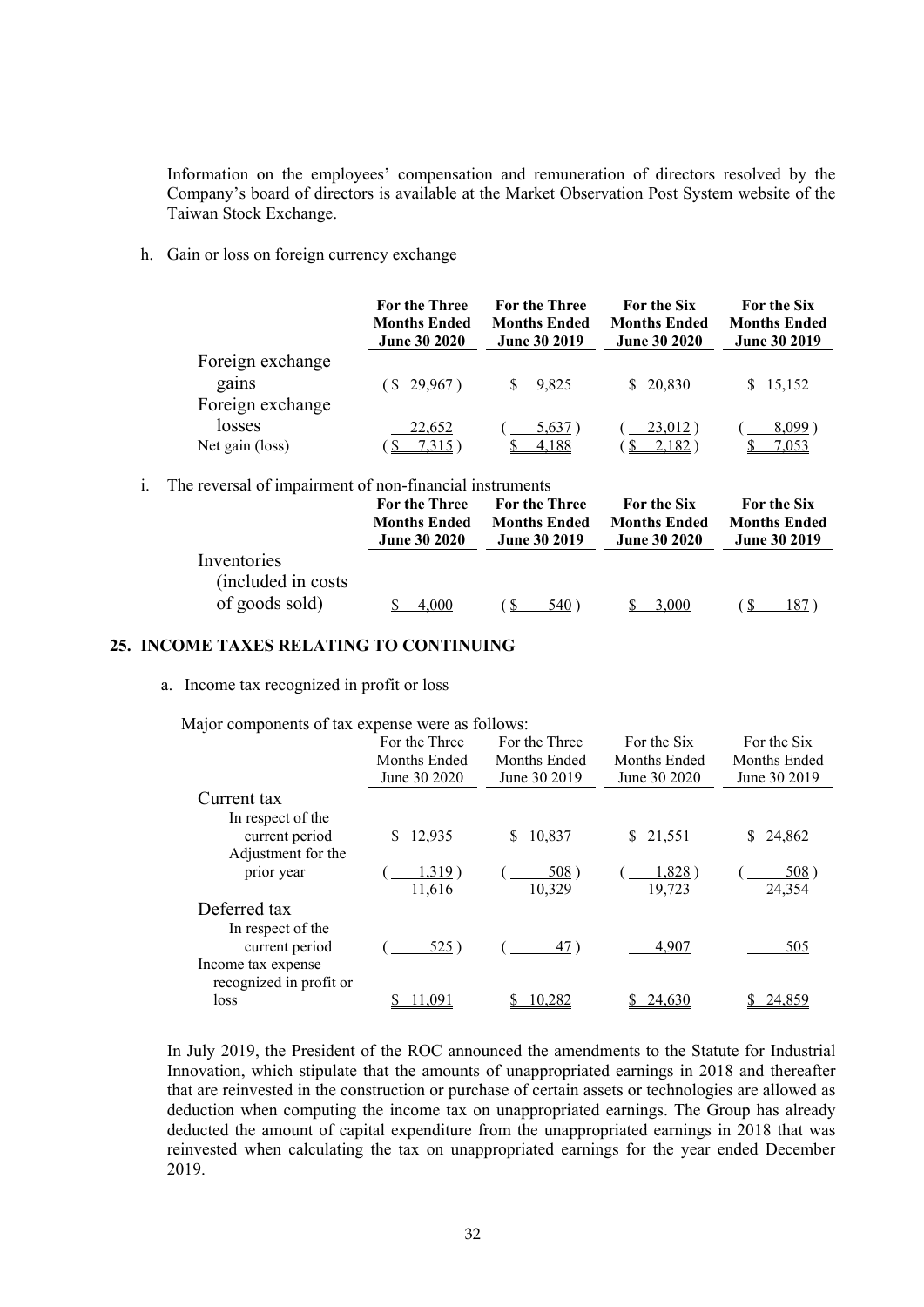b. Income tax expense recognized in other comprehensive income

|                                                                       | <b>For the Three</b><br><b>Months Ended</b><br><b>June 30 2020</b> | <b>For the Three</b><br><b>Months Ended</b><br><b>June 30 2019</b> | <b>For the Six</b><br><b>Months Ended</b><br><b>June 30 2020</b> | <b>For the Six</b><br><b>Months Ended</b><br><b>June 30 2019</b> |
|-----------------------------------------------------------------------|--------------------------------------------------------------------|--------------------------------------------------------------------|------------------------------------------------------------------|------------------------------------------------------------------|
| Deferred tax<br>In respect of the current                             |                                                                    |                                                                    |                                                                  |                                                                  |
| year-Translation of<br>foreign operations<br>Income tax recognized in |                                                                    | 16                                                                 |                                                                  | 16                                                               |
| other comprehensive<br><i>n</i> come                                  |                                                                    | 16                                                                 |                                                                  |                                                                  |

c. Income tax assessments

The tax returns of the Company through 2018 have been assessed by tax authorities. The tax returns of subsidiary Promate Japan prior to 2019 have not been assessed by tax authorities.

#### **26. EARNINGS PER SHARE**

#### **Unit: NT\$ Per Share**

|                                                                                     | For the Three<br><b>Months Ended</b><br><b>June 30 2020</b> | <b>For the Three</b><br><b>Months Ended</b><br><b>June 30 2019</b> | <b>For the Six</b><br><b>Months Ended</b><br><b>June 30 2020</b> | <b>For the Six</b><br><b>Months Ended</b><br><b>June 30 2019</b> |
|-------------------------------------------------------------------------------------|-------------------------------------------------------------|--------------------------------------------------------------------|------------------------------------------------------------------|------------------------------------------------------------------|
| Basic earnings per share<br>From continuing and<br>discounted operations<br>Total   | 1.38<br>1.38                                                | .15<br>.15                                                         | 2.87<br>2.87                                                     | 2.67<br>2.67                                                     |
| Diluted earnings per share<br>From continuing and<br>discounted operations<br>Total | .37<br>l.37                                                 | .14<br>14                                                          | 2.85<br>2.85                                                     | 2.65<br>2.65                                                     |

The earnings and weighted average number of ordinary shares outstanding in the computation of earnings per share were as follows:

#### Net Profit for the Yea

|                                                                   | For the Three<br><b>Months Ended</b><br><b>June 30 2020</b> | <b>For the Three</b><br><b>Months Ended</b><br><b>June 30 2019</b> | <b>For the Six</b><br><b>Months Ended</b><br><b>June 30 2020</b> | <b>For the Six</b><br><b>Months Ended</b><br><b>June 30 2019</b> |
|-------------------------------------------------------------------|-------------------------------------------------------------|--------------------------------------------------------------------|------------------------------------------------------------------|------------------------------------------------------------------|
| Income for the year attributable to<br>owners of the Company      | 52,793                                                      | \$43,873                                                           | \$109,833                                                        | \$102,019                                                        |
| Earnings used in the computation of<br>basic earnings per share   | 52,793                                                      | 43,873                                                             | \$109,833                                                        | \$102,019                                                        |
| Earnings used in the computation of<br>diluted earnings per share | 52.793                                                      | 43,873                                                             | \$109,833                                                        | \$102,019                                                        |

#### Weighted Average Number of Ordinary Shares Outstanding (In Thousand Shares)

|                                                                                                           | <b>For the Three</b><br><b>Months Ended</b><br><b>June 30 2020</b> | <b>For the Three</b><br><b>Months Ended</b><br><b>June 30 2019</b> | <b>For the Six</b><br><b>Months Ended</b><br><b>June 30 2020</b> | <b>For the Six</b><br><b>Months Ended</b><br><b>June 30 2019</b> |
|-----------------------------------------------------------------------------------------------------------|--------------------------------------------------------------------|--------------------------------------------------------------------|------------------------------------------------------------------|------------------------------------------------------------------|
| Weighted average number of<br>ordinary shares in computation of<br>basic earnings per share               | 38,255                                                             | 38,255                                                             | 38,255                                                           | 38,255                                                           |
| Effect of potentially dilutive<br>ordinary shares:<br>Employees' compensation                             | 147                                                                | 154                                                                | 292                                                              | 313                                                              |
| Weighted average number of<br>ordinary shares used in the<br>computation of diluted earnings<br>per share | 38,402                                                             | 38,409                                                             | 38,547                                                           | 38,568                                                           |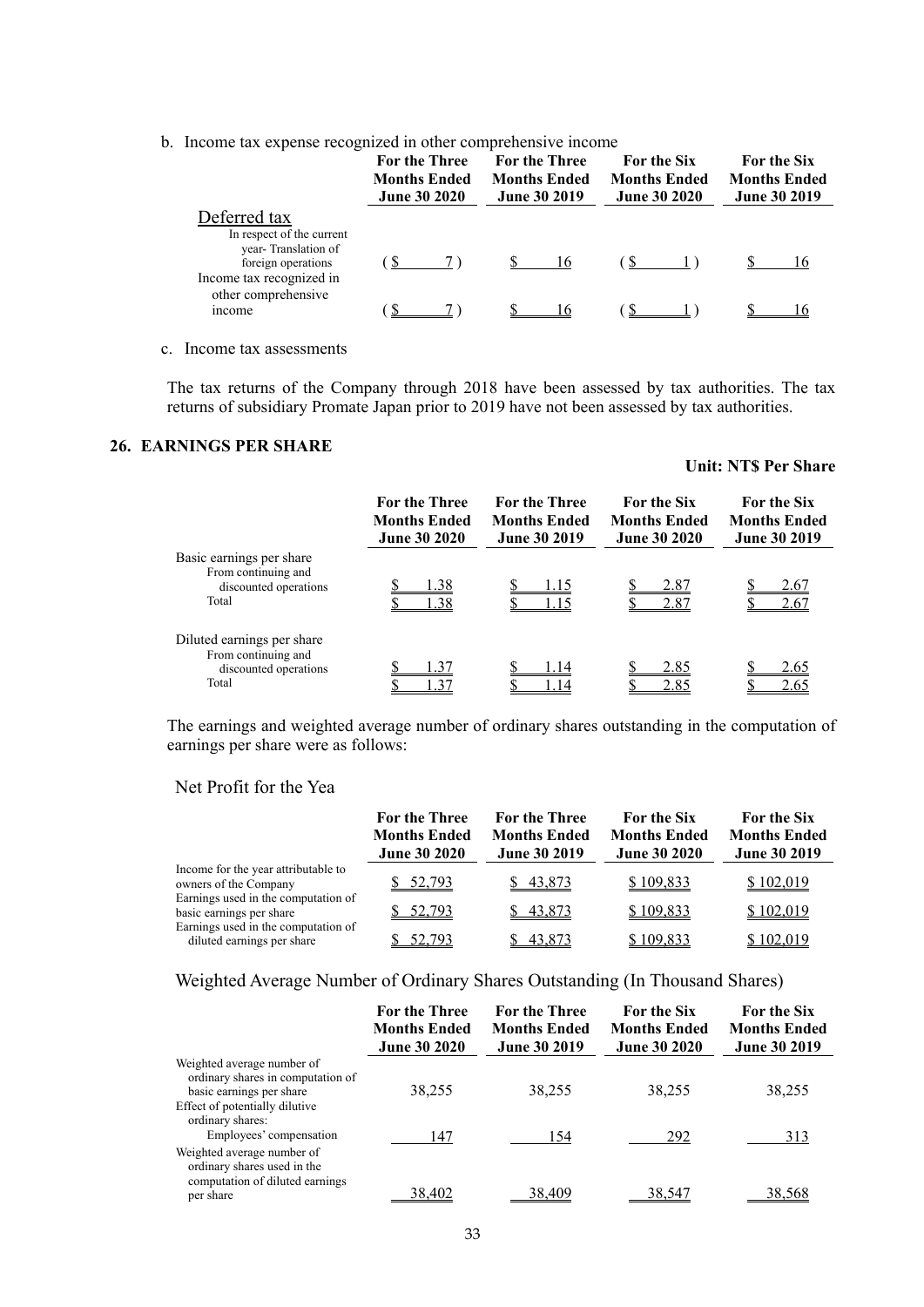If the Group offered to settle compensation paid to employees in cash or shares, the Group assumed the entire amount of the compensation will be settled in shares and the resulting potential shares were included in the weighted average number of shares outstanding used in the computation of diluted earnings per share, as the effect is dilutive. Such dilutive effect of the potential shares is included in the computation of diluted earnings per share until the number of shares to be distributed to employees is resolved in the following year.

#### **27. CASH FLOW INFORMATION**

#### a. Non-cash transactions

For the Six Months Ended June 30, 2020 and 2019, the Group entered into the following non-cash investing and financing activities which were not reflected in the consolidated statements of cash flows:

- 1) For the Six Months Ended June 30, 2020 and 2019,the lease obligation decrease in 2,088 thousand due to decrease in advance payment.
- 2) The Group reclassified prepayments for equipment amounting to 8,415 thousand to property, plant and equipment for the Three Months Ended June 30, 2020.
- 3) The Group's 2019 annual cash dividend in the amount of NT\$167,939 thousand and the cash in the amount of NT\$4,207 thousand to be allocated from the capital surplus, which were approved at the shareholders' meeting on June 10, 2019 by resolution had not been distributed on June 30, 2019 (see Notes19 and 22) .
- 4) The Group's 2019 annual cash dividend in the amount of NT\$181,710 thousand and the cash in the amount of NT\$9,564 thousand to be allocated from the capital surplus, which were approved at the shareholders' meeting on June 9, 2020 by resolution had not been distributed on June 30, 2020 (see Notes19 and 22) .
- b. Reconciliation of liabilities arising from financing activities

For the six months ended June 30 2020

| Lease liabilities<br>For the six months ended June 30 2019 | <b>Balance as of</b><br>January 1,<br>2020<br>83,470  | $11,096$ ) | Non-cash Changes<br>Amortization Foreign<br>Financing of Interest Exchange<br>Cash Flows Expense Difference<br>1.111 |    | <b>Balance as of</b><br>June 30, 2020<br>73,483 |
|------------------------------------------------------------|-------------------------------------------------------|------------|----------------------------------------------------------------------------------------------------------------------|----|-------------------------------------------------|
| Lease liabilities                                          | <b>Balance as of</b><br>January 1,<br>2019<br>103,242 | 10.959     | Non-cash Changes<br>Amortization Foreign<br>Financing of Interest Exchange<br>Cash Flows Expense Difference<br>194   | 60 | <b>Balance as of</b><br><b>June 30, 2019</b>    |

#### **28. CAPITAL MANAGEMENT**

The Group manages its capital to ensure that entities in the Group will be able to continue as going concerns while maximizing the return to shareholders through the optimization of the debt and equity balance. The Group's overall strategy remains unchanged.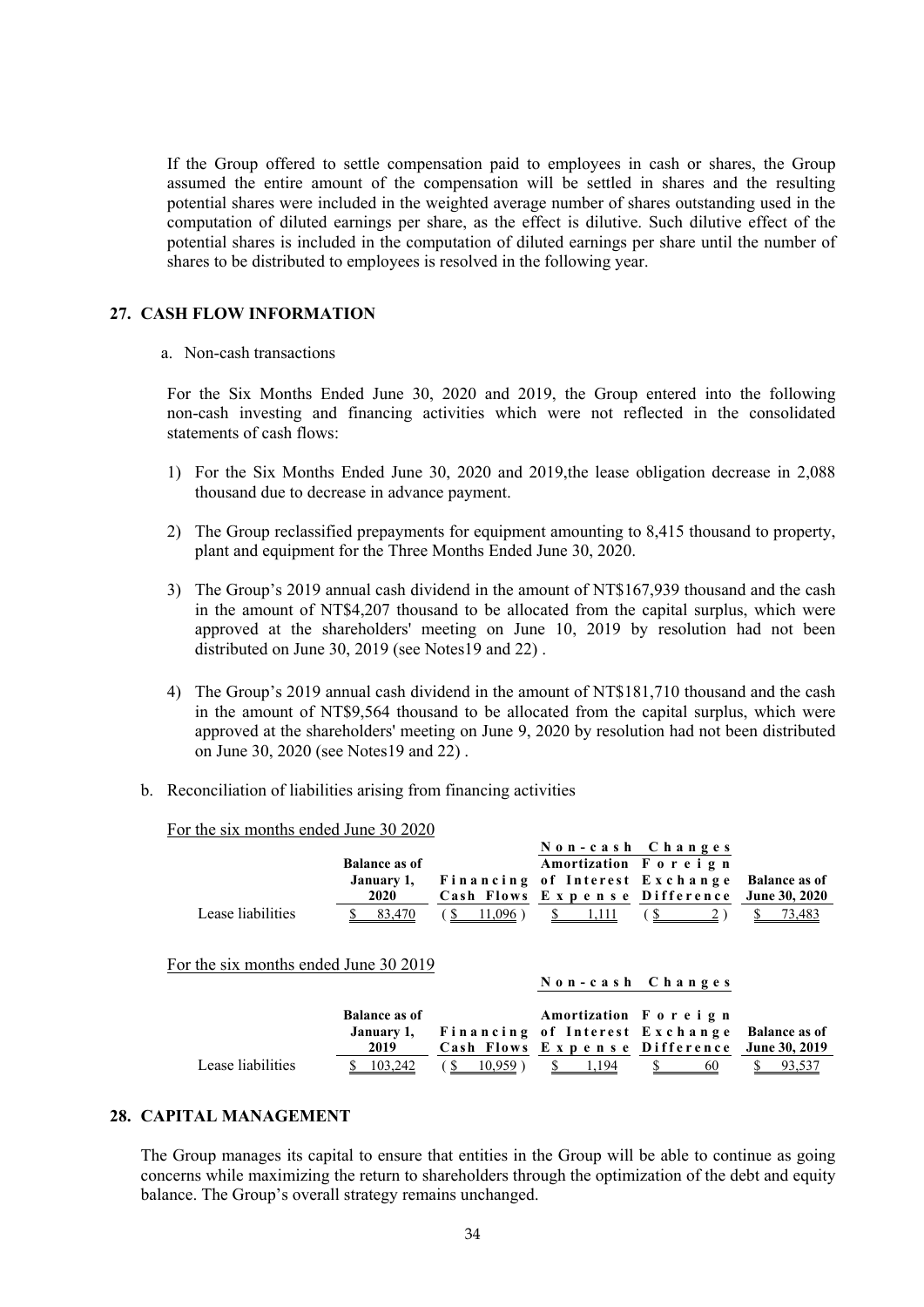Adopting a prudent risk management strategy and regularly reviewing the strategy, the Group engages in overall planning based on business development strategies and operational needs, in order to determine the appropriate capital structure of the Group.

The Group is not subject to any externally imposed capital requirements.

#### **29. FINANCIAL INSTRUMENTS**

a. Fair value of financial instruments not measured at fair value

The management of the Group believes the carrying amounts of financial assets and financial liabilities not measured at fair value that are very close to maturity or whose future prices equals their carrying amounts, approximates their fair values.

b. Fair value of financial instruments measured at fair value on a recurring basis

#### Fair value hierarchy

| Balance as of June 30, 2020                                                                   |                                             |                             |                              |                                  |
|-----------------------------------------------------------------------------------------------|---------------------------------------------|-----------------------------|------------------------------|----------------------------------|
|                                                                                               | Level 1                                     | Level 2                     | Level 3                      | <b>Total</b>                     |
| Financial assets at FVTPL<br>Securities listed in ROC                                         | \$10,803                                    | \$                          |                              | 10,803                           |
| Financial assets at FVTOCI<br>Investments in equity<br>$-$ Securities listed in<br><b>ROC</b> | \$48,413                                    | \$                          | \$                           | 48,413                           |
| Balance December 31, 2019                                                                     |                                             |                             |                              |                                  |
|                                                                                               | Level 1                                     | Level 2                     | Level 3                      | Total                            |
| Financial assets at FVTPL<br>Securities listed in ROC                                         | 3,036<br>\$                                 | $\mathbb{S}$                | \$                           | 3,036                            |
| Financial assets at FVTOCI<br>Investments in equity<br>$-$ Securities listed in<br><b>ROC</b> | \$14,892                                    | S —                         | $\mathbb{S}$                 | <u>14,892</u>                    |
| Balance as of June 30, 2019                                                                   |                                             |                             |                              |                                  |
|                                                                                               | Level 1                                     | Level 2                     | Level 3                      | <b>Total</b>                     |
| Financial assets at FVTPL<br>Securities listed in ROC<br>Mutual funds                         | $\mathbb{S}$<br>2,355<br>80,087<br>\$82,442 | $\mathbf S$<br>$\mathbb{S}$ | $\mathbb{S}$<br>$\mathbb{S}$ | 2,355<br>S<br>80,087<br>\$82,442 |
| Financial assets at FVTOCI<br>Investments in equity<br>$-$ Securities listed in<br><b>ROC</b> | 18,054<br>\$.                               | \$                          | S                            | 18,054                           |
|                                                                                               |                                             |                             |                              |                                  |

There were no transfers between Levels 1 and 2 in the current and prior periods.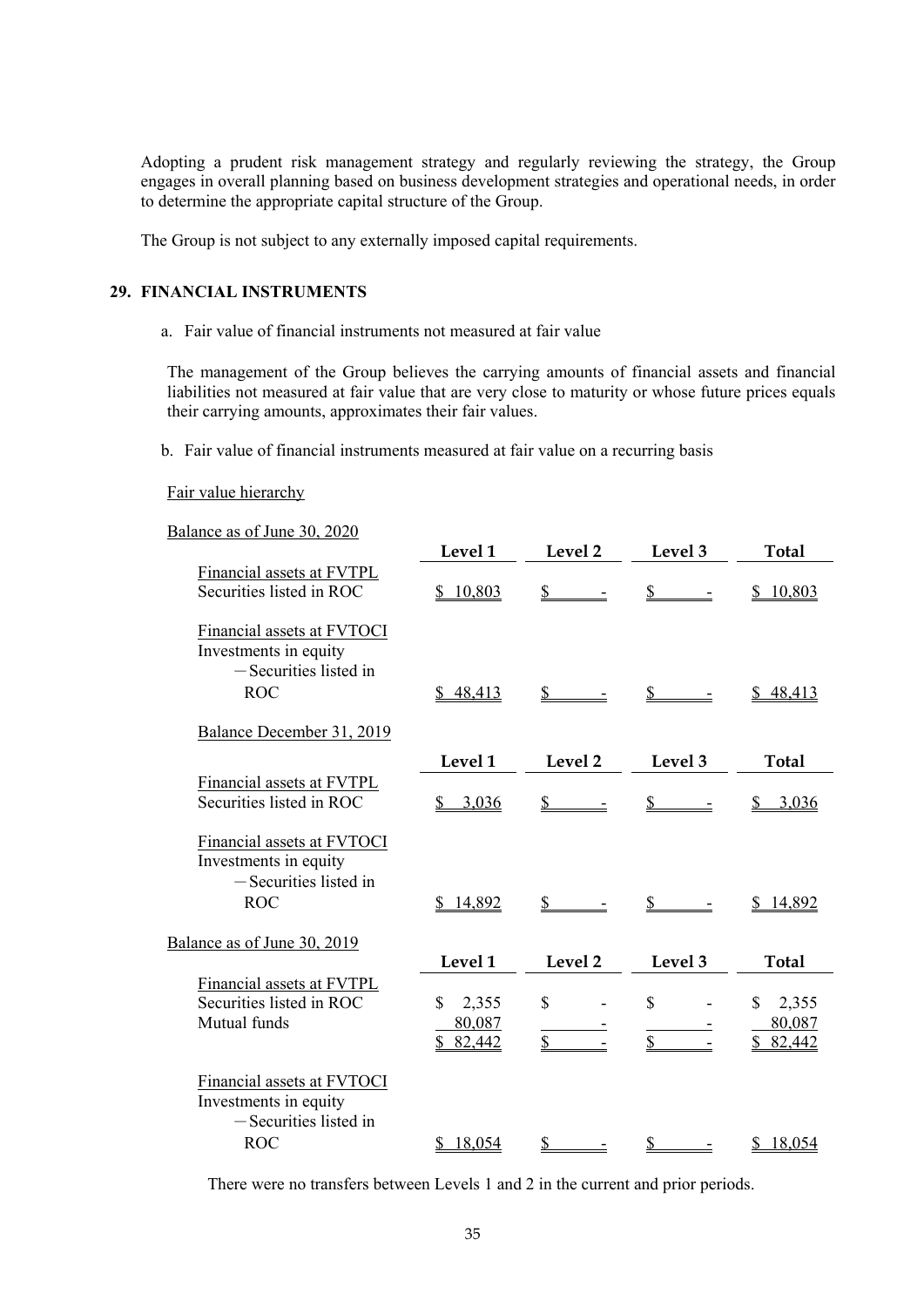#### c. Categories of financial instruments

|                                                                                            | June 30, 2020 | December 31,<br>2019 | June 30, 2019 |
|--------------------------------------------------------------------------------------------|---------------|----------------------|---------------|
| Financial assets<br>Fair value through profit or loss<br>(FVTPL)                           |               |                      |               |
| Mandatory at FVTPL                                                                         | \$<br>10,803  | \$<br>3,036          | S<br>82,442   |
| Financial assets at amortized (Note 1)<br>Financial assets at FVTOCI equity<br>instruments | 1,141,964     | 1,128,124            | 959,053       |
| Investments in equity<br>instruments                                                       | 48,413        | 14,892               | 18,054        |
| <b>Financial liabilities</b>                                                               |               |                      |               |
| Measured at amortized cost (Note 2)                                                        | 578,000       | 337,007              | 475,040       |

- Note 1: The balances included financial assets measured at amortized cost, which comprise cash and cash equivalents, accounts receivables, other receivables and refundable deposits.
- Note 2: The balances included financial liabilities measured at amortized cost, which comprise notes payable, accounts payables, and other payable.
- d. Financial risk management objectives and policies

The Group's major financial instruments included equity and debit investments, accounts receivables, accounts payables and Lease liabilities. The Group's Corporate Treasury monitors and manages the financial risks relating to the operations of the Group. These risks include market risk (including foreign currency risk, interest rate risk and other price risk), credit risk, and liquidity risk..

1) Market risk

The Group's activities exposed it primarily to financial risks of changes in foreign currency exchange rates.

There had been no change to the Group's exposure to market risks or the manner in which these risks were managed and measured.

a) Foreign currency risk

The Group's had foreign currency sales and purchases, which exposed the Group to foreign currency risk. Exchange rate exposures were managed within approved policy parameters utilizing forward exchange contracts and currency swaps.

The carrying amounts of the Group's foreign currency denominated monetary assets and monetary liabilities and as for the carrying amounts of derivatives exposing to foreign currency risk at the end of the reporting period, refer to Note 32.

#### Sensitivity analysis

The Group was mainly exposed to the U.S. dollar.

The following table details the Group's sensitivity to a 1% increase in the New Taiwan dollar (i.e., the functional currency) against the relevant foreign currencies. The sensitivity rate used when reporting foreign currency risk internally to key management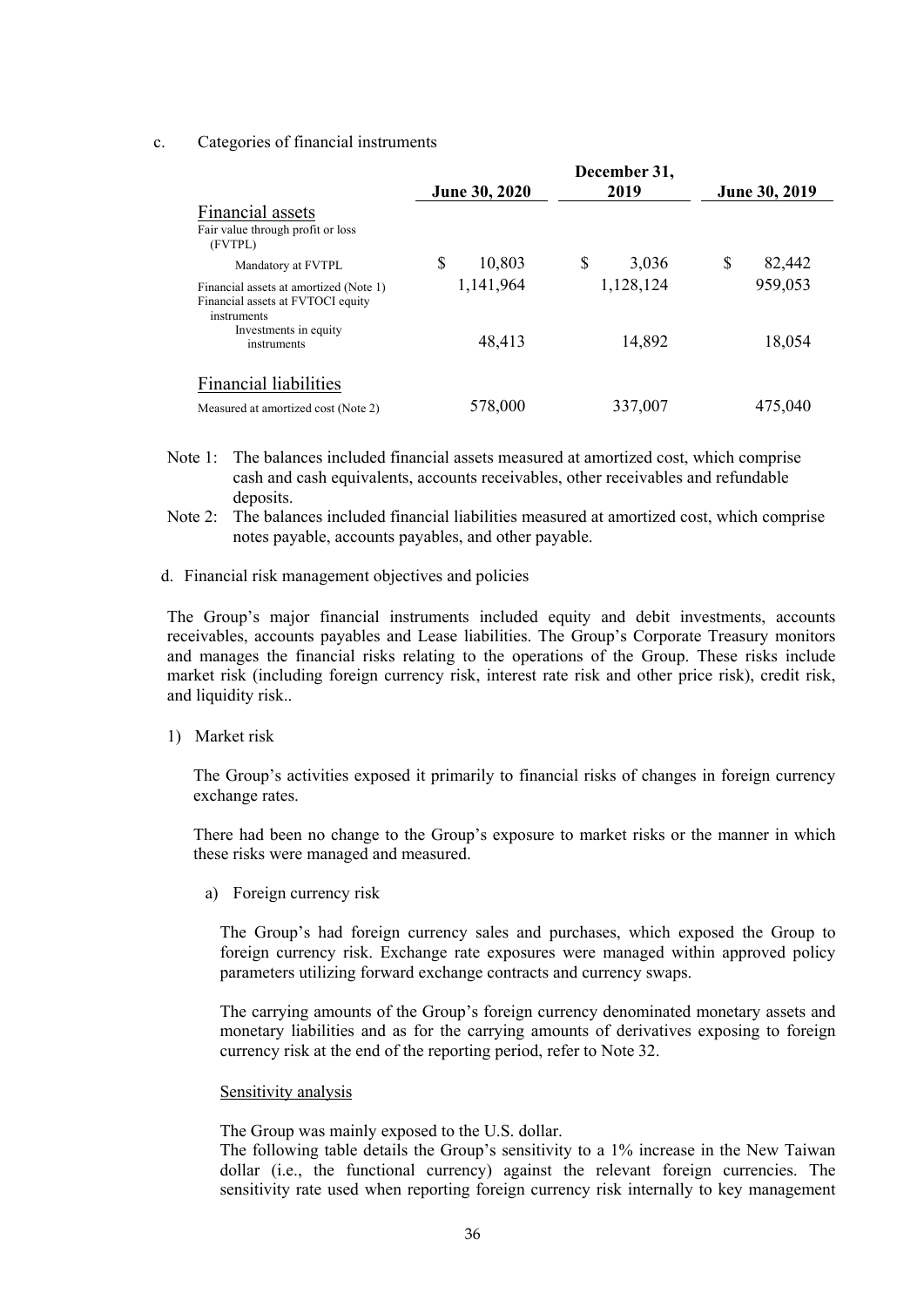personnel and representing management's assessment of the reasonably possible change in foreign exchange rates is 1%. The sensitivity analysis included only outstanding foreign currency denominated monetary items and foreign currency exchange forward contracts designated as cash flow hedges, and adjusts their translation at the end of the reporting period for a 1% change in exchange rates. A positive number below indicates an increase in pre-tax profit associated with the New Taiwan dollar weakening 1% against the relevant currency. For a 1% strengthening of the New Taiwan dollar against the relevant currency, there would be an equal and opposite impact on pre-tax profit, and the balances below would be negative.

|                |                           | <b>U.S. Dollar Impact</b> |  |  |  |
|----------------|---------------------------|---------------------------|--|--|--|
|                | <b>For the Six Months</b> | <b>For the Six Months</b> |  |  |  |
|                | <b>Ended June 30 2020</b> | Ended June 30 2019        |  |  |  |
| Profit or loss |                           |                           |  |  |  |

(i) This was mainly attributable to the exposure outstanding on U.S. dollar-denominated accounts receivables and accounts payables, which were not hedged at the end of the reporting period.

The Group's sensitivity to foreign currency increase during the current year mainly due to the increase of accounts receivable balance in the USD In management's opinion, the sensitivity analysis did not reflect the inherent exchange rate risk because the exposure at the end of the year did not reflect the exposure during the period

b) Interest rate risk

The Group evaluates hedging activities regularly to align with interest rate views and defined risk appetite and ensures that the most cost-effective hedging strategies are applied.

The carrying amount of the Group's financial assets and financial liabilities with exposure to interest rates at the end of the reporting period were as follows:

|                               |                      | December 31, |               |
|-------------------------------|----------------------|--------------|---------------|
|                               | <b>June 30, 2020</b> | 2019         | June 30, 2019 |
| Fair value interest rate risk |                      |              |               |
| $-F$ inancial assets          |                      |              |               |
| Cash flow interest rate risk  |                      |              |               |
| -Financial assets             |                      |              |               |

#### Sensitivity analysis

The sensitivity analyses below were determined based on the Group's exposure to interest rates for both derivatives and non-derivative instruments at the end of the reporting period. A 100 basis point increase or decrease was used when reporting interest rate risk internally to key management personnel and represents management's assessment of the reasonably possible change in interest rates.

If interest rates had been 100 basis points higher/lower and all other variables were held constant, the Group's pre-tax profit for the six months ended June 30, 2020 and 2019 would decrease by \$1,946 thousand and \$1,328 thousand, which was mainly attributable to the Group's exposure to the floating-interest rates on bank deposits.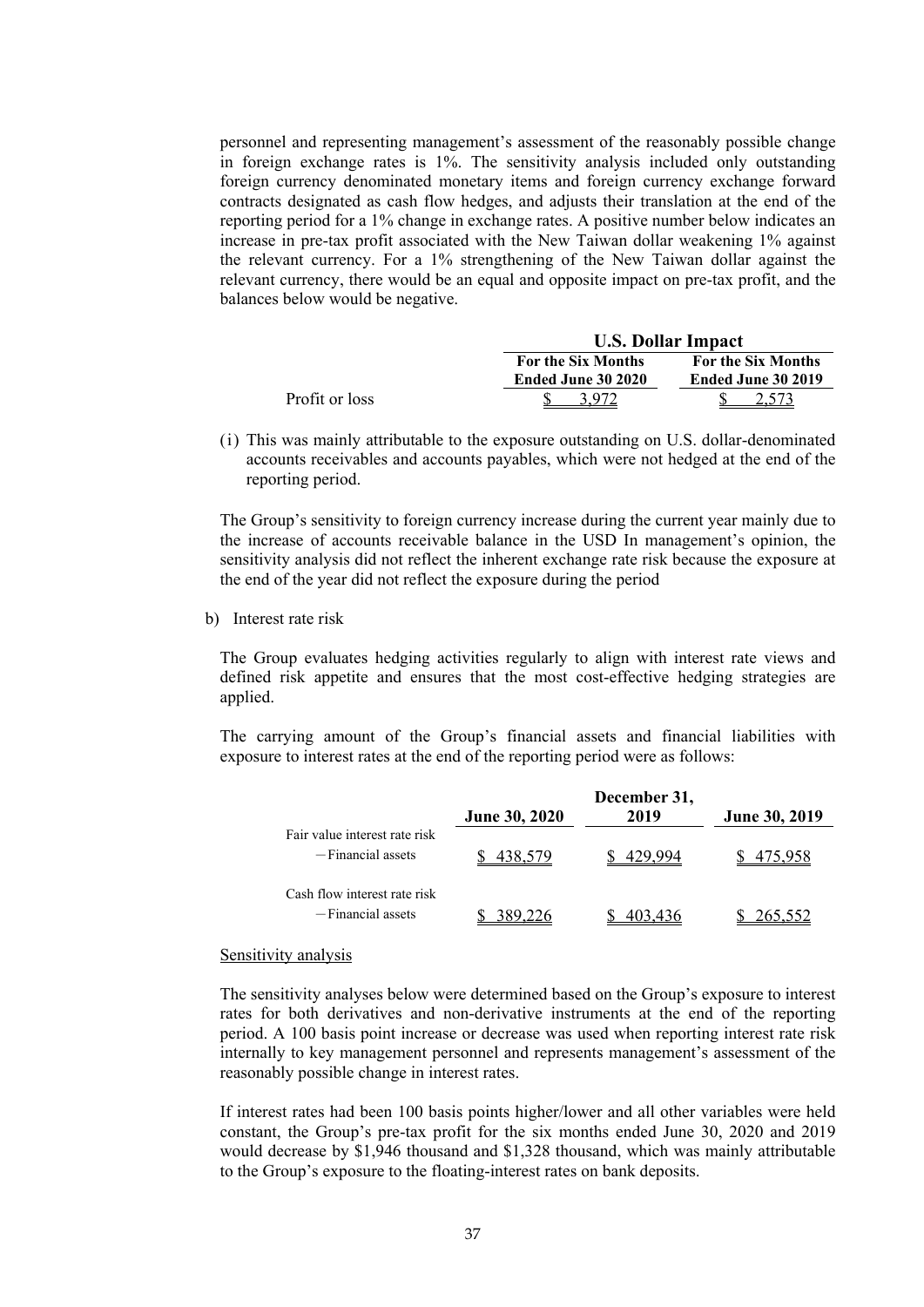The Group's sensitivity to interest rates reduced during the year, mainly affected by the decrease in bank deposits with variable interest rates.

c) Other price risk

The Group was exposed to equity price risk through its investments in mutual funds. The Group has appointed a special team to monitor the price risk and will consider hedging the risk exposure should the need arise.

#### Sensitivity analysis

The sensitivity analyses below were determined based on the exposure to equity price risks at the end of the reporting period.

If equity prices had been 3% higher/lower, the pre-tax other comprehensive income for the six Months Ended June 30,2020 and 2019,would have increased/decreased by \$1,452 thousand and \$542 thousand, as a result of the changes in fair value of financial assets at FVTOCI.

If equity prices had been 3% higher/lower, the pre-tax profit for the six Months Ended June 30,2020, and 2019,would have increased/decreased by \$324 thousand and \$2,473 thousand, as a result of the changes in fair value of financial assets at FVTPL.

The Group's sensitivity to equity prices reduced in the current year, mainly due to a decrease in investments in fund beneficiary certificates.

2) Credit risk

Credit risk refers to the risk that counterparty will default on its contractual obligations resulting in financial loss to the Group. As at the end of the reporting period, the Group's maximum exposure to credit risk which will cause a financial loss to the Group due to failure of counterparties to discharge an obligation provided by the Group could arise from the carrying amount of the respective recognized financial assets, as stated in the balance sheets.

Financial assets are potentially affected by the failure of the Group's counterparties to fulfill their contractual obligations. The Group's credit risk is evaluated based on contracts whose fair value at the end of the financial reporting period is positive. The Group's counterparties are financial institutions and companies with sound credit ratings. The Group has a dedicated unit that regularly monitors counterparty credit exposure levels every year, so no significant credit risk is expected.

In order to minimize credit risk, the management of the Group has delegated a team responsible for determining credit limits, credit approvals and other monitoring procedures to ensure that follow-up action is taken to recover overdue debts. In addition, the Group reviews the recoverable amount of each individual trade debt at the end of the reporting period to ensure that adequate allowances are made for irrecoverable amounts. The Group has signed a contract with the bank to sell accounts receivable, and there is no need to guarantee to the ability of debtors in accounts receivable to affect fulfillment of debt obligations due to credit risk within the bank's underwriting limit. Hence, the management of the Group believes that the credit risk of the Group has declined significantly

Ongoing credit evaluation is performed on the status of accounts receivables and, where appropriate, credit guarantee insurance cover would be purchased.

Accounts receivable from customers exceeding 5% of the total accounts receivable accounted for 71.59%, 66.17%, and 70% of the Group's accounts receivable balance as of June 30,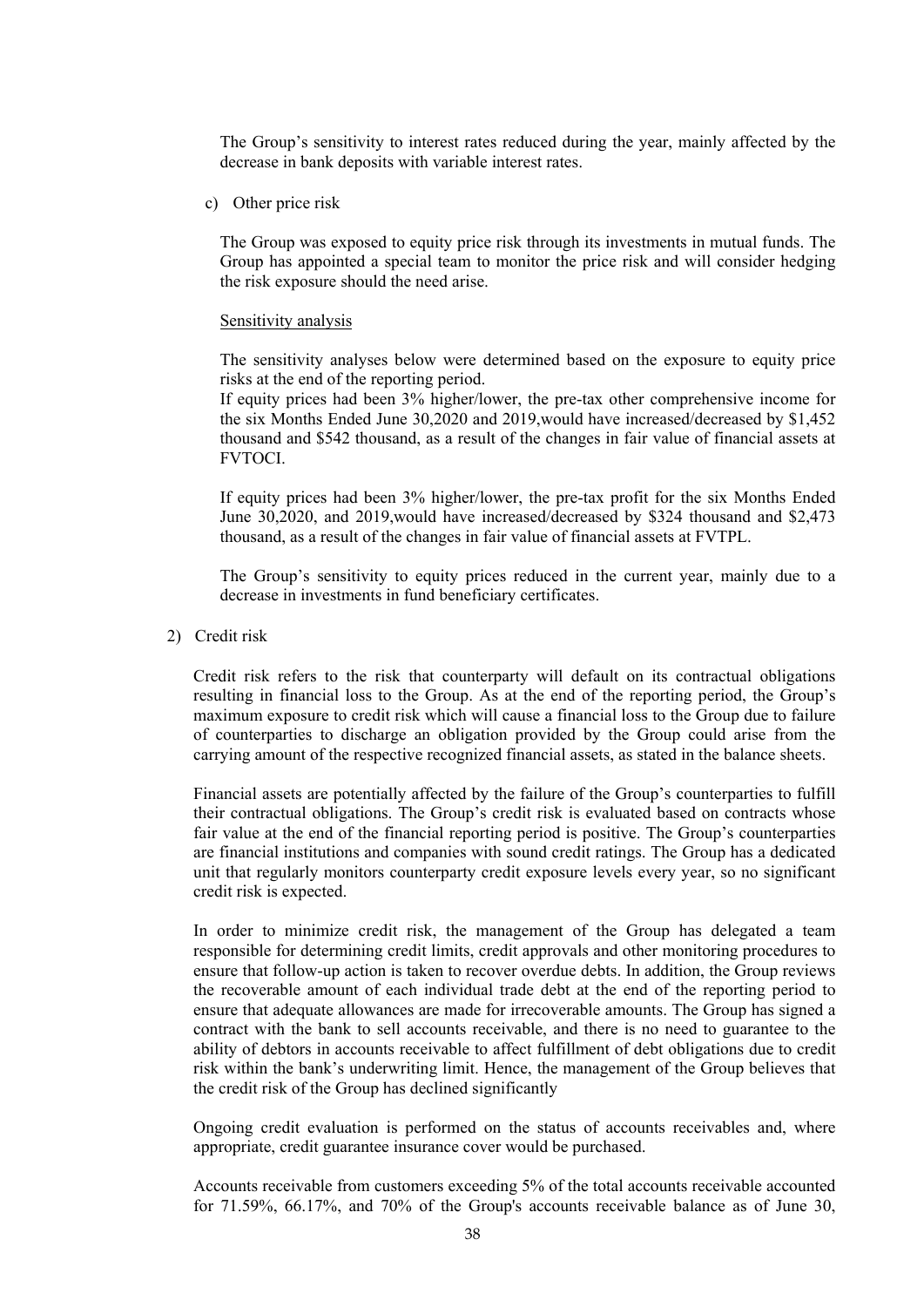2020, December 31, 2019, and June 30, 2019, respectively.

The maximum credit exposure of the Group is the net carrying amount of financial assets after deducting the amount that can be offset against each other and the impairment loss recognized in accordance with the regulations without considering collateral and other credit enhancement policies.

3) Liquidity risk

The Group manages liquidity risk by monitoring and maintaining a level of cash and cash equivalents deemed adequate to finance the Group's operations and mitigate the effects of fluctuations in cash flows. In addition, management monitors the utilization of bank borrowings and ensures compliance with loan covenants.

The Group relies on bank borrowings as a significant source of liquidity. As of for the three months ended June 30, 2020, December 31, 2019 and for the three months ended June 30 2019, the Group's available unutilized bank loan facilities set out in section (b) below.

a) Liquidity and interest risk rate tables for non-derivative financial liabilities

The following table details the Group's remaining contractual maturity for its non-derivative financial liabilities with agreed repayment periods. The tables had been drawn up based on the undiscounted cash flows of financial liabilities from the earliest date on which the Group can be required to pay. The tables included both interest and principal cash flows. Specifically, bank loans with a repayment on demand clause were included in the earliest time band regardless of the probability of the banks choosing to exercise their rights. The maturity dates for other non-derivative financial liabilities were based on agreed repayment dates.

June 30, 2020

|                      | <b>Less Than 1 Year</b> | 1-5 Years |
|----------------------|-------------------------|-----------|
| Non-interest bearing |                         |           |
| liabilities          |                         |           |
| Notes payable        |                         |           |
| Trade payable        | 280,947                 |           |
| Other payable        | 297,042                 |           |
| Lease liabilities    | 22,189                  | 56,339    |
|                      |                         |           |

Additional information about the maturity analysis for lease liabilities:

|                      | Less Than 1 Year | 1-5 Years |
|----------------------|------------------|-----------|
| Lease liabilities    | 22,189           | 56,339    |
| December 31, 2019    |                  |           |
|                      | Less Than 1 Year | 1-5 Years |
| Non-interest bearing |                  |           |
| liabilities          |                  |           |
| Notes payable        | S<br>11          | S         |
| Trade payable        | 232,266          |           |
| Other payable        | 104,730          |           |
| Lease liabilities    | 22,190           | 76,946    |
|                      | 359,197          | 76,946    |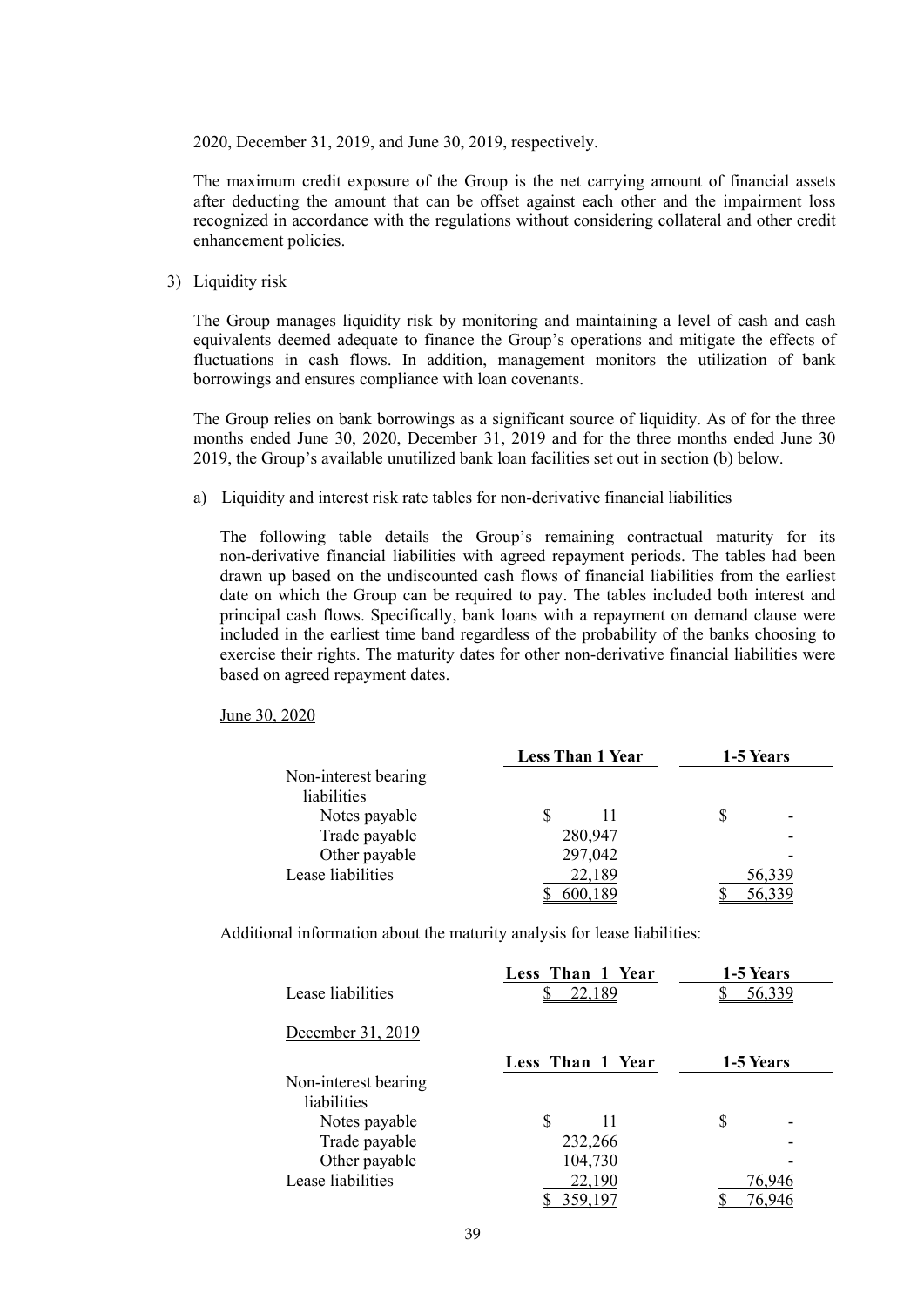|                      | Less Than 1 Year | 1-5 Years |
|----------------------|------------------|-----------|
| Lease liabilities    | 22,190           | 76,946    |
| June 30, 2019        |                  |           |
|                      | Less Than 1 Year | 1-5 Years |
| Non-interest bearing |                  |           |
| liabilities          |                  |           |
| Notes payable        | \$.<br>11        | S         |
| Trade payable        | 206,541          |           |
| Other payable        | 268,489          |           |
| Lease liabilities    | 22,193           | 76,955    |
|                      |                  | 76.955    |

Additional information about the maturity analysis for lease liabilities:

Additional information about the maturity analysis for lease liabilities:

|                   | Less Than 1 Year | 1-5 Years |
|-------------------|------------------|-----------|
| Lease liabilities | 22103            | 76 Q55    |

b) Financing facilities

|                                        | <b>June 30, 2020</b> | December 31,<br>2019 | June 30, 2019 |
|----------------------------------------|----------------------|----------------------|---------------|
| Unsecured bank<br>overdraft facilities |                      |                      |               |
| $-$ Amount used                        | 10,000               | 10,000               | 10,000        |
| — Amount unused                        | 190,900              | 189,920              | 94,240        |
|                                        |                      |                      |               |

#### **30. TRANSACTIONS WITH RELATED PARTIES**

The parent company of the Company is Promate Electronic Co., Ltd., which held 66.21% of the Company's ordinary shares on June 30, 2020, December 31, 2019 and June 30, 2019.

Balances and transactions between the Company and its subsidiaries, which are the related parties of the Company, have been eliminated on consolidation and are not disclosed in this note. Besides information disclosed elsewhere in the other notes, details of transactions between the Group and other related parties are disclosed below.

a. Names and categories of related parties

**Name Related Party Category** 

The Company's Parent company Subsidiary of Promate Subsidiary of Promate Subsidiary of Promate

Substantive related party-chairman is a director of the Company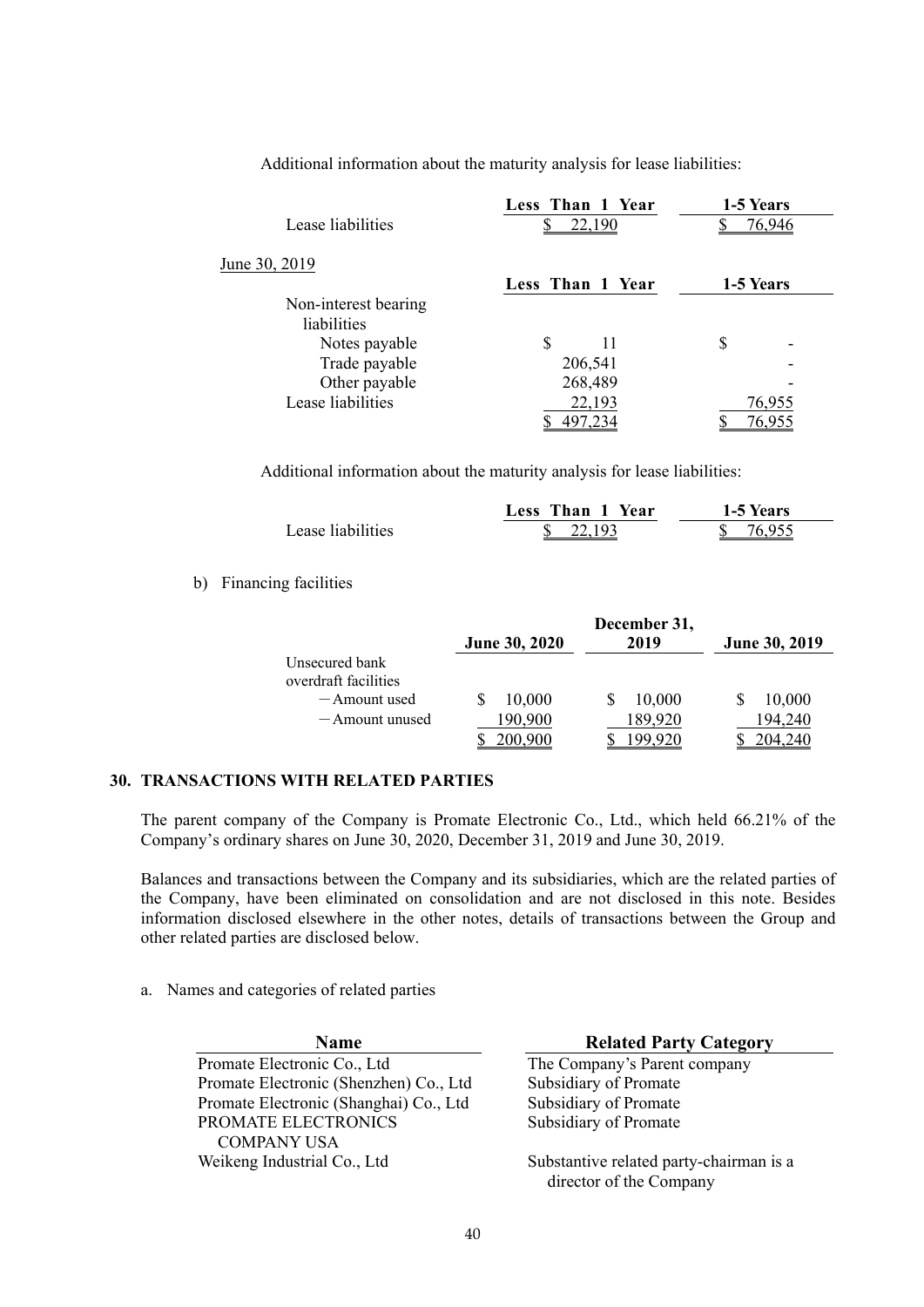#### b. Operating revenues

| Line Item | <b>Related Party</b><br>Category/Name | <b>For the Three</b><br><b>Months Ended</b><br><b>June 30 2020</b> | <b>For the Three</b><br><b>Months Ended</b><br><b>June 30 2019</b> | <b>For the Six</b><br><b>Months Ended</b><br><b>June 30 2020</b> | <b>For the Six</b><br><b>Months Ended</b><br><b>June 30 2019</b> |
|-----------|---------------------------------------|--------------------------------------------------------------------|--------------------------------------------------------------------|------------------------------------------------------------------|------------------------------------------------------------------|
| Sale of   | The Company's Parent                  |                                                                    |                                                                    |                                                                  |                                                                  |
| goods     | company                               | \$5,896                                                            | 7,590<br>S.                                                        | \$10,350                                                         | \$13,606                                                         |
|           | Subsidiary of Promate                 | 5,896                                                              | 421<br>8,011                                                       | \$10,350                                                         | 421<br>14,027                                                    |
| Repairs   | The Company's Parent                  |                                                                    |                                                                    |                                                                  |                                                                  |
|           | company                               |                                                                    | 28                                                                 | 16                                                               | 45                                                               |

#### c. Purchases of goods

| <b>Related Party</b><br>Category/Name      | For the Three<br><b>Months Ended</b><br><b>June 30 2020</b> | For the Three<br><b>Months Ended</b><br><b>June 30 2019</b> | For the Six Months<br><b>Ended June 30</b><br>2020 | For the Six Months<br><b>Ended June 30</b><br>2019 |
|--------------------------------------------|-------------------------------------------------------------|-------------------------------------------------------------|----------------------------------------------------|----------------------------------------------------|
| Promate Electronic Co., Ltd                | \$74.323                                                    | \$58.904                                                    | \$141,771                                          | \$116,663                                          |
| Substantive related<br>party-chairman is a |                                                             |                                                             |                                                    |                                                    |
| director of the Company                    | 15,116                                                      | 3,334                                                       | 27,386                                             | 7,044                                              |
|                                            | 89.439                                                      | 62.238                                                      | 169.157                                            | 123,707                                            |

The related-party transactions were conducted under normal terms.

d. Receivables from related parties (excluding loans to related parties)

| <b>Related Party</b>            | June 30, 2020 | December 31,<br>2019 | <b>June 30, 2019</b> |
|---------------------------------|---------------|----------------------|----------------------|
| The Company's parent<br>company | 5.754         | 4.964                | 5,805                |
| Subsidiary of Promate           |               | 4.964                | 398                  |

 The outstanding accounts receivables from related parties are unsecured. For the six months ended June 302020 and 2019, no impairment loss was recognized for accounts receivables from related parties.

e. Other receivables from related parties

| Line Item            | <b>Related Party Category/Name</b>                                      | June 30, 2020 | December 31,<br>2019 | June 30, 2019 |
|----------------------|-------------------------------------------------------------------------|---------------|----------------------|---------------|
| Accounts<br>payables | Promate Electronic Co., Ltd                                             | 56,107<br>S   | 47.345<br>\$.        | 47,939<br>S   |
|                      | 實 Substantive related<br>party-chairman is a director of<br>the Company | 17,254        | 16.484               | 3,727         |
|                      |                                                                         | 73,361        | 63.829               | 51,666        |
| Other payables       | Subsidiary of Pormate                                                   | 997           | 2.325                | 2.69.         |

The outstanding accounts payables to related parties are unsecured.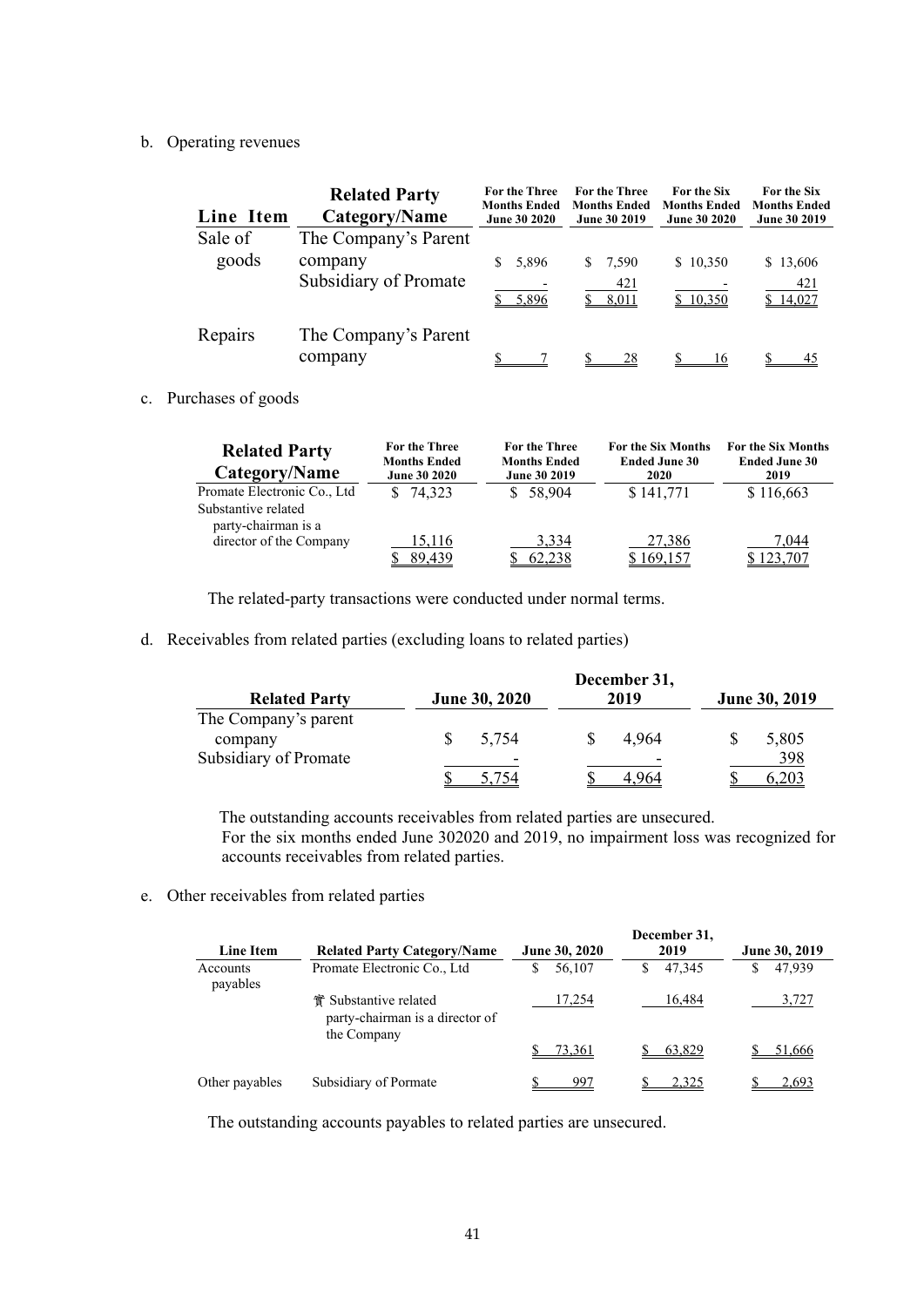### f. Lease arrangements

Acquisition of right-of-use assets

| $\mu$ and $\mu$ of Tight-O1-use assets<br><b>Related Party Category/Name</b>             | <b>For the Six Months</b><br>Ended June 30 2020 | <b>For the Six Months</b><br>Ended June 30 2019 |  |
|------------------------------------------------------------------------------------------|-------------------------------------------------|-------------------------------------------------|--|
| Acquisition of right-of-use assets<br>Promate Electronic Co., Ltd<br>Substantive related | 37,235<br>S.                                    | 47.680                                          |  |
| party-chairman is a director of<br>the Company                                           | 4,379                                           | 5,630                                           |  |

| Lessor                                                                | Location                                                        | <b>Lease Term Payment Method</b>                                                                                                                              |
|-----------------------------------------------------------------------|-----------------------------------------------------------------|---------------------------------------------------------------------------------------------------------------------------------------------------------------|
| Promate Electronic Co., Ltd                                           | Chingpu Plant                                                   | The lease term begins on January 1,<br>2019 and ends on December 31, 2023.<br>Rent is paid every six months, where<br>the monthly rent is NT\$929,000.        |
| Substantive related<br>party-chairman is a director<br>of the Company | Office building<br>along<br>Huanshan<br>Road, Neihu<br>District | The lease term begins on January 1,<br>2019 and ends on December 31, 2023.<br>Rent is paid every six months, where<br>the monthly rent is NT\$111,000 $\circ$ |

|                           |                         |                     |                               |                      | December 31,        |                      |
|---------------------------|-------------------------|---------------------|-------------------------------|----------------------|---------------------|----------------------|
| <b>Line Item</b>          |                         |                     | <b>Related Party Category</b> | June 30, 2020        | 2019                | <b>June 30, 2019</b> |
| Lease                     | Promate Electronic Co., |                     |                               | \$<br>37,259         | \$<br>42,272        | \$<br>47,211         |
| liabilities               | Ltd                     |                     |                               |                      |                     |                      |
|                           | Substantive related     |                     |                               | 4,476                | 5,078               | 5,671                |
|                           |                         | party-chairman is a |                               |                      |                     |                      |
|                           |                         |                     | director of the Company       |                      |                     |                      |
|                           |                         |                     |                               | 41,735               | <u>47,350</u>       | <u>\$52,882</u>      |
|                           |                         |                     |                               |                      |                     |                      |
|                           |                         |                     | <b>For the Three</b>          | <b>For the Three</b> | <b>For the Six</b>  | <b>For the Six</b>   |
| <b>Related Party</b>      |                         |                     | <b>Months Ended</b>           | <b>Months Ended</b>  | <b>Months Ended</b> | <b>Months Ended</b>  |
| Category/Name             |                         |                     | <b>June 30 2020</b>           | <b>June 30 2019</b>  | <b>June 30 2020</b> | <b>June 30 2019</b>  |
|                           |                         |                     |                               |                      |                     |                      |
| Interest expense          |                         |                     |                               |                      |                     |                      |
| Promate Electronic Co.,   |                         |                     |                               |                      |                     |                      |
| Ltd                       |                         | \$                  | 275                           | \$<br>349            | \$<br>561           | \$<br>608            |
| Substantive related party |                         |                     |                               |                      |                     |                      |
| - chairman is a           |                         |                     |                               |                      |                     |                      |
| director of the           |                         |                     |                               |                      |                     |                      |
| Company                   |                         |                     | 33                            | 42                   | 66                  | 84                   |
|                           |                         |                     | 308                           | 391                  | 627                 | 692                  |

### g. Other transactions with related parties

| <b>Line Item</b>             | <b>Related Party Category/Name</b>        | <b>For the Three</b><br><b>Months Ended</b><br><b>June 30 2020</b> | <b>For the Three</b><br><b>Months Ended</b><br><b>June 30 2019</b> | <b>For the Six</b><br><b>Months Ended</b><br><b>June 30 2020</b> | <b>For the Six</b><br><b>Months Ended</b><br><b>June 30 2019</b> |
|------------------------------|-------------------------------------------|--------------------------------------------------------------------|--------------------------------------------------------------------|------------------------------------------------------------------|------------------------------------------------------------------|
| Research and                 | Promate Electronic Co., Ltd               | 450<br>S                                                           | S<br>92                                                            | 824<br>S                                                         | 762                                                              |
| development<br>expense       | Weikeng Industrial Co., Ltd.              | 315                                                                | 216                                                                | 402                                                              | 252                                                              |
|                              |                                           | 765                                                                | 308                                                                | 1.226                                                            | 1.014                                                            |
| Professional<br>service fees | PROMATE ELECTRONICS<br><b>COMPANY USA</b> | 2,312                                                              | 3,525                                                              | $\frac{1}{2}$ 4,273                                              | 7,004                                                            |
| IT information<br>expense    | Promate Electronic Co., Ltd               |                                                                    |                                                                    | 1.290                                                            | -290                                                             |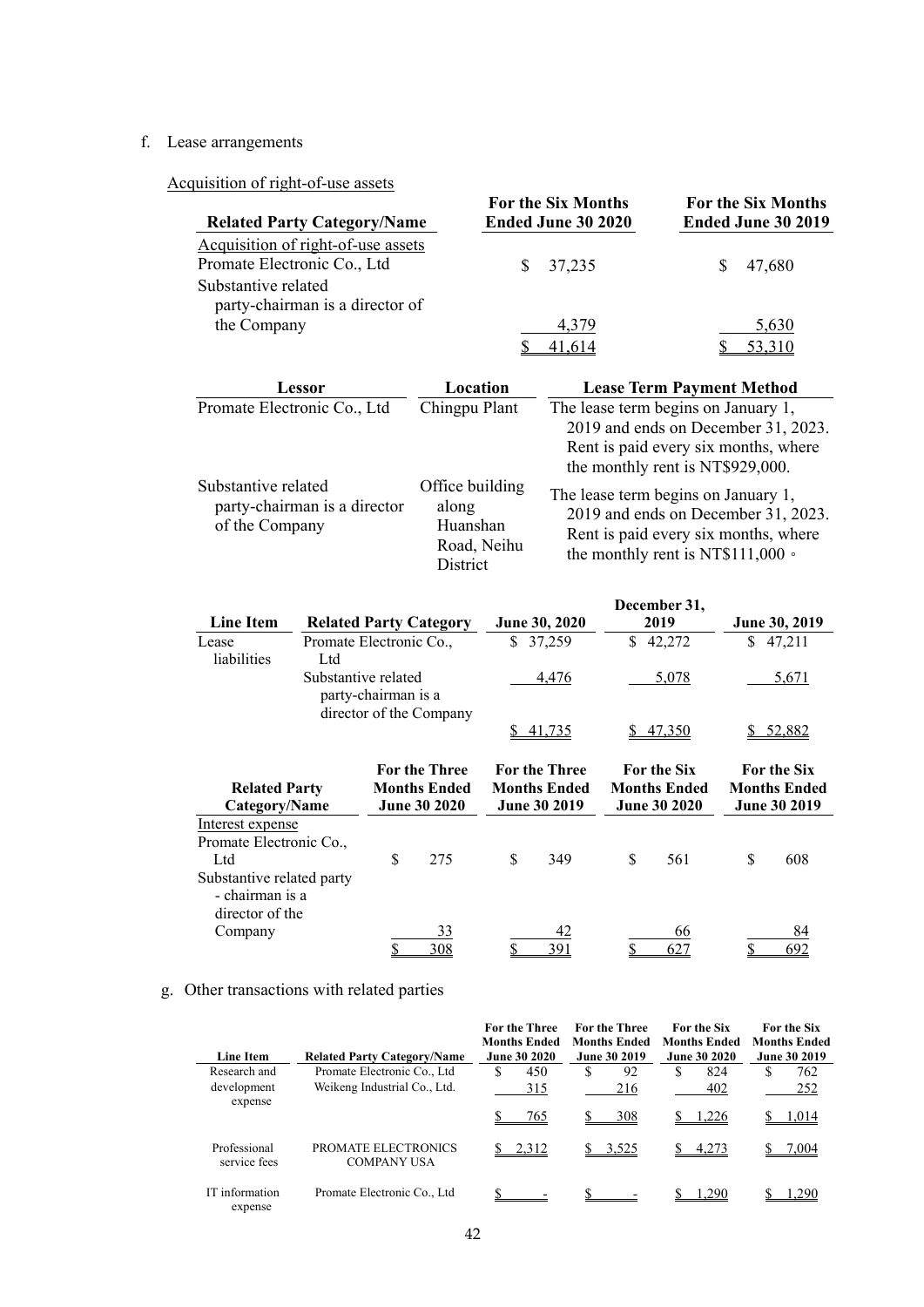h. Compensation of key management personnel

|                                                    | For the Three<br><b>Months Ended</b><br><b>June 30 2020</b> | For the Three<br><b>Months Ended</b><br><b>June 30 2019</b> | For the Six Months<br><b>Ended June 30</b><br>2020 | <b>For the Six Months</b><br><b>Ended June 30</b><br>2019 |
|----------------------------------------------------|-------------------------------------------------------------|-------------------------------------------------------------|----------------------------------------------------|-----------------------------------------------------------|
| Short-term employee<br>benefits<br>Other long-term | 3.814                                                       | 3.684                                                       | 7.868                                              | 12,109                                                    |
| employee benefits                                  | 140<br>4.954                                                | 140<br>3.824                                                | 280<br>8.148                                       | 280                                                       |

 The remuneration of directors and key executives is determined by the remuneration committee based on the performance of individuals and market trends.

#### **31. SIGNIFICANT CONTINGENT LIABILITIES AND UNRECOGNIZED COMMITMENTS**

In addition to those disclosed in other notes, significant commitments and contingencies of the Group as of June 30, 2020 and 2019 were as follows:

- a. As of June 30, 2020 and 2019, the Group has all issued letters of guarantee for tariff guarantee amounted to \$10,000 thousand
- b. b. As of June 30, 2020 and 2019, commitments due to contracts for the acquisition of equipment were as follows:

|                 | <b>June 30, 2020</b> | June 30, 2019 |  |  |
|-----------------|----------------------|---------------|--|--|
| Contract amount |                      |               |  |  |
| Paid amount     | 4.987                | 570           |  |  |
| Unpaid amount   |                      | 380           |  |  |
|                 |                      |               |  |  |

#### **32. SIGNIFICANT ASSETS AND LIABILITIES DENOMINATED IN FOREIGN CURRENCIES**

The group entities' significant financial assets and liabilities denominated in foreign currencies aggregated by the foreign currencies other than functional currencies and the related exchange rates between foreign currencies and respective functional currencies were as follows:

Unit: In Thousands for Currencies

|  |  |  |  | June 30, 2020 |
|--|--|--|--|---------------|
|--|--|--|--|---------------|

|                                                              | Foreign<br><b>Currencies</b> |                | <b>Exchange Rate</b>   | Carrying<br>Amount               |
|--------------------------------------------------------------|------------------------------|----------------|------------------------|----------------------------------|
| Financial assets<br>Monetary <i>items</i>                    |                              |                |                        |                                  |
| <b>USD</b><br><b>EUR</b>                                     | \$<br>19,943<br>115          | 29.63<br>33.27 | (USD:NTD)<br>(EUR:NTD) | 590,911<br>S<br>3,826<br>594,737 |
| <b>Financial liabilities</b><br>Monetary items<br><b>USD</b> | 6,536                        | 29.63          | (USD:NTD)              | 193,662                          |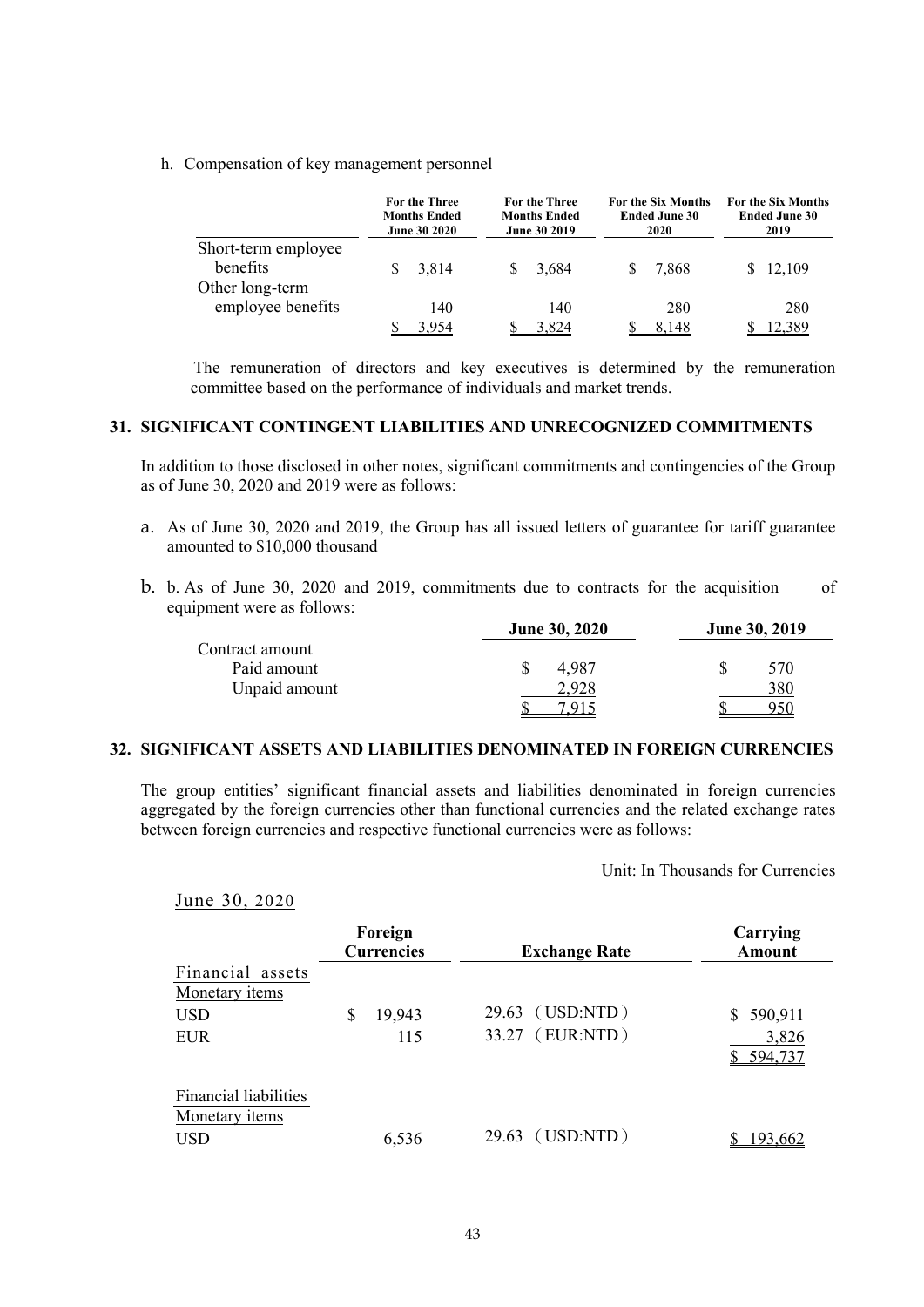#### December 31, 2019

|                              | Foreign<br><b>Currencies</b> | <b>Exchange Rate</b> | Carrying<br><b>Amount</b> |
|------------------------------|------------------------------|----------------------|---------------------------|
|                              |                              |                      |                           |
| Financial assets             |                              |                      |                           |
| Monetary items               |                              |                      |                           |
| <b>USD</b>                   | \$<br>19,755                 | 29.98 (USD:NTD)      | $\mathbb{S}$<br>592,255   |
| <b>EUR</b>                   | 118                          | 33.59 (EUR:NTD)      | 3,959                     |
| <b>GBP</b>                   | 86                           | 39.36 (GBP:NTD)      | 3,392                     |
|                              |                              |                      | 599,606                   |
| <b>Financial liabilities</b> |                              |                      |                           |
| Monetary <i>items</i>        |                              |                      |                           |
| <b>USD</b>                   | 5,398                        | 29.98 (USD:NTD)      | 161,841<br>\$             |
|                              |                              |                      |                           |
| June 30, 2019                |                              |                      |                           |
|                              | Foreign                      |                      | Carrying                  |
|                              |                              |                      |                           |
|                              | <b>Currencies</b>            | <b>Exchange Rate</b> | Amount                    |
| Financial assets             |                              |                      |                           |
| Monetary <i>items</i>        |                              |                      |                           |
| <b>USD</b>                   | \$                           | (USD:NTD)<br>31.06   | $\mathbb{S}$              |
|                              | 13,081                       |                      | 406,296                   |
| <b>EUR</b>                   | 93                           | (EUR:NTD)<br>35.38   | 3,290                     |
| <b>GBP</b>                   | 43                           | (GBP:NTD)<br>39.39   | 1,694                     |
|                              |                              |                      | 411,280<br>S.             |
|                              |                              |                      |                           |
| Financial liabilities        |                              |                      |                           |
| Monetary items               |                              |                      |                           |
| <b>USD</b>                   | \$4,798                      | 31.06 (USD:NTD)      | 149,026<br>S              |
| <b>EUR</b>                   | 54                           | 35.38 (EUR:NTD)      | 1,911<br>150,937<br>S     |

The Group is mainly exposed to the fluctuations other than USD. For the three months ended June 30, 2020 and 2019, realized foreign exchange gains(losses) were \$(10,252) thousand and \$5,653 thousand, respectively; Unrealized foreign exchange gains(losses) were \$2,937 thousand and \$(1,465) thousand, for the six months ended June 30, 2020 and 2019, ealized foreign exchange gains(losses) were \$(7,458) thousand and \$8,280 thousand, respectively; Unrealized foreign exchange gains(losses) were \$5,276 thousand and \$(1,227) thousand...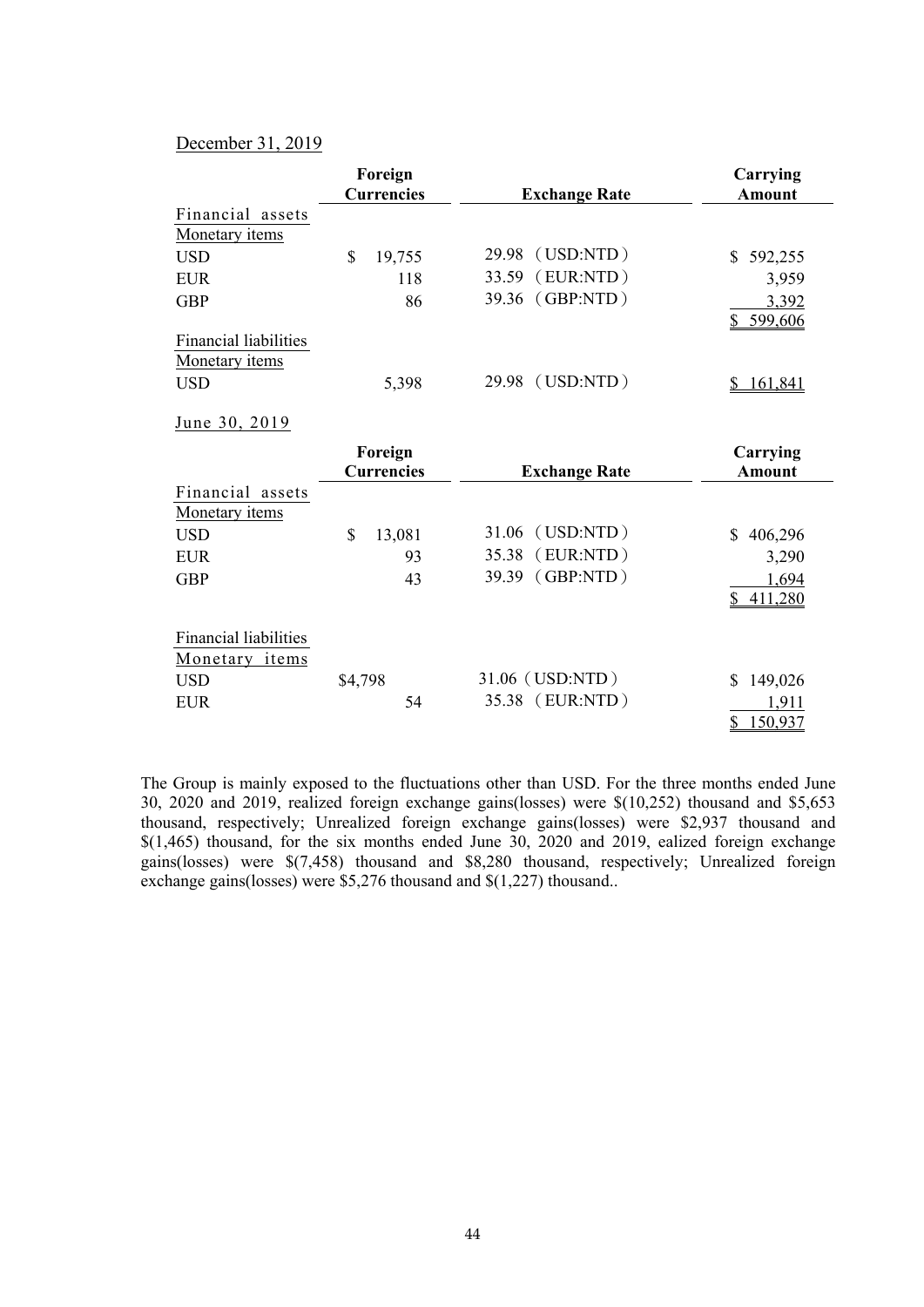#### **33. SEPARATELY DISCLOSED ITEMS**

- a. Information about significant transactions and b. information on investees:
	- 1) Financing provided to others. (None)
	- 2) Endorsement/guarantee provided. (None)
	- 3) Marketable securities held. (Table 1)
	- 4) Marketable securities acquired and disposed of at costs or prices of at least NT\$300 million or 20% of the paid-in capital. (Table 2)
	- 5) Acquisition of individual real estate at costs of at least NT\$300 million or 20% of the paid-in capital. (None)
	- 6) Disposal of individual real estate at prices of at least NT\$300 million or 20% of the paid-in capital. (None)
	- 7) Total purchases from or sales to related parties amounting to at least NT\$100 million or 20% of the paid-in capital. (Table 3)
	- 8) Receivables from related parties amounting to at least NT\$100 million or 20% of the paid-in capital. (None)
	- 9) Trading in derivative instruments. (None)
	- 10) Significant transactions between the Company and subsidiaries. (None)
	- 11) Information of investees. (Table 4)
- b. Information on investments in mainland China (None)
- c. Information of major shareholders: The following is the information of major shareholders: Name of major shareholder, number of shares owned and percentage of ownership of shareholders whose percentage of ownership of shareholders is higher than 5%. (Table 5)

#### **34. SEGMENT INFORMATION**

Information reported to the chief operating decision maker ("CODM") for the purpose of resource allocation and assessment of segment performance focuses on the types of goods or services delivered or provided. According to the requirements of IAS 34, the Group engages in organization management and resource allocation in a single operating segment, and its business is concentrated in a single industry related to mainframes and peripheral equipment for point-of-sale systems. In addition, the Group provides segment information reviewed by the CODM, whose basis of measurement is similar to that of financial statements. Therefore, the revenue and total assets of reportable segments for the six months ended March 31, 2020 and 2019 can be determined by reference to the balance sheet and consolidated statement of profit and loss for the six months ended March 31, 2020 and 2019.

The CODM considers the sales units engaging in the sale of mainframes and peripheral equipment in each country as separate operating segments. But for financial statements presentation purposes, these individual operating segments have been aggregated into a single operating segment, taking into account the following factors:

- a. These operating segments have similar long-term gross profit margins.
- b. Similar product nature and transaction method.
- c. Products are delivered to customers in the same way.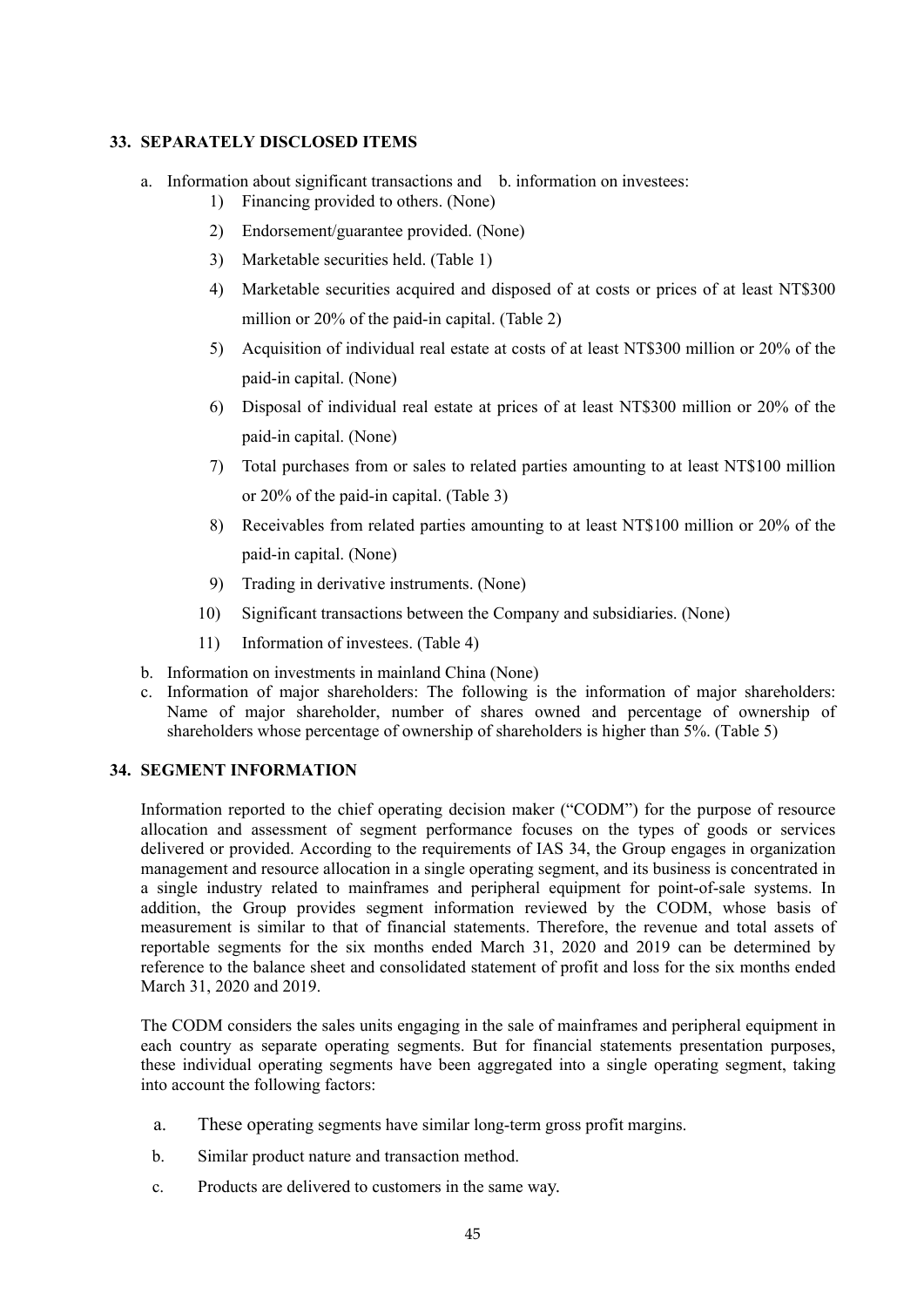### **PROMATE SOLUTIONS CORPORATION AND SUBSIDIARIES**

### **MARKETABLE SECURITIES HELD**

#### **JUNE 30, 2020**

**(In Thousands of New Taiwan Dollars, Unless Stated Otherwise)** 

|                               |                                               |                                                                                              |                         | <b>JUNE 30, 2020</b>          |                                                        |             |
|-------------------------------|-----------------------------------------------|----------------------------------------------------------------------------------------------|-------------------------|-------------------------------|--------------------------------------------------------|-------------|
| <b>Holding Company Name</b>   | <b>Type and Name of Marketable Securities</b> | <b>Relationship with the</b><br><b>Financial Statement Account</b><br><b>Holding Company</b> | <b>Number of Shares</b> | <b>Carrying Amount</b>        | Percentage of<br><b>Fair Value</b><br>Ownership<br>(%) | <b>Note</b> |
| Promate Solutions Corporation | Foreign debt investment vehicle               |                                                                                              |                         |                               |                                                        |             |
|                               | Sumitomo Mitsui Trust Bank                    | Financial assets at amortized cost -                                                         |                         | <sup>\$</sup><br>29,798       | \$.<br>29,798                                          |             |
|                               |                                               | current                                                                                      |                         | <b>USD</b><br>1,006           | 1,006<br><b>USD</b>                                    |             |
|                               | Bank of China                                 |                                                                                              |                         | 29,630                        | 29,630                                                 |             |
|                               |                                               |                                                                                              |                         | 1,000<br><b>USD</b>           | 1,000<br><b>USD</b>                                    |             |
|                               | Internationale Nederlanden Groep              |                                                                                              |                         | 29,630<br><b>USD</b><br>1,000 | 29,630<br>1,000<br><b>USD</b>                          |             |
|                               | Mizuho Bank, Ltd.                             |                                                                                              |                         | 29,804                        | 29,804                                                 |             |
|                               |                                               |                                                                                              |                         | <b>USD</b><br>1,006           | 1,006<br><b>USD</b>                                    |             |
|                               | Goldman Sachs group Inc.                      | $^{\prime\prime}$                                                                            |                         | 29,717                        | 29,717                                                 |             |
|                               |                                               |                                                                                              |                         | <b>USD</b><br>1,003           | 1,003<br><b>USD</b>                                    |             |
|                               |                                               |                                                                                              |                         | 148,579<br>$\mathbf{\hat{x}}$ | 148,579<br>\$.                                         |             |
|                               | Ordinary shares                               |                                                                                              |                         |                               |                                                        |             |
| Promate Solutions Corporation | HIGGSTEC INC                                  | Financial assets at fair value through                                                       | 1,221,000               | 48,413<br><sup>\$</sup>       | 48,413<br>\$                                           |             |
|                               |                                               | other comprehensive income or loss                                                           |                         |                               |                                                        |             |
|                               | Great Tree Pharmacy Co., Ltd                  | - non-current<br>Financial assets at fair value through                                      | 2,000                   | 178<br>$\mathbb{S}$           | 178<br>$\mathbb{S}$                                    |             |
|                               |                                               | profit or loss - current                                                                     |                         |                               |                                                        |             |
|                               | SYNGEN BIOTECH CO., LTD                       |                                                                                              | 4,000                   | 450                           | 450                                                    |             |
|                               | CHIAN HSING FORGING INDUSTRIAL                |                                                                                              | 8,000                   | 329                           | 329                                                    |             |
|                               | CO.,LTD                                       |                                                                                              |                         |                               |                                                        |             |
|                               | Jinan Acetate Chemical Co., LTD.              |                                                                                              | 32,100                  | 3,820                         | 3,820                                                  |             |
|                               | Power Wind Health Industry                    |                                                                                              | 1,197                   | 220                           | 220                                                    |             |
|                               | M.J. International Co., Ltd.                  |                                                                                              | 5,000                   | 340                           | 340                                                    |             |
|                               | BROGENT TECHNOLOGIES INC                      |                                                                                              | 2,100                   | 227                           | 227                                                    |             |
|                               | Eurocharm Holdings Co., Ltd                   |                                                                                              | 4,000                   | 382                           | 382                                                    |             |
|                               | PACIFIC HOSPITAL SUPPLY CO., LTD              |                                                                                              | 55,000                  | 4,857                         | 4,857                                                  |             |
|                               |                                               |                                                                                              |                         | 10,803                        | 10,803                                                 |             |

Note1. Marketable securities in this table refer to stocks, bonds, beneficiary certificates, and other relevant derivative securities as promulgated in IFRS 9 "Financial Instruments."

Note2. When the issuers of marketable securities are not related parties, this column can be left blank

Note3. If measured by fair value, please fill in the carrying balance, which is adjusted through fair value valuation with loss allowance deducted, in the carrying amount column; if not measured by fair value, please fill in the carrying balance at amortized cost (loss allowance is already deducted). Note4. The number of shares of securities, the amount pledged as security or pledged for loans, and the restrictions on use under some agreements shall be stated in the remarks column if the securities presented

herein have such conditions.

Note5. Please refer to Table III for relevant information on investments in subsidiaries.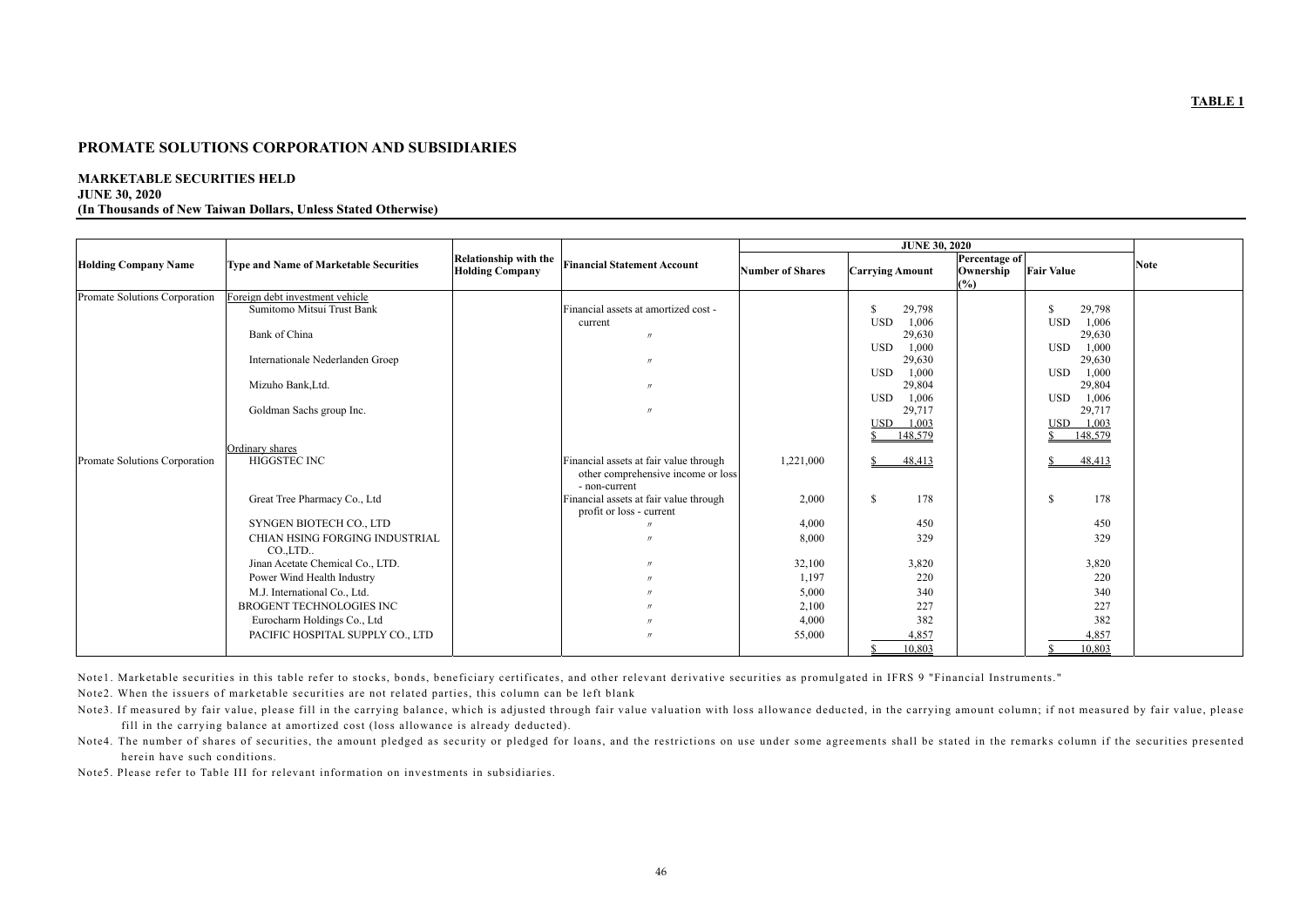### **PROMATE SOLUTIONS CORPORATION AND SUBSIDIARIES MARKETABLE SECURITIES ACQUIRED AND DISPOSED AT COSTS OR PRICES OF AT LEAST \$300 MILLION OR 20% OF THE PAID-IN CAPITAL FOR THE SIX MONTHS ENDED JUNE 30, 2020 (In Thousands of New Taiwan Dollars, Unless Stated Otherwise)**

|                                  | <b>Type and Name of</b>                  |                                                                       |                                                                                   |                |                          | <b>Beginning Balance</b>                  |                 | <b>Acquisition</b>          |               |                         | <b>Disposal</b>                                                   |                                   |                          | <b>Ending Balance</b>       |
|----------------------------------|------------------------------------------|-----------------------------------------------------------------------|-----------------------------------------------------------------------------------|----------------|--------------------------|-------------------------------------------|-----------------|-----------------------------|---------------|-------------------------|-------------------------------------------------------------------|-----------------------------------|--------------------------|-----------------------------|
| <b>Company Name</b>              | Marketable<br><b>Securities</b>          | <b>Financial Statement</b><br>Account                                 | Counter-<br>party                                                                 | Relationship   | <b>Shares</b>            | <b>Amount</b>                             | <b>Shares</b> 數 | <b>Amount</b>               | <b>Shares</b> | Amount                  | Carrying<br><b>Amount</b>                                         | Gain (Loss) on<br><b>Disposal</b> | <b>Shares</b>            | <b>Amount</b>               |
| Promate Solutions<br>Corporation | Fund - UPAMC James<br><b>Bond Money</b>  | Financial assets at fair President Securities<br>value through profit | Corporation                                                                       | $\sim$         | $\overline{\phantom{a}}$ | <sup>\$</sup><br>$\overline{\phantom{a}}$ | 11,316,827      | 190,000<br>$\mathbb{S}$     | 11,316,827    | 190,166<br><sup>S</sup> | 190,000<br>$\mathbb{S}$                                           | 166<br>$\mathbb{S}$               | $\sim$                   | -S<br>$\sim$                |
|                                  | Market Fund<br>Fund-Mizuho Bank,<br>Ltd. | or loss - current<br>Financial assets<br>amortized cost<br>current    | at International<br><b>BillsFinance</b><br>Corporation<br>Foreign branch'<br>fund | $\sim$         | $\overline{\phantom{a}}$ | $\overline{\phantom{a}}$                  | $\sim$          | 120,285<br>$($ USD $4,012)$ | $\sim$        | 90,431                  | 90,235<br>$($ USD $-3,013$ $)$ $($ USD $-3,006$ $)$               | 196<br>(註4)                       | $\sim$                   | 29,804<br>$($ USD $1,006$ ) |
|                                  | Fund-Mizuho Bank,<br>Ltd.                | $\prime\prime$                                                        | China Bills Finance<br>Corporation<br>Foreign branch'<br>fund                     |                | $\overline{\phantom{a}}$ | $\sim$                                    | $\sim$          | 20,328<br>674)<br>(USD)     | $\sim$        | 20,381<br>(USD)         | 20,328<br>$676$ ) (USD 3,680)                                     | 53<br>(註4)                        | $\overline{\phantom{a}}$ | $\sim$                      |
|                                  | Fund-Citigroup Ltd.                      | $\prime\prime$                                                        | International<br><b>BillsFinance</b><br>Corporation<br>Foreign branch'<br>fund    |                | $\overline{\phantom{a}}$ | $\overline{\phantom{a}}$                  | $\sim$          | 90,317<br>$($ USD $3,004$ ) | $\sim$        | 90,425                  | 90,317<br>$($ USD $-3,009$ $)($ USD $-3,004$ $)$                  | 135<br>(註4)                       | $\overline{\phantom{a}}$ | $\sim$                      |
|                                  | Fund-Goldman<br>Sachs group Ltd.         | $\prime\prime$                                                        | $\prime$                                                                          | $\overline{a}$ | $\overline{\phantom{a}}$ | $\overline{\phantom{a}}$                  | $\sim$          | 89,721<br>$($ USD $3,005)$  | $\sim$        | 60,061                  | 59,964<br>$( \text{USD} \quad 2,005)   ( \text{USD} \quad 2,002)$ | 98<br>(註4)                        | $\sim$                   | 29,717<br>$($ USD $1,003$ ) |
|                                  |                                          |                                                                       |                                                                                   |                |                          |                                           |                 |                             |               |                         |                                                                   |                                   |                          |                             |
|                                  |                                          |                                                                       |                                                                                   |                |                          |                                           |                 |                             |               |                         |                                                                   |                                   |                          |                             |

Note3. Paid-in capital referred to herein is the parent company's paid-in capital.In the case that shares were issued with no par value or a par value other than NT\$10 per share, the 20 % of paid-in capital shall be replac the equity attributable to owners of the parent in the calculation.

Note1. Marketable securities in this table refer to stocks, bonds, beneficiary certificates, and other relevant derivative securities.

Note2. The accumulated amount of purchase and sales shall be calculated separately based on market value to see if the amount exceed NT\$300 million or 20% of the Company's paid-in capital.

Note4. Interest received on bonds when they expire under repurchase agreements is recognized as interest income.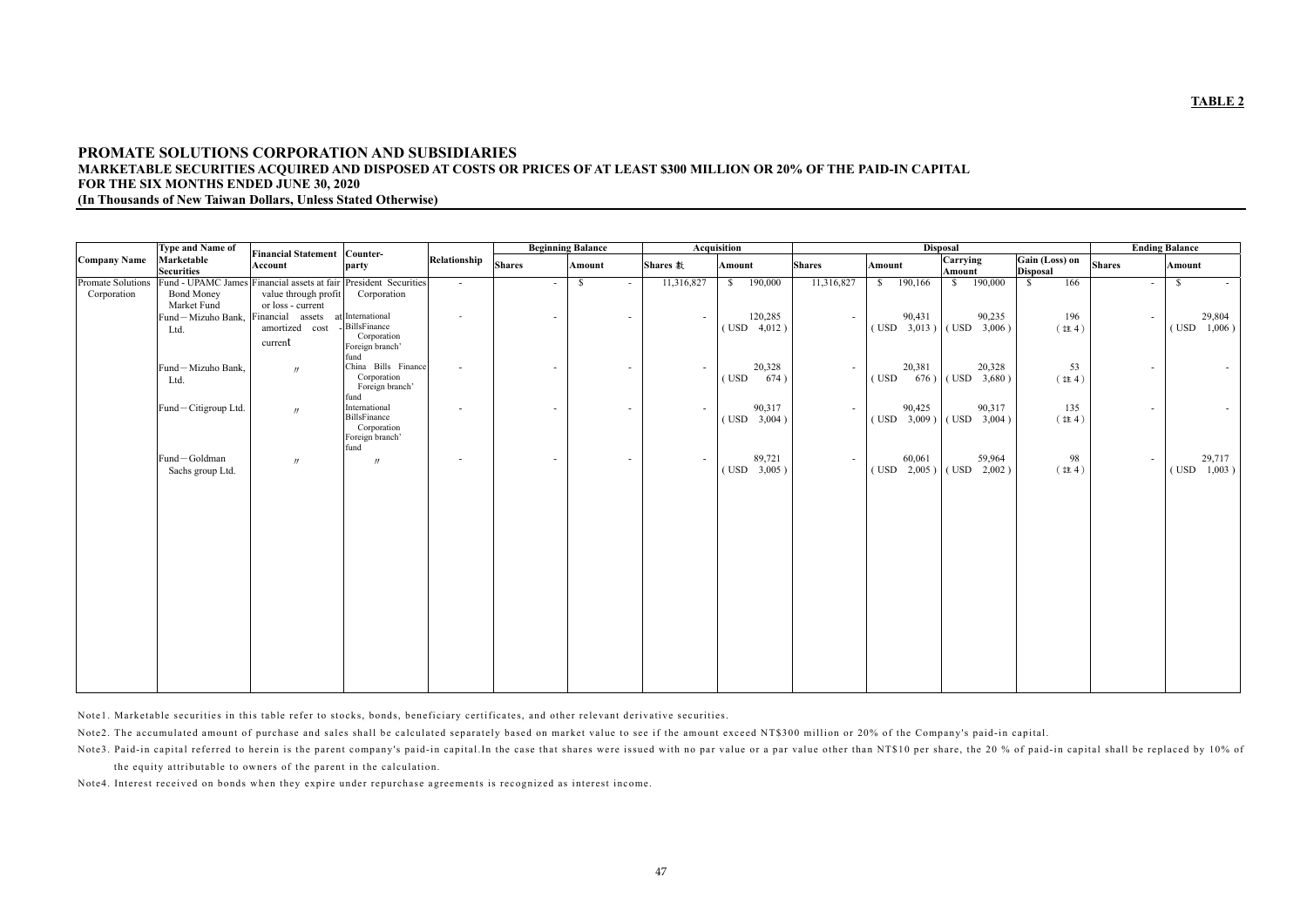### **PROMATE SOLUTIONS CORPORATION AND SUBSIDIARIES**

#### **TOTAL PURCHASES FROM OR SALES TO RELATED PARTIES AMOUNTING TO AT LEAST \$100 MILLION OR 20% OF THE PAID-IN CAPITAL FOR THE SIX MONTHS ENDED JUNE 30, 2020 (In Thousands of New Taiwan Dollars, Unless Stated Otherwise)**

|                                  |                             |                | <b>Transaction Details</b> |                                      |               | <b>Abnormal Transaction</b>         |                          | <b>Notes/Accounts Receivable</b><br>(Payable) |                                  | <b>Note</b> |  |
|----------------------------------|-----------------------------|----------------|----------------------------|--------------------------------------|---------------|-------------------------------------|--------------------------|-----------------------------------------------|----------------------------------|-------------|--|
| <b>Buyer</b>                     | <b>Related Party</b>        | Relationship   | Purchase/<br><b>Sale</b>   | <b>Amount</b>                        | $\%$ to Total | <b>Payment Terms</b>                | <b>Unit Price</b>        | <b>Payment Terms</b>                          | <b>Ending Balance % to Total</b> |             |  |
| Promate Solutions<br>Corporation | Promate Electronic Co., Ltd | Parent company | Purchase                   | 141,771<br>$\boldsymbol{\mathsf{S}}$ | 21.7          | Net 60 days after<br>monthly losing | $\overline{\phantom{a}}$ | $\overline{\phantom{0}}$                      | Accounts payable<br>56,107<br>D  | 19.97%      |  |

Note1. Where related parties' transaction conditions are different from the general ones, the situation and reasons of the differences shall be stated in the column of unit price and credit granting period. Note2. In case of advance payment (receipt), the reasons, contractual terms, the amount, and differences from general transactions shall be stated in the remarks column.

Note3. Paid-in capital referred to herein is the parent company's paid-in capital.In the case that shares were issued with no par value or a par value other than NT\$10 per share, the 20 % of paid-in capital shall be replac the equity attributable to owners of the parent in the calculation.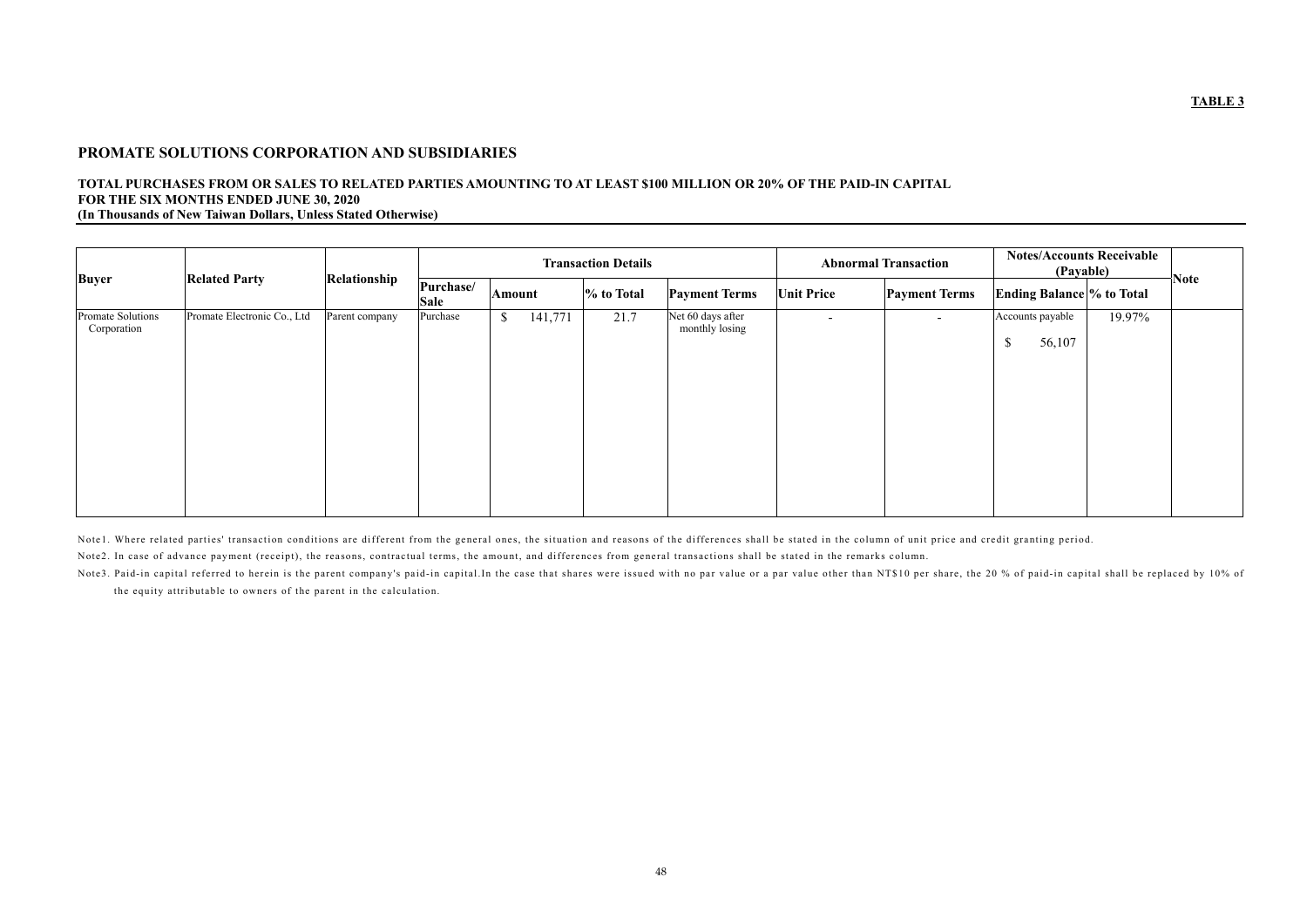### **PROMATE SOLUTIONS CORPORATION AND SUBSIDIARIES**

### **INFORMATION ON INVESTEES FOR THE SIX MONTHS ENDED JUNE 30, 2020 (In Thousands of New Taiwan Dollars/Foreign Currency)**

|                                  |                         |          |                                        |                       | <b>Investment Amount</b> |        | <b>Balance as of June 30, 2020</b>                     |                                              |                                  |             |
|----------------------------------|-------------------------|----------|----------------------------------------|-----------------------|--------------------------|--------|--------------------------------------------------------|----------------------------------------------|----------------------------------|-------------|
| <b>Investor Company</b>          | <b>Investee Company</b> | Location | <b>Main Businesses and</b><br>Products | <b>June 30, 2020</b>  | December 31, 2019 Shares |        | Percentage<br><b>Carrying Value</b><br>of<br>Ownership | <b>Net Income (Loss)</b><br>of the Investee) | <b>Investment Gain</b><br>(Loss) | <b>Note</b> |
| Promate Solutions<br>Corporation | PROMATE JAPAN Inc       | Japan    | Trade of electronic<br>commodities     | 2,791<br>$\mathbb{S}$ | 2,791<br>$\mathbb{S}$    | 10,000 | 100%<br>2,158<br>$\delta$ $\gamma$ <sup>1</sup>        | 412)<br>(S)                                  | 412)<br>$\sqrt{S}$               |             |

Notel. Where a public company has a foreign holding company and the consolidated financial report is the main financial report according to local laws and regulations, the disclosure of information on foreign investees may include the holding company's relevant information.

Note2. In cases other than those described in Note 1, the following information shall be provided:

(1) "Investee name," "region," "main business items," "the original investment amount," and "the final stake" shall be filled in in order according to the reinvestment situation of the (public) Company and the reinvestment of each investee directly or indirectly controlled, and the relationship between each investee and the (public) Company shall be indicated in the remarks column (e.g., a subsidiary or a sub-subsidiary).

(2) In the column of "Profit and loss of investee in the current period," the current profit and loss amount of each investee shall be filled in.

(3) In the column of "investment gains and losses recognized in the current period," only the recognized profit and loss amount of each subsidiary that is directly invested by the (public) Company and each investee assesse equity method shall be filled in, and the rest is not required to be filled in. Where the "gains and losses of subsidiaries that are invested directly are recognized for the current period," it shall be confirmed that the losses of the subsidiaries have included their investment gains and losses that shall be recognized in accordance with the regulations.